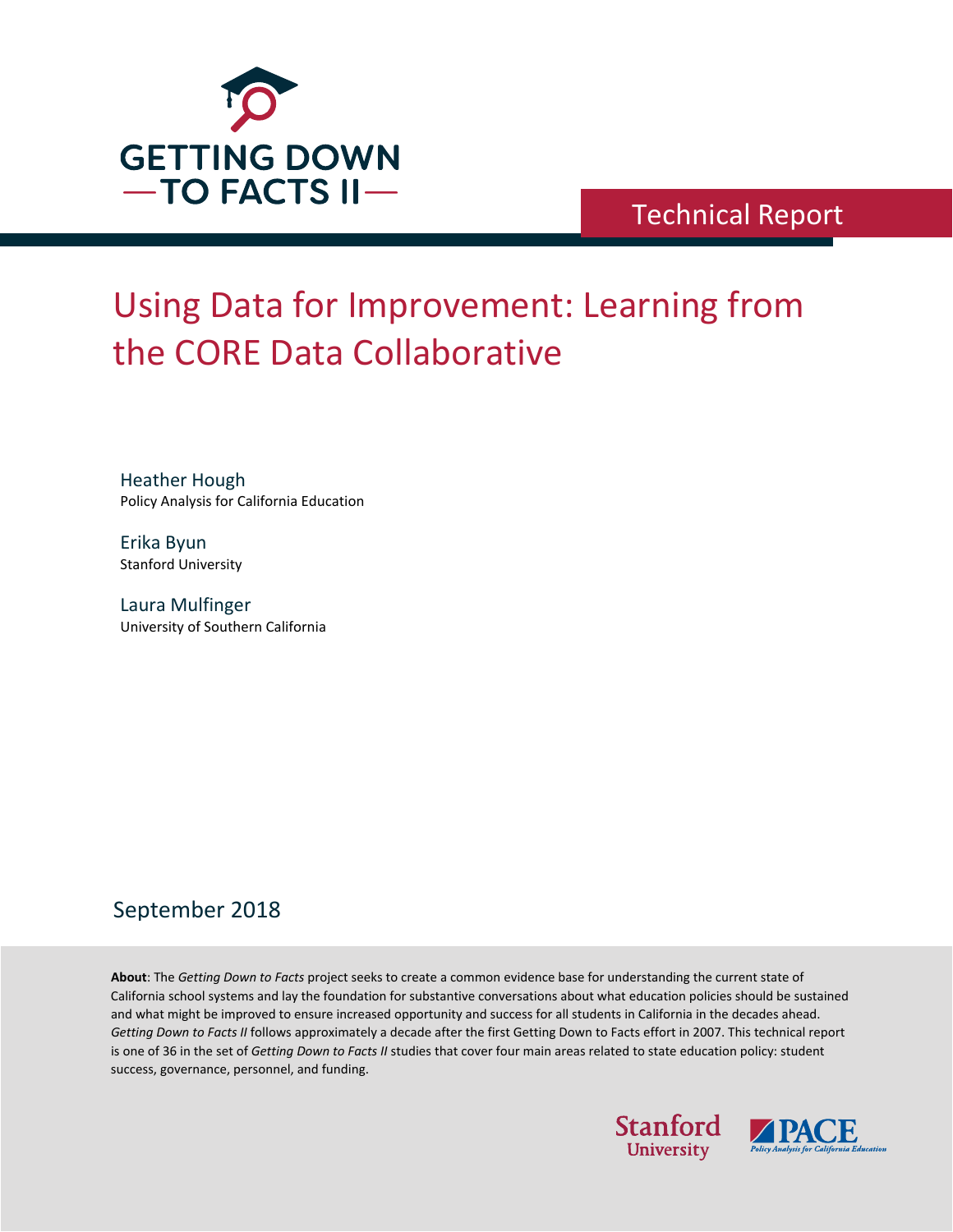#### **Using Data for Improvement: Learning from the CORE Data Collaborative**

Heather Hough Policy Analysis for California Education

> Erika Byun Stanford University

Laura Mulfinger University of Southern California

#### **Acknowledgements**

In October 2015, Policy Analysis for California Education (PACE) launched a research partnership with the CORE Districts in California. The CORE-PACE Research Partnership is focused on producing research that informs continuous improvement in the CORE districts and policy and practice in California and beyond.

We would like to thank the many individuals who contributed to this report. First, we are grateful to the generous sponsor of this research, the Stuart Foundation. We also thank all of the leaders and administrators in the CORE districts for their support throughout this project, along with the many educators and policymakers who participated in the research activities and shared their valuable time and insights with us. Finally, this project would not have been completed without the assistance of many colleagues at the Stanford Graduate School of Education, the USC Rossier School of Education, and WestEd, and the thoughtful reviews by our colleagues involved in the Getting Down to Facts II project.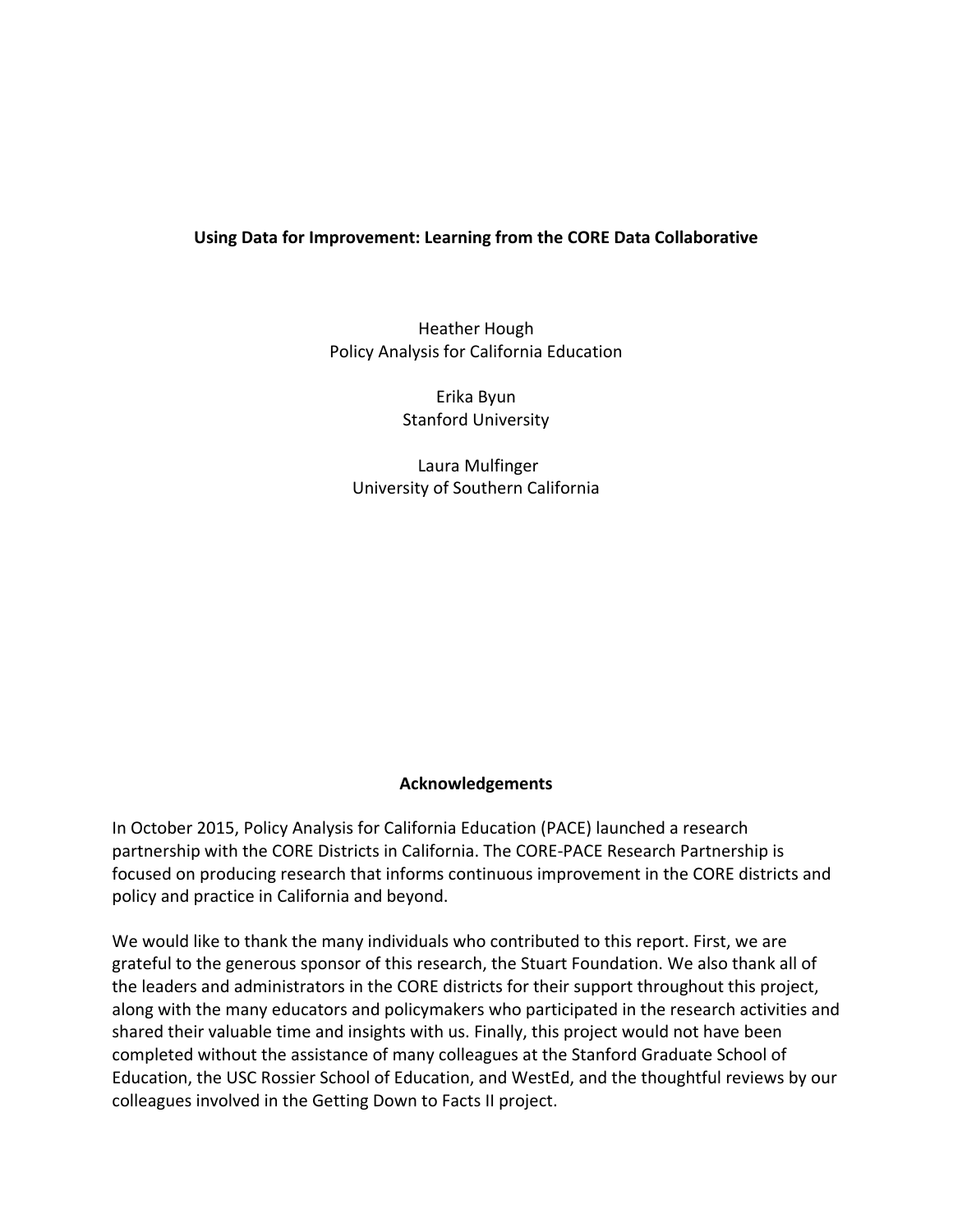#### **Introduction**

Signed into law in 2013, the Local Control Funding Formula (LCFF) ushered in a new system of accountability and support that encourages a deeper and more meaningful approach to the work of educational improvement in California. Specifically, LCFF gives school districts more flexibility in how they invest resources to meet locally defined goals. Under this new system, districts are required to detail their plans for improving student outcomes and how dollars will be spent, with particular attention to performance problems highlighted on the state's School Dashboard,<sup>[1](#page-2-0)</sup> which emphasizes the achievement of vulnerable student populations.

Under emerging policy structures in California, the responsibility for school improvement is increasingly placed upon local school districts, with County Offices of Education (COEs) playing a critical support role. In this system, districts are responsible for school improvement, with counties in charge of ensuring quality across districts and providing feedback and support where necessary. Underlying this major policy shift is the idea that local leaders are in the best position to drive real educational improvement and ensure quality across multiple schools and contexts.

Through such bodies as the State Superintendent's Accountability and Continuous Improvement Task Force,<sup>[2](#page-2-1)</sup> policymakers have signaled that "continuous improvement" is the recommended path to achieving better outcomes for California's students. While a continuous improvement approach involves many changes to the way educational systems work, strategic data use is central to effective implementation (Hough, Willis, et al., 2017; Grunow, Hough, Park, Willis, & Krausen, 2018). Although there is wide agreement that data are critical to the state's policy vision, many questions remain: What does it look like to use data for improvement in California's context? What data are needed, by whom, and for what purpose, at various levels of the education system? And what can we learn from innovative practice in our state?

As California supports districts and counties statewide to embark on this improvement journey, there are important lessons to be learned from the CORE districts, six of which developed an innovative accountability system under a waiver from No Child Left Behind (NCLB). The CORE districts are early adopters of the new accountability paradigm: local leaders using multiple measures of school performance and working together to figure out collectively what works best for struggling schools. Now deepening their work together as a Networked Improvement Community (NIC),<sup>[3](#page-2-2)</sup> the CORE districts have simultaneously expanded access to their multiple-measures data and learning system by inviting other California districts to join their "Data Collaborative." Districts who join contribute their own student data to the CORE measurement system and are then able to benchmark student performance against other

<span id="page-2-0"></span><sup>1</sup> For more detail on the California School Dashboard, see: [https://www.caschooldashboard.org/#/Home.](https://www.caschooldashboard.org/#/Home)

<span id="page-2-1"></span><sup>&</sup>lt;sup>2</sup> The Task Force report can be found at [https://www.cde.ca.gov/ta/ac/ar/documents/account-report-2016.pdf.](https://www.cde.ca.gov/ta/ac/ar/documents/account-report-2016.pdf)

<span id="page-2-2"></span><sup>&</sup>lt;sup>3</sup> See Bryk, Gomez, Grunow, and LeMahieu (2015) for more information about NICs.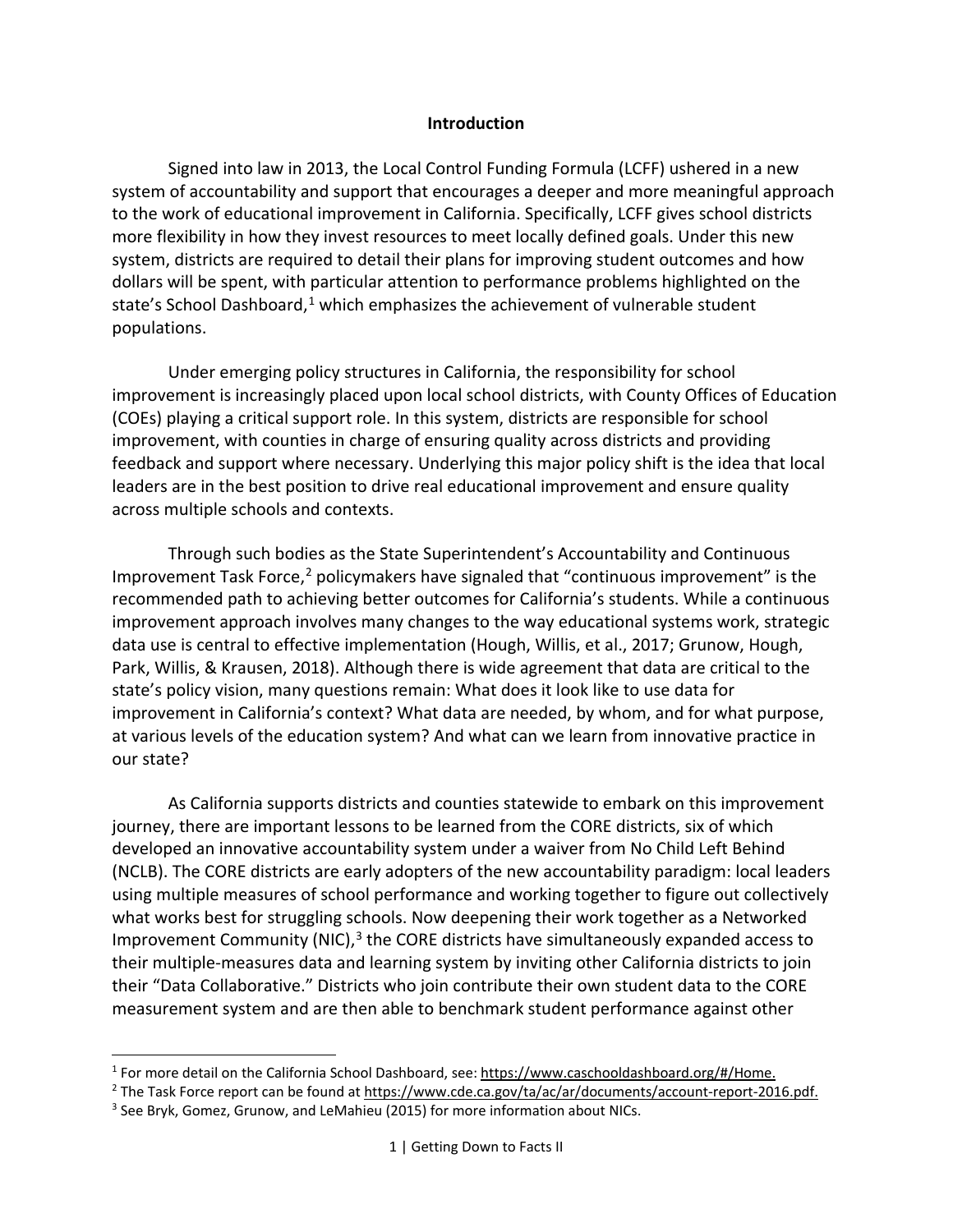schools in the state. Data Collaborative districts engage in structured network learning activities that enhance their capacity to use data to drive system improvements. Currently, over 50 California school districts representing nearly a million students have joined the Data Collaborative. With the one million students already served by the original CORE districts, the combined data system now represents nearly a third of California's student population.

In what follows in this report, we first provide a framework for how data use for improvement is different from data use for accountability and how data should be used by actors at different levels of the system. Next, we discuss the policy context in California and the current state of data use based on interviews conducted in the summer of 2017 with 41 leaders from state education agencies, COEs, school districts, technical assistance providers, education advocacy organizations, and education associations. Finally, we share lessons from the CORE Data Collaborative about how data can be used for improvement within networked structures, including what data is needed and how learning and collaboration can be facilitated.

#### **What Is Data Use for Improvement, and How Should It Be Used?**

Though the use of data in the education system is not a novel practice, data use for continuous improvement reflects a recent and critical change in mindset. Data use for improvement entails a cycle of collecting and interpreting data, constructing ideas on potential solutions, making appropriate modifications to improve, and monitoring and researching whether changes resulted in improvement (Abbott, 2008; Easton, 2009; Hamilton et al., 2009; Ikemoto & Marsh, 2007; Mandinach, 2012; Means, Gallagher, & SRI International, 2010). In its basic form, this iterative cycle transforms data into usable knowledge and thus makes it actionable. The term continuous improvement also signifies the collaborative, transparent, and inquiry-driven culture that sets it apart from other approaches, such as accountability. In this section, we review extant literature and provide a framework for how to use data for improvement within the educational context. We will cover three primary topics:

- 1. Data use for improvement is different from data use for accountability purposes.
- 2. Data must be embedded in an aligned process for improvement.
- 3. The kinds of data needed vary by user, by improvement process phase, and by educational system levels.

#### **Data Use for Continuous Improvement Is Different from Accountability Metrics**

A primary focus of data use in the field of education in recent history has been on system-level measures for accountability. For many years under NCLB, educational measurement was limited to standardized assessments of student academic performance, measured annually for accountability purposes. The Every Student Succeeds Act (ESSA), passed in 2015, has introduced a more comprehensive approach to measurement than was required under NCLB, with the intention of including more measures and moving away from adverse consequences of NCLB's measurement system, namely the narrowing of the curriculum towards tested subjects and content, strategic gaming of accountability structures, and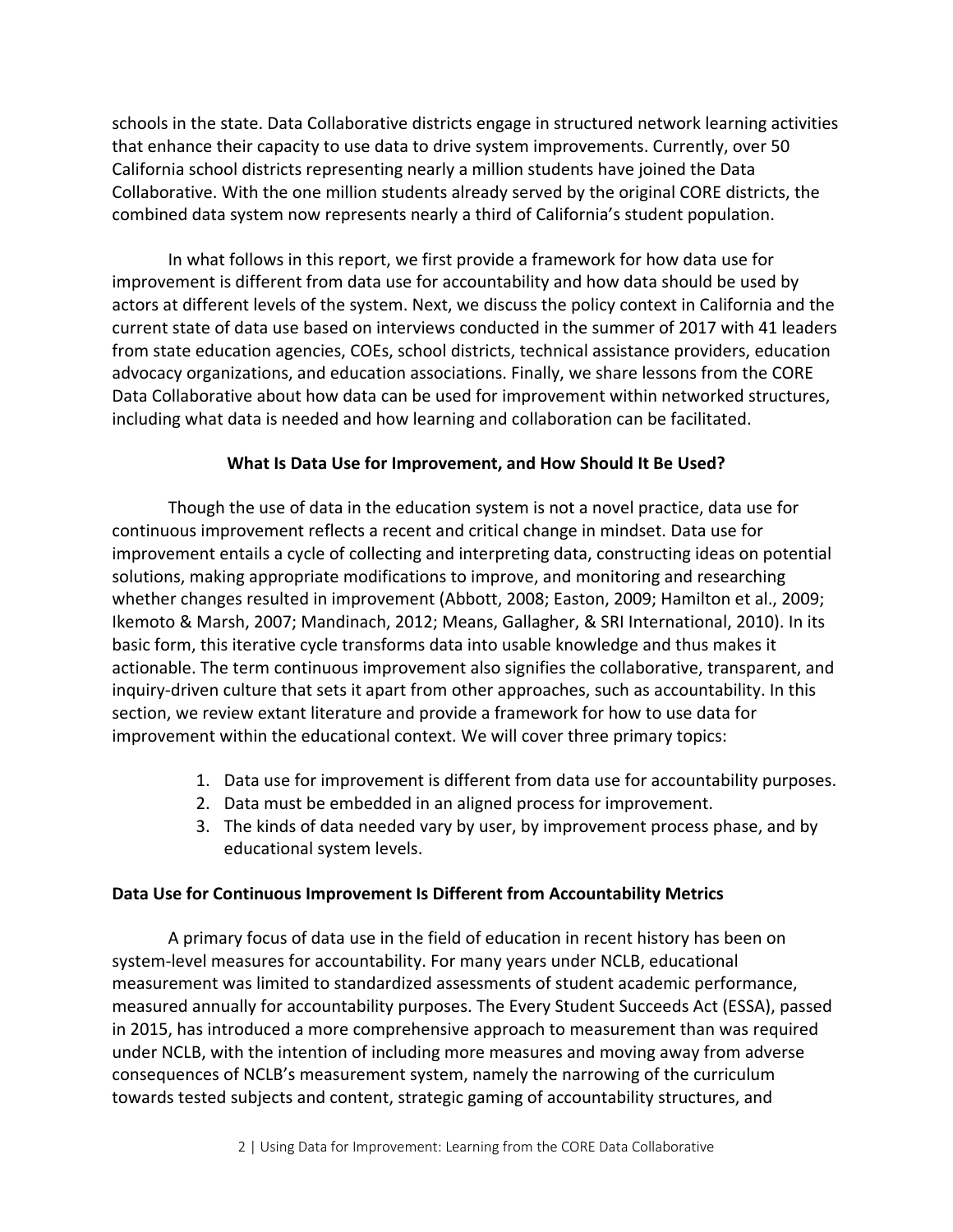cheating (Figlio & Getzler, 2002; Jacob & Levitt, 2003; Lauen & Gaddis, 2016; Neal & Schanzenbach, 2010). Specifically, ESSA requires states to include multiple measures of student academic achievement, including: academic performance as measured by proficiency on English Language Arts and math tests; academic growth; graduation rate; development of English Learner (EL) proficiency; and at least one additional indicator of "School Quality or Student Success." Acceptable additional indicators include measures of student engagement, educator engagement, student access to and completion of advanced coursework, postsecondary readiness, and school climate and safety. While more measures certainly provide a nuanced view of school or district performance, additional measures alone will not result in continuous improvement (American Association of School Administrators, 2002; Darling-Hammond, Cardichon, & Melnick, 2017; Farrell, 2015; Jimenez & Sargrad, 2017). To this end, it is critical to distinguish how data for accountability is different from data for improvement.

We start here with a framework modified from the healthcare context for how data can be used to advance system change. As [Figure 1](#page-5-0) illustrates, there are two established pathways through which quality measurement is linked to quality improvement: the "selection" pathway and the "change" pathway. In a "complete improvement strategy," data is used for both selection and change, but these data sources and their use are different (Berwick, James, & Coye, 2003). The first pathway, selection, is what we typically think of as accountability. Data utilized for selection help parents decide where to send their children and guide policymakers in determining whether particular schools are in need of intervention due to low performance (as in the case of identifying the bottom 5 percent of schools under both NCLB and ESSA). Such consumers utilize knowledge about performance to make "selections" about interventions, choice of schools, or policies, but the selection pathway does not use data to understand, make changes to, or improve the underlying system.

The second pathway, however, stresses the importance of using data to signal the improvements needed to those responsible for enacting change in the system. Data for this pathway are employed to evaluate changes, run predictive analytics, and establish priorities (Yeager, Bryk, Muhich, Hausman, & Morales, 2013). Within education, data for improvement can help track whether schools are taking action to meet their goals and enhancing teachers' capacity to adapt their instruction to their particular students (Breiter & Light, 2006; Schildkamp & Kuiper, 2010; Schildkamp & Lai, 2013; Schildkamp, Poortman, Luyten, & Ebbeler, 2017; Wayman, 2006; Wohlstetter, Datnow, & Park, 2008; Young, 2006). Broadly, data for change treat knowledge-seeking as crucial to managing the school system, as opposed to independent of the system, and prioritize an adaptive and continuous design for immediate improvement (Baily, Bottrell, Lynn, & Jennings, 2006). The primary users of this kind of data are the people responsible for running the systems, including school, district, and county leaders. These local leaders utilize data about processes and results to make changes to the educational systems that they are in charge of managing.<sup>[4](#page-4-0)</sup>

<span id="page-4-0"></span><sup>4</sup> There is yet another important use for education data, which is the use for research, a critical activity for knowledge generation. While investigation for improvement purposes prioritizes an adaptive and continuous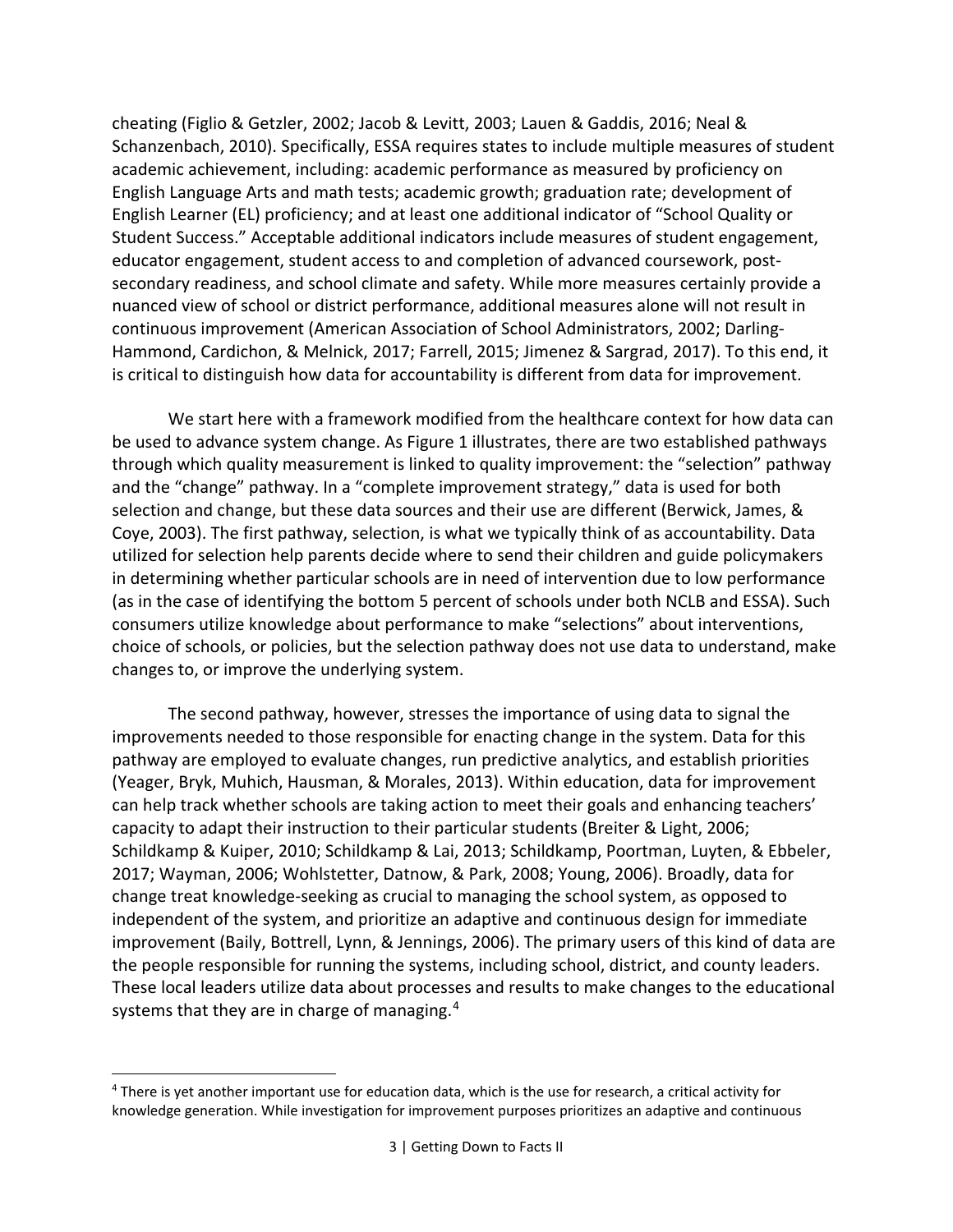

#### <span id="page-5-0"></span>**Figure 1.** Two Pathways to Quality Improvement in Education

*Figure 1.* Adapted from "Connections between quality measurement and improvement," by Berwick et al. (2003). *Medical Care*, *41*(1), I–30.

The annual public data provided for accountability might illuminate a problem in performance, but the data in the change pathway help to highlight *why* a problem is occurring and how change can be enacted to make improvements. The types of data needed for improvement are not purely quantitative but rather should encompass what W. Edwards Deming referred to as "profound knowledge," or the "knowledge of systems,… of variation,… of psychology, and… of how knowledge grows" (Lewis, 2015). To this end, data for improvement are collected over time, are intermediary in nature, and are not solely represented by the "use of percentiles… and [measures that yield] nearly all 0s or all 100%" (Yeager, Bryk, Muhich, Hausman, & Morales, 2013; Provost & Murray, 2011). With schools and districts drawing knowledge from a widening range of data that includes input (e.g., student demographic data), process (e.g., classroom observations), context (e.g., building information), and output data (e.g., student achievement), a crucial step moving forward is to determine what types of information would most benefit educators in this quest for continuous improvement (Nelson, Slavit, & Deuel, 2012; Schildkamp et al., 2017).

Before looking into the specifics of data use for improvement in education, however, it is important to realize that the change pathway, unlike selection, relies "on the ability of organizations and providers of care to undertake systematic change" (Berwick et al., 2003). In other words, there is no reason to believe that data will result in improvement if the

design for immediate improvement, investigation for research purposes broadly aims to "contribute to generalizable knowledge" (Baily et al., 2006). However, many recent research approaches, such as researchpractice partnerships (Coburn, Penuel, & Geil, 2013) or improvement research partnerships (Bryk, 2015), specifically aim to leverage research for local improvement. In the ideal state, these research partnerships are designed to support education leaders at the various stages of improvement detailed in [Figure 2.](#page-8-0) The statewide data systems for which Phillips, Reber, and Rothstein (2018) advocate in their work for this project could be useful for both generalizable research and for specific types of improvement work.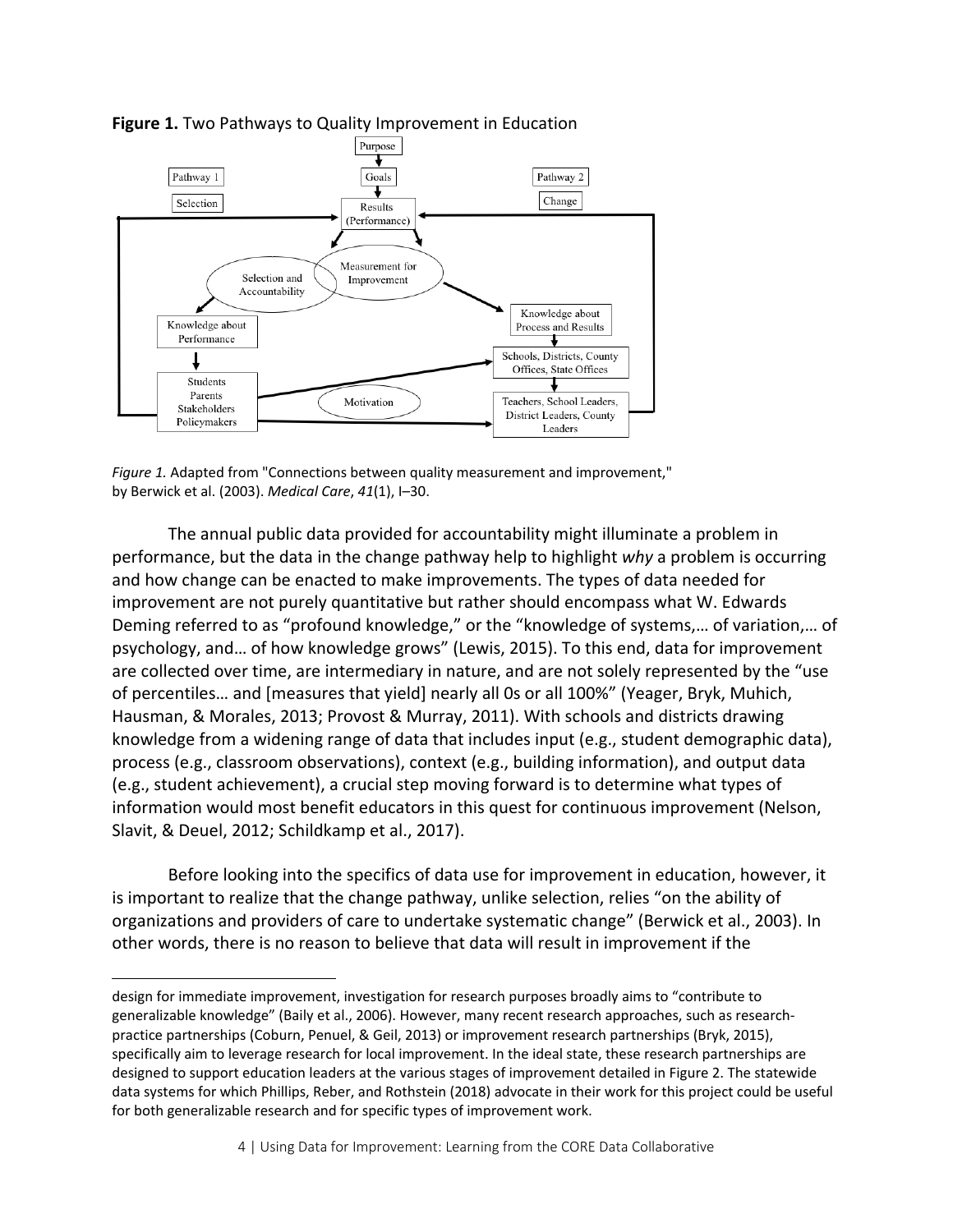measurement system is not developed and used in the context of an aligned improvement process. We turn to this idea next.

#### **Data Must Be Embedded in an Aligned Improvement Process**

At the core of continuous improvement is the perspective that data do not drive. In other words, a distinguishing feature of data use for improvement is that data do not guarantee use or action; individuals must be active in all steps of data collection and interpretation to make them actionable (Ackoff, 1989; Farrell, 2015; Mandinach, 2012; Marsh, Pane, & Hamilton, 2006). To this end, the optimal way to utilize data for improvement is in the context of an aligned continuous improvement methodology. [5](#page-6-0) Various continuous improvement methodologies are currently used in education, each articulating a set of tools, principles, and social practices. These include the Plan-Do-Study-Act Cycle (PDSA), Network Improvement Communities, Design-Based Implementation Research (DBIR), Deliverology, Six Sigma, Lean, Implementation Science, Positive Deviance, and Appreciative Inquiry (Park, Hironaka, Carver, & Nordstrum, 2013). Regardless of the specific methodology selected, experts agree that it is important for an organization to select and use a common method to promote discipline within their continuous improvement efforts. Having a common improvement methodology creates a shared language and enables building expertise with the practical tools of improvement over time. When an organization is aligned around this improvement methodology, the data that are collected can be used in a clear and actionable manner. Across all methodologies, several features of continuous improvement remain constant:

**Cycles of inquiry.** One central feature of continuous improvement is the idea of cycles of action and reflection. This cyclical process allows for a "design-development ethic," which prioritizes constant learning at a low cost by making improvements in increments (Yeager et al., 2013). An interesting example of this kind of cycle in education comes from the College Readiness Indicator Systems (CRIS), which is a new framework for measuring college readiness created by Brown University, Stanford University, and the University of Chicago (Annenberg Institute for School Reform, Brown University, John W. Gardner Center for Youth and Their Communities, Stanford University, & University of Chicago Consortium on Chicago School Research, 2014). The CRIS "cycle of inquiry" consists of identifying, planning, implementing supports, monitoring progress, adjusting supports, and analyzing results. The key to constant learning is for districts and schools to collect frequent data implementing changes in order to effectively monitor progress and adjust supports. Importantly, the people who are tracking the data in these cycles should also be responsible for making good use of it.

**Norms, culture, and mindset.** To make good use of data, educators and administrators must act as the agents of change in an improvement process. Frontline participants in an organization should exercise actively the practice of reflection, discourse, and action followed by the consistent review and monitoring of progress (Adelman, 1993). To this end, a critical feature of continuous improvement is the establishment of norms and culture surrounding data

<span id="page-6-0"></span> $\overline{a}$ <sup>5</sup> For more on improvement methodologies in education, see Hough, Willis, et al. (2017).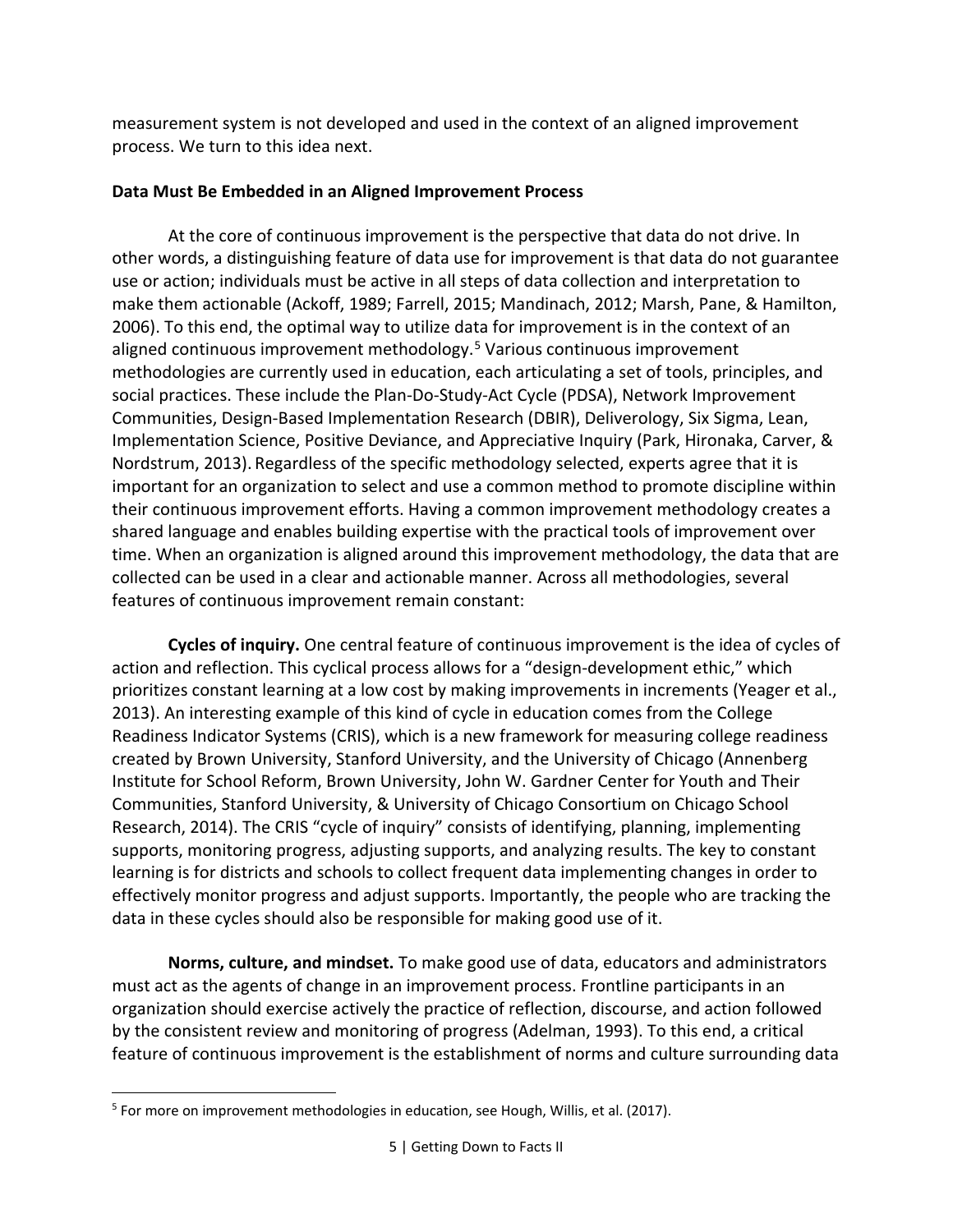use that encourage action from individuals and teams. In the context of education, scholars define data culture as an environment within schools and districts that "includes attitudes, values, goals, norms of behavior and practices" along with a shared vision for data use among teachers and leaders (Mandinach, 2012). Additionally, effective data use for improvement requires buy-in, as educators are more likely to employ data to inform their decision-making if they believe in the use of data and the importance of the specific data elements being tracked (Mingchu, 2008; Schildkamp et al., 2017). This necessitates a mindset that data help to illuminate and solve problems, rather than to scapegoat or punish. Agents of change must perceive data use as a path to "improve" rather than "prove;" an improving stance entails using information as a means to better understand their students and systems and to make changes to their practices accordingly (Nelson et al., 2012). A proving stance towards data use, on the other hand, views information as an end rather than a means, and is demonstrated when educators use data to show how well students are performing rather than to highlight areas of improvement or rethink practices based on data results.

**Organizational capacity.** A supportive data culture involves both collaborative inquiry among teachers, fostered by school and district leaders, as well as an organizational structure and methodology that promotes data use for improvement (Datnow, Park, & Wohlstetter, 2007; Hough et al., 2017; Grunow et al., 2018; Kerr, Marsh, Ikemoto, Darilek, & Barney, 2006; Sharkey & Murnane, 2006; Wayman, Cho, & Johnston, 2007; Wayman & Stringfield, 2006; Wohlstetter, Datnow, & Park, 2008; Young, 2006). The capacity to make collaborative inquiries and create change out of information ultimately "depends on the cognition of the individuals operating within [schools] (e.g., teachers and administrators)" (Moss & Piety, 2007). Agents of change must have the skills to understand, interpret, analyze, and utilize data to recognize their school and student needs and adjust their practices accordingly (Mandinach, 2012; Marsh, Pane, & Hamilton, 2006; Means, Gallagher, & SRI International, 2010; Schildkamp, Poortman, Luyten, & Ebbeler, 2017; Sharkey & Murnane, 2006; Supovitz & Klein, 2003; Wohlstetter, Datnow, & Park, 2008; Young, 2006). Certain routines, such as professional learning communities in which educators work with and learn regularly from each other, can help support capacity-building around effective data use for improvement (Datnow, Park & Wohlstetter, 2007). Equipping "frontline workers" with a broader set of tools and measures for recognizing "the signals for improvement initiatives" can also support educators in building capacity (Martin, Nelson, Rakover, & Chase, 2016). Providing these tools and a structure for their use at the school or district level can help support and advance organizations' use of data for improvement.

#### **Specific Data Needed Vary by User and Phase of the Improvement Process**

While an aligned improvement process with cycles of inquiry, an appropriate culture and mindset, and organizational capacity opens the door for effective data use for continuous improvement, the specific types of data necessary to make changes and improvements ultimately depend on who is using the data and on the phase of the improvement process. In order to determine what data use for improvement looks like in our education system in California, it is helpful to first draw from a broader structure for improvement (Provost &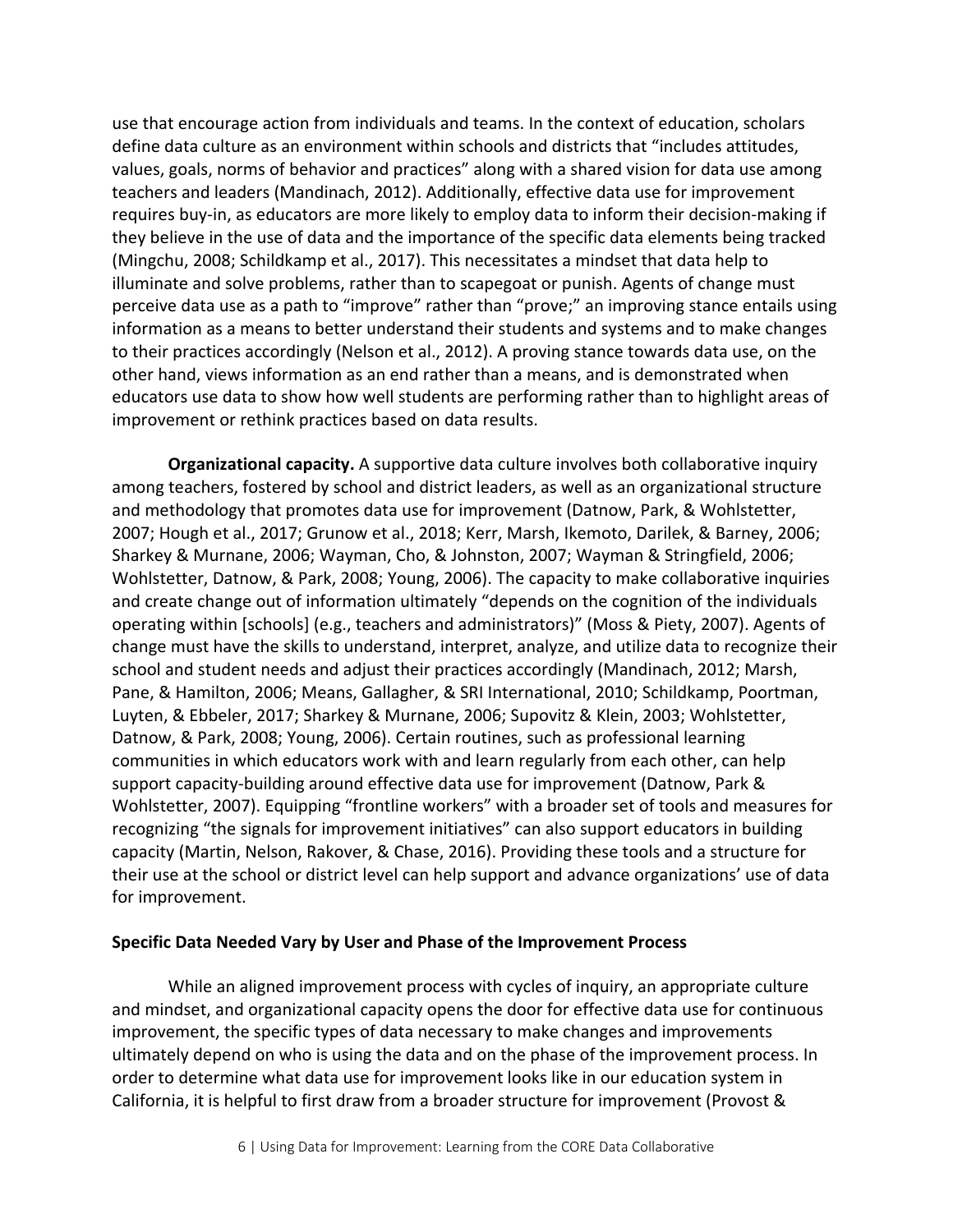Murray, 2011). [Figure 2](#page-8-0) illustrates a typical improvement process with five basic phases, starting with the project definition phase and ending with the phase where system managers are sustaining and monitoring improvements that have been made (The Victorian Quality Council, 2008). The data needed at each of these phases are quite different. In the project definition phase, data needs are geared toward understanding the problem. During the diagnostic phase, managers evaluate existing processes within that area of interest to diagnose potential quality problems and opportunities for improvement. These activities are often geared towards helping leaders "see the system," or better understand the systemic causes of poor performance (Nayfack, Park, Hough, & Willis, 2017). During the intervention phase, individuals use data within iterative PDSA cycles for implementation and progress monitoring. At the impact measurement phase, data help evaluate the effect of interventions on predetermined performance measures. And finally, in the sustainability phase, data are used for monitoring and refining interventions as well as providing feedback in order to sustain the improvements. While some of the information that these phases require is readily available, much of the quantitative and qualitative data need to be collected throughout the process, often with much greater frequency than typical data collection and reporting timelines.



#### <span id="page-8-0"></span>**Figure 2.** Overview of Improvement Process

*Figure 2.* Adapted from The Victorian Quality Council (2008). P = Plan, D  $=$  Do, S  $=$  Study, A  $=$  Act

Within education, the data used in this improvement process will vary by level of the educational system and the actors within each level. These system levels consist of classrooms, schools, districts, as well as counties and state-level actors. The data used for improvement at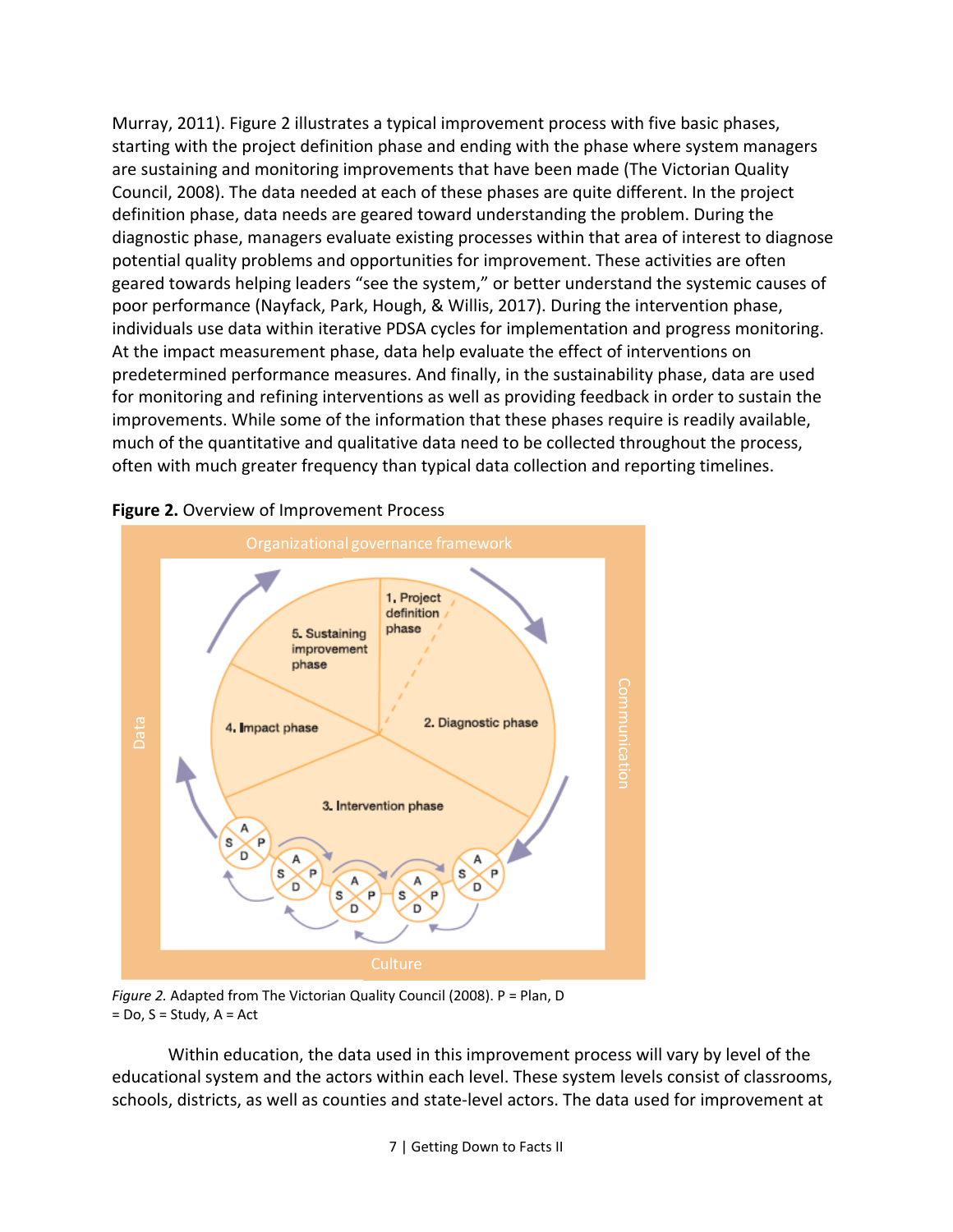each of these levels are different, based on the kinds of information that individuals need in order to make changes in their sphere of influence. An example of these different kinds of data can be found in Figure 3, which provides sample indicators for measuring college readiness at each system level (derived from the CRIS). While classroom-level indicators track individual student-level data that assist educators in recognizing the students in need of additional support, school- and system-level indicators are utilized to evaluate whether the right environment is provided for promoting college readiness (Annenberg Institute for School Reform et al., 2014). Specifically, school-level indicators trace school supports available to students, and system-level indicators assess the use of district and broader system resources to further college preparedness. In what follows here, we dig deeper into data use at each of these levels as well as the alignment among them.

|  |  |  |  |  | Figure 3. Sample Menu of CRIS Indicators and Supports |  |  |
|--|--|--|--|--|-------------------------------------------------------|--|--|
|--|--|--|--|--|-------------------------------------------------------|--|--|

|                                        | <b>CLASSROOM-LEVEL INDICATORS</b>                                                                                   | SCHOOL-LEVEL INDICATORS                                                                                                                                                       | SYSTEM-LEVEL INDICATORS                                                                                                                                  |
|----------------------------------------|---------------------------------------------------------------------------------------------------------------------|-------------------------------------------------------------------------------------------------------------------------------------------------------------------------------|----------------------------------------------------------------------------------------------------------------------------------------------------------|
| <b>ACADEMIC</b><br><b>PREPAREDNESS</b> | <b>GPA and credits/courses</b><br>$\overline{a}$<br>ы<br>Benchmark exams                                            | Advanced Placement course availability<br>о<br>Academic supports<br>ь<br>Consistent grading standards<br>ь                                                                    | Student/teacher assignment policies<br>Number of schools with Advanced<br>в<br>Placement courses<br>Availability/evaluation of academic<br>а<br>supports |
| <b>ACADEMIC</b><br><b>TENACITY</b>     | No/low disciplinary infractions<br>п<br>Attendance<br>ы<br>Self-discipline<br>Б<br>Mastery goal orientation<br>Б    | Students' perceptions (instructional<br>о<br>scaffolding, academic press, support for<br>autonomy)<br>Professional development on practices<br>that promote academic tenacity | Communicated expectations about<br>ы<br>academic tenacity<br>Professional development on practices<br>α<br>that promote academic tenacity                |
| <b>COLLEGE</b><br>KNOWLEDGE            | Completion of college and financial aid<br>ы<br>applications<br>Campus visits<br>ь<br>Meetings with college advisor | College-going culture in school<br>ь<br>Access to counseling resources<br>ь<br>Resources for teachers' college<br>knowledge                                                   | Resources to support college-going<br>в<br>culture/knowledge<br>Communicated expectations about<br>Е<br>college knowledge supports                       |

*Figure 3.* Adapted from Annenberg Institute for School Reform et al. (2014).

**Classroom level.** Individual- or student-level data indicators focus on tracking students' individual progress and learning to guide teacher practice (Provost & Murray, 2011). Data at this level, according to the Teaching for Robust Understanding Framework, should allow teachers to help their students across five primary dimensions: content, cognitive demand, equitable access to content, agency, authority, and identity, as well as formative assessment (Schoenfeld, 2015; Schoenfeld & The Teaching for Robust Understanding Project, 2016). Given these dimensions, student-level data would ideally include disaggregated student data to track variation by student, attendance records, and grades as well as portfolios for each student to target interventions. For instance, a data support tool used in New York City Department of Education schools in 2001 supplied disaggregated data reports in the beginning of the school year as well as access to an online information system with individual student data available to educators (Breiter & Light, 2006). The reports, which were connected to teaching resources with strategies and activities for standards-based learning, assisted teachers in using the provided data points to target their instruction, cater to diverse learners, and facilitate conversations about individual students with other teachers and parents.

**School level.** At the school level, data indicators assess the quality and allocation of current resources and supports for students (Wohlstetter et al., 2008). This data can help a school leadership team track progress over time and look for variation between classrooms or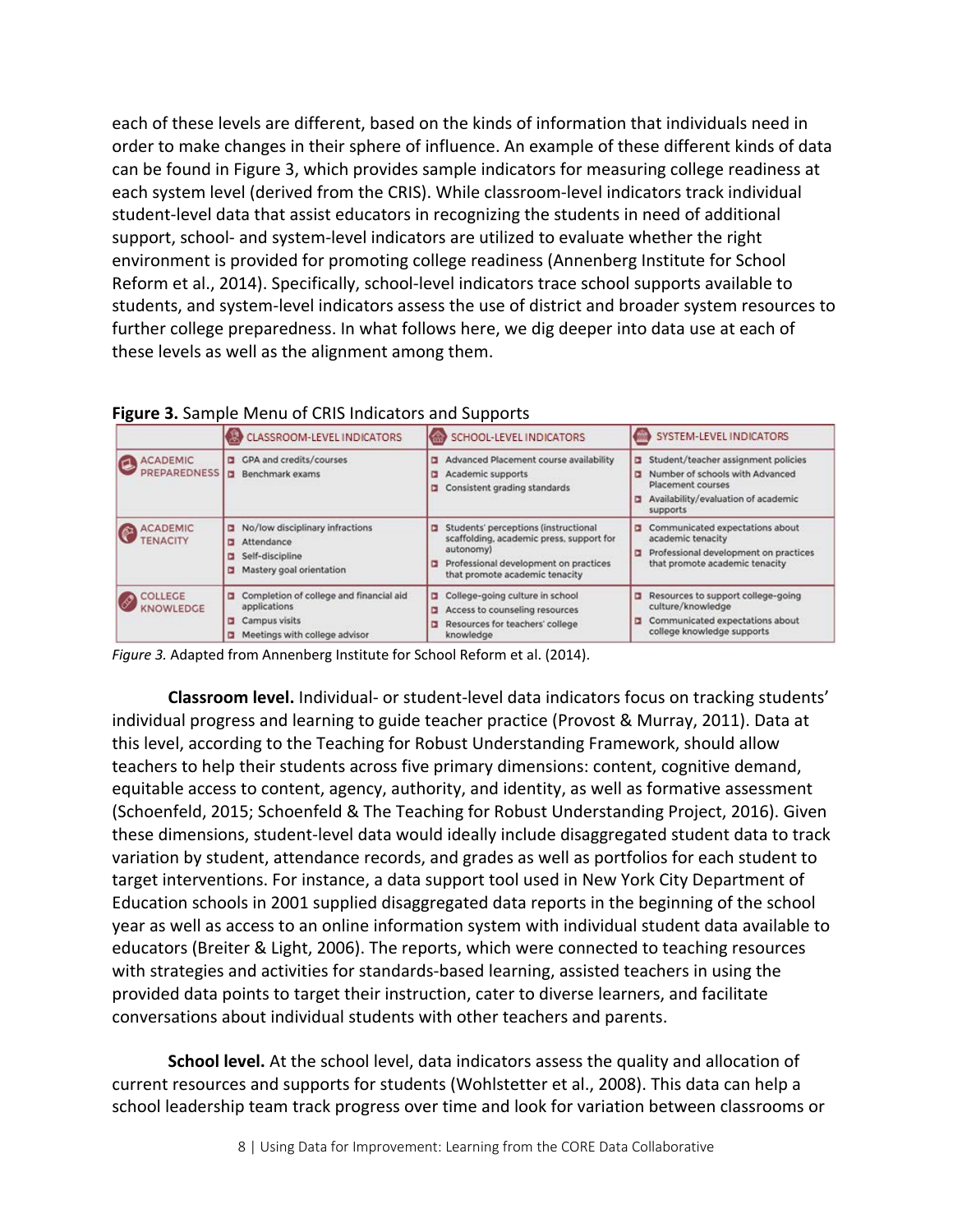grades to determine how to allocate resources and supports. Examples of school-level data would be: longitudinal student data by classroom, grade, measure, and subgroup; information about special programs; and professional development opportunities. Prince George's County Public Schools in Maryland provide an example of a powerful use of school-level data through their early warning system (Parton, 2015). The district created the early warning system through analyzing previous student data to predict what were effective indicators of academic success in ninth grade. Schools within the district established their own plans for change based on grade-level meetings in which teachers reviewed comprehensive student data. Through these plans for action that were updated quarterly, schools in Prince George's County Public Schools aimed to identify and allocate academic support to the subgroup of students in danger of not graduating on time.

**System level.** At the system level, referring to the district and beyond, data are used to look at patterns in opportunity allocations and to inform funding infrastructure and policy (Annenberg Institute for School Reform et al., 2014). Data indicators for districts, for example, would include administrative data and longitudinal student data by grade, subgroup, measure, and building that would illuminate variations by school and identify "bright spots" in performance or policy implementation. District leaders can use this data to make decisions about which schools need support and on what dimensions in order to ensure quality district-wide.

#### **A County-Level "Bright Spot"**

A groundbreaking data-sharing initiative called the Silicon Valley Regional Data Trust provides an opportunity for districts within Santa Clara, Santa Cruz, and San Mateo counties to share real-time information about their students amongst themselves and among health and human service county agencies. The shared data warehouse, which the Santa Clara County Office of Education houses, allows districts, schools, and teachers to view various metrics from multiple real-time databases, such as student information systems and state and locally determined assessments. While the warehouse supplies the counties with a comprehensive and comparative picture of the system levels within it, teachers, schools, districts, and even partner agencies can also pull from the "dashboards" the aggregated or disaggregated data indicators that they need to make changes at their respective system levels. (McNulty, 2017)

Counties play a similar role, but would attend to variation across all of the districts supported by the COE. Finally, this kind of system-level data can help the state identify and solve largescale policy issues, such as teacher recruitment and retention or school funding.

**Integration across levels.** While specific data indicators will vary across the classroom, school, and system levels to meet the needs of various users, alignment across the levels is critical (Coburn & Talbert, 2006; Farrell, 2015; Kerr, Marsh, Ikemoto, Darilek, & Barney, 2006; Schoenfeld, 2015; Supovitz, 2006; Wayman, Jimerson, & Cho, 2012). These system levels should not operate within silos; rather, a "strong bottom-up information flow from school-level participants" is essential to informing improvement system-wide (Wohlstetter et al., 2008). Data from the classroom and school levels should thus ultimately flow to the district, county, and state levels on the "data highway" (Mandinach, 2012). This alignment in data sources is supported by alignment in improvement priorities. For example, teachers' efforts in the classroom should be supported by the improvement work at the district level, with each actor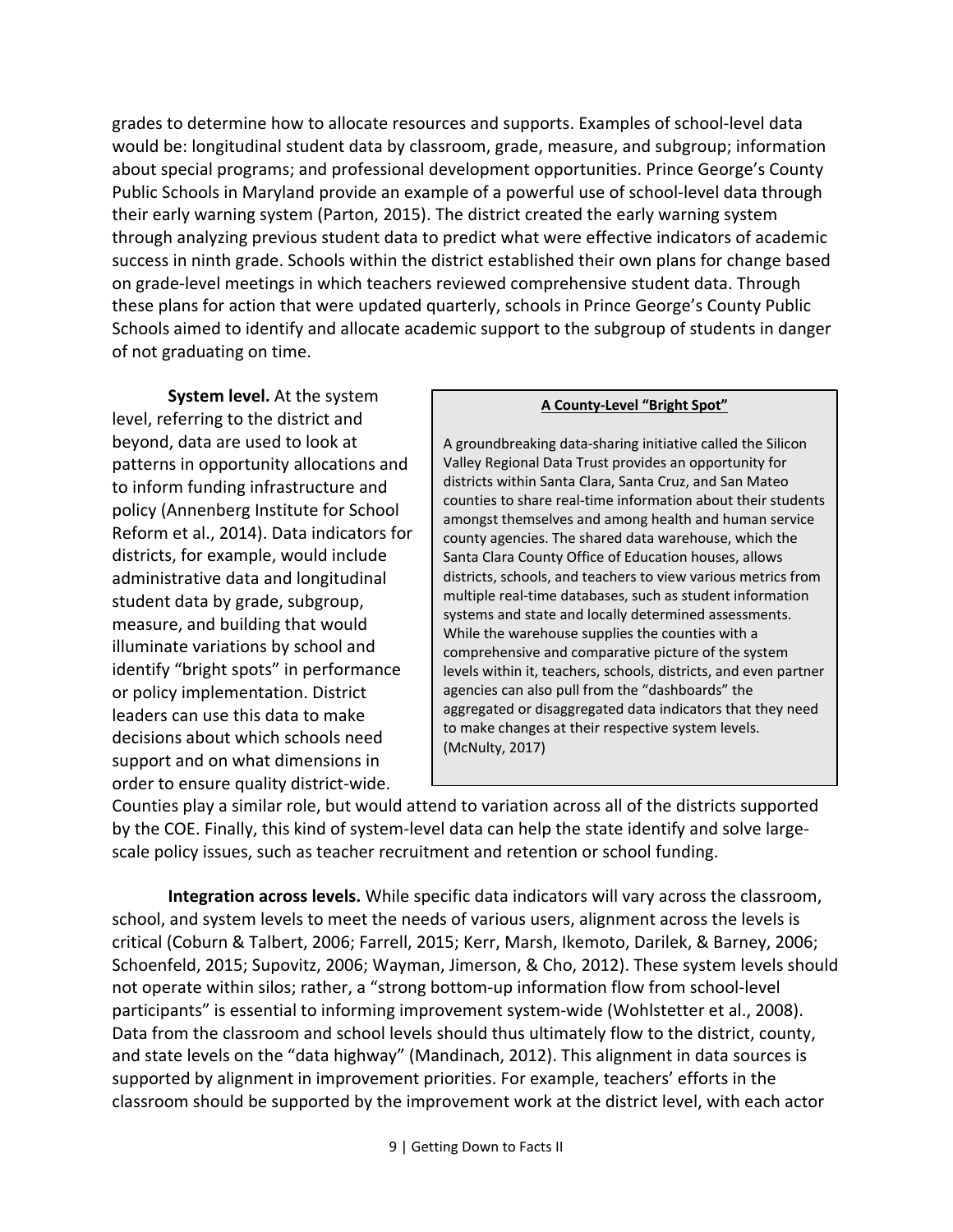understanding how the data they are tracking is related to a broader improvement strategy. This clear communication will allow for better alignment of efforts from the ground up and from the top down. In this way, classroom- and school-level improvement work should illuminate system-level barriers that must be addressed by the district, county, or state. Similarly, district-, county-, or state-level goals should focus improvement efforts or approaches at the school sites and within classrooms. This alignment can be driven by system-level actors acting as the central hubs of data (Moore, Bracco, & Nodine, 2017), although more study is needed on the best way for these systems to be developed, maintained, and used at different levels (Mandinach, 2012; Marsh & Farrell, 2015; Means et al., 2010; Reeves & Burt, 2006). In light of this framework, we now turn to a discussion of the statewide context around data in this new policy era and the extent to which California's current structures support data use for improvement.

#### **California Policy Context**

In California, recent policy shifts have created a high degree of local control with the expectation that school districts will think differently about school and district improvement. Specifically, several new state policy structures—LCFF, the California School Dashboard, and the Local Control Accountability Plan (LCAP) process—have given school districts more autonomy in how they allocate resources, how to evaluate student and school performance, and how they choose to intervene when groups of students are not achieving (Humphrey & Koppich, 2014). Under these new approaches, district leaders create goals in each of the state's eight priority areas, and then allocate resources strategically to ensure equitable outcomes for all students.<sup>[6](#page-11-0)</sup> Central to this new accountability system is a commitment to supporting and cultivating a system-wide culture of "continuous improvement."

Although K–12 education stakeholders in California have become familiar with terms such as "continuous improvement" over the past several decades, these words exist in a different context under the state's new policy structures. While not specifically outlined or defined in the LCFF statute, bodies such as the State Superintendent's Accountability and Continuous Improvement Task Force and the State Board of Education have issued reports, memoranda, and statements of model practice signaling that continuous improvement is the recommended path to achieving better outcomes for California's students. The State Superintendent's Task Force on Accountability and Continuous Improvement's report (California Department of Education, 2016) explains the state's vision for continuous improvement:

We are equally committed to supporting and cultivating a system-wide culture of continuous improvement… that relies on multiple measures to provide the information

<span id="page-11-0"></span> $6$  California's eight priority areas are (a) basic services, (b) implementation of state standards, (c) course access, (d) student achievement, (e) other student outcomes, (f) student engagement, (g) parent involvement, and (h) school climate. For more information on California's eight priority areas, see [https://www.cde.ca.gov/Fg/aa/lc/statepriorityresources.asp.](https://www.cde.ca.gov/Fg/aa/lc/statepriorityresources.asp)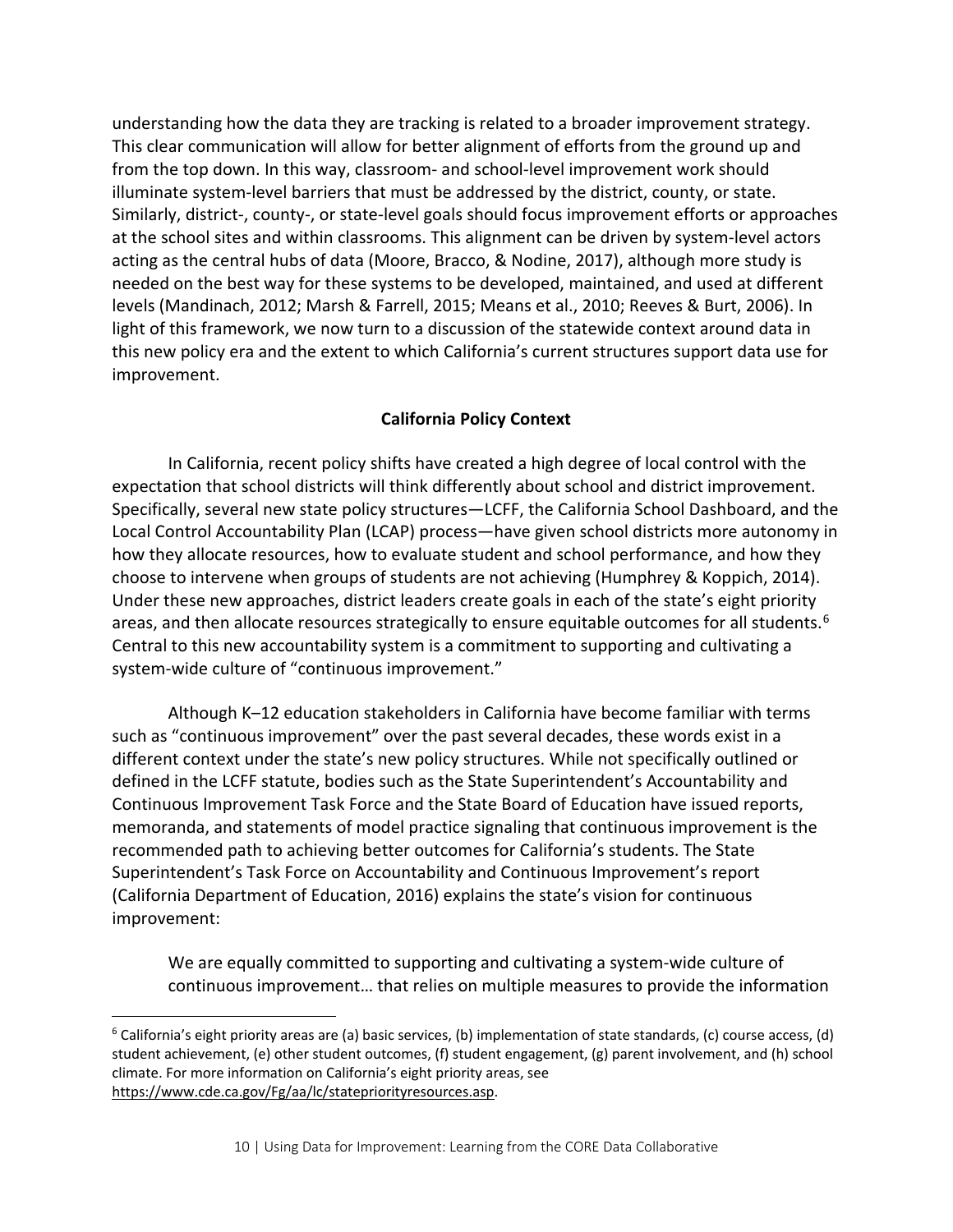necessary to engage in improvement efforts. This culture of continuous improvement must infuse all parts of the system, including continuous improvement for the system itself, through evaluative mechanisms that allow us to learn from local experience and revisit the indicators, tools, and systems of support we use to ensure they are working as intended.

The ability of districts and COEs to engage in continuous improvement hinges on their capacity to use data for improvement and to enact change at the district office and in schools across the system. The state's California School Dashboard, launched in March 2017, offers a publicly available, online set of data incorporating a range of state and local measures aligned to support and inform school improvement efforts.<sup>[7](#page-12-0)</sup> Districts are required to use data from the state's School Dashboard to inform the development of their LCAP.

The California School Dashboard broadens the concept of accountability from a single metric—standardized test scores—to one with multiple indicators. The indicators include six state measures (academic, English learner progress, chronic absenteeism, graduation rate, suspension rate, college/career readiness) and four local measures (basic services, implementation of state academic standards, parent engagement, and school climate). COEs have two additional local indicators: coordination of services for expelled youth and coordination of services for foster youth.

The five performance levels of the state's School Dashboard are color-coded—red, orange, yellow, green, blue—with red signifying the lowest performance level and blue the highest. In contrast to the state's previous measure of academic performance, the Academic Performance Index (API), which assigned a single number between 200 and 1,000, performance levels on the School Dashboard are calculated based on how current performance compares to past performance and whether those results have declined or improved. The state goal is to reach green on all state indicators, and a performance level below green indicates a need for improvement. By design, the School Dashboard does not provide statewide averages for any of the indicators or an overall ranking of a school or district. The School Dashboard's home page emphasizes the state's priority of addressing achievement gaps with an "Equity Report" that highlights a school's or district's low-performing students from among a dozen subgroups. The goal is that this data will encourage improvement at various levels of the system, which includes meaningful stakeholder engagement.[8](#page-12-1)

The data contained in the California School Dashboard is derived from the state's student data system, the California Longitudinal Pupil Achievement Data System (CALPADS). In 2012, after nearly a decade of work, the California Department of Education (CDE) completed this K–12 student database, which includes individual student data on school attendance, special program participation (e.g., English Learner and special education programs), course

<span id="page-12-1"></span><span id="page-12-0"></span><sup>&</sup>lt;sup>7</sup> To learn more about the Dashboard's model of accountability, see https://www.cde.ca.gov/ta/ac/cm/.<br><sup>8</sup> For more detail on California's accountability system and the California School Dashboard, see Polikoff, Korn, and McFall (2018).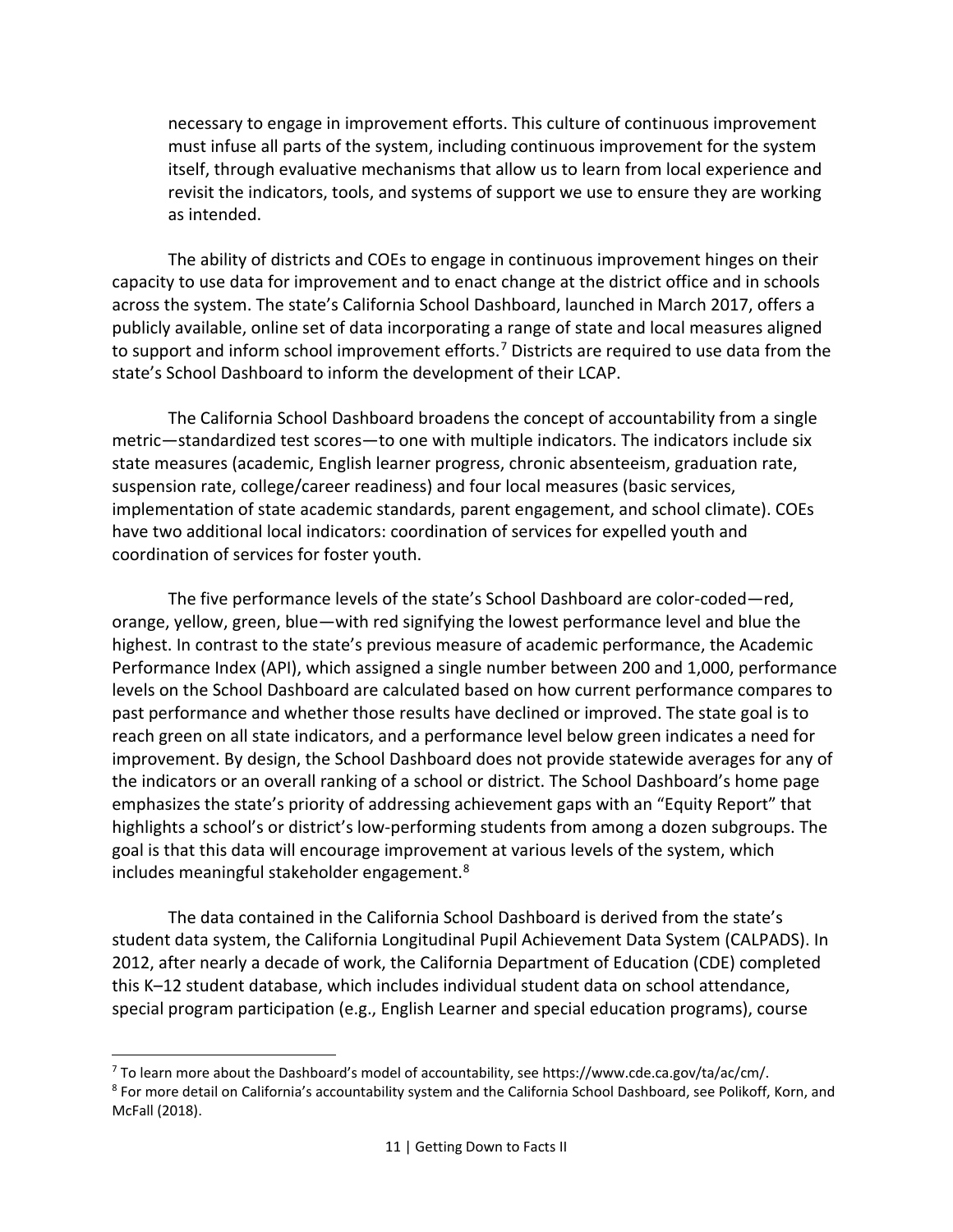enrollments, and state test scores. Each school district in the state is expected to report these data to CDE, which compiles them in a statewide data system following students across time (Warren & Hough, 2013; Phillips et al., 2018). In addition to the California School Dashboard, these data can be accessed through pulling reports from the Education Data Partnership<sup>[9](#page-13-0)</sup> and DataQuest.<sup>[10](#page-13-1)</sup> Additionally, local test coordinators can access student assessment data from the California Assessment of Student Performance and Progress (CAASPP) portal.<sup>[11](#page-13-2)</sup>

#### **The State of Data Use in California**

To evaluate the extent to which California's school districts are engaging in continuous improvement using these new policy and support structures, we interviewed 41 leaders from state education agencies, COEs, school districts, technical assistance providers, education advocacy organizations, and education associations.<sup>[12](#page-13-3)</sup> Our aim in these interviews was to understand how various actors define continuous improvement, to what extent they are engaged in it, and how state structures, especially the School Dashboard, are helping or hindering these efforts. We analyzed each case (i.e., agency, office, or organization) individually to determine the nature of engagement in continuous improvement and data use, and then we systematically analyzed patterns and factors associated with patterns across cases (Miles & Huberman, 1994). We also reviewed state policy materials including State Board of Education reports, memos, and statements of model practice. In this section, we discuss the three main ideas we derived from the interviews:

- 1. The California School Dashboard provides needed information about school performance but is insufficient for continuous improvement.
- 2. To better support continuous improvement, school districts are developing local data systems, but there is wide variation in capacity to do so across the state.
- 3. The capacity to use data for improvement remains challenging for most districts.

**California's School Dashboard and continuous improvement.** In our interviews, the School Dashboard garnered mixed reactions. For some districts and COEs, the School Dashboard offers a baseline of data and increased opportunities to review and analyze their

<span id="page-13-0"></span><sup>9</sup> <https://www.ed-data.org/>

<span id="page-13-1"></span><sup>10</sup> <https://www.cde.ca.gov/ds/sd/cb/dataquest.asp>

<span id="page-13-2"></span><sup>11</sup> <http://www.caaspp.org/>

<span id="page-13-3"></span><sup>&</sup>lt;sup>12</sup> Interviews were conducted during the summer of 2017 and utilized semi-structured interview protocols, which were recorded and transcribed. Our research team conducted 41 interviews with 56 leaders from state agencies (n=10), county offices of education (n=3), local education agencies (n=20), education associations/advocacy organizations (n=3) and technical assistance providers (n=4). Our purposeful sample consisted of technical assistance providers and state level leaders who were responsible for executing continuous improvement strategies. County offices of education and local education agencies were similarly selected based on identified engagement in continuous improvement, and also to represent variation in enrollment, geography, urbanicity and student demographics. To analyze, we used a multiple case study design (Yin, 2013), conducting cross-case analyses (Miles, Huberman, & Saldaña, 2013) to identify common definitions and practices across respondent groups (e.g., district leaders, support providers, and policymakers).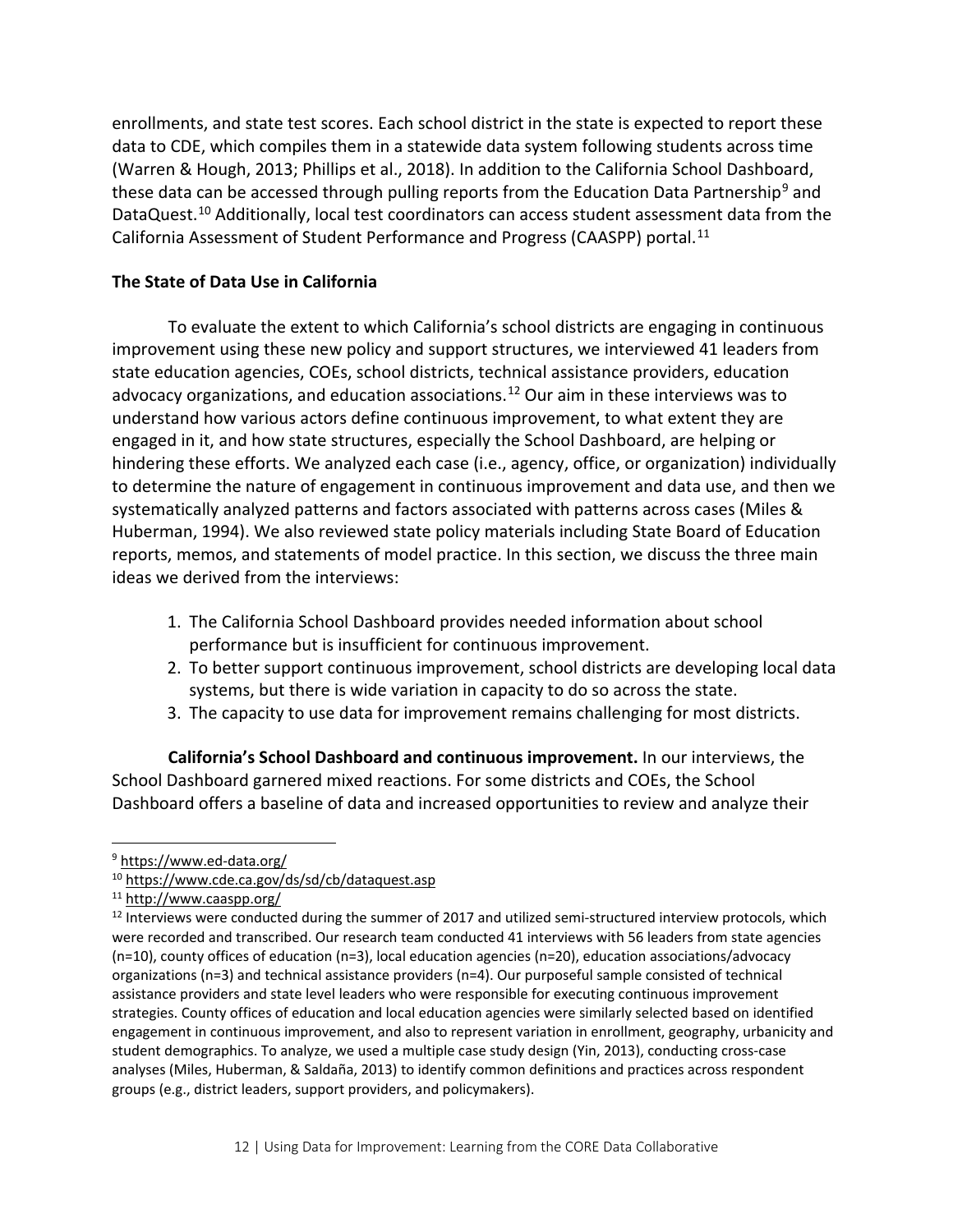data, and it puts a spotlight on student populations that are underperforming. As one state policy maker characterized it, the School Dashboard provides a "standardized tool to start the conversation [for districts]." This is particularly the case for smaller districts with limited research capacity. One county administrator reported that, for one such district, the School Dashboard data revealed problems of practice that were previously invisible:

Just having the School Dashboard to point out that, "Hey, you have the lowest indicator overall for math." That one superintendent was very surprised by that, and when we talked a bit more with him, he had not yet adopted materials for the Common Core math. We now have a team out there working with him—it was because of the conversations around the data.

Another county administrator pointed to the impact of the School Dashboard on highlighting vulnerable student populations:

We provided a training for districts to ask, "What are the data saying about foster youth, [English learners] and low-income [students]? And what kind of actions make a difference?" Wanted them to think about it in terms of their LCAP. They were overwhelmed by it. We are coming back to this conversation this year because they now have data on this.

In these instances, data from the School Dashboard help to illuminate problems in performance at the system or school level. However, respondents brought up two main issues with using the School Dashboard data for improvement.

First, many district and COE leaders were concerned that the state is working with "post-mortem data" and that this limits their ability to engage in continuous improvement. State assessment data are not recent, leading one district leader to describe using state data as an "autopsy":

The state data is great and it helps give us a good picture of what happened the year before, but it's really an autopsy. We need to be able to look at the data as the year progresses and get that data into the hands of our sites and our teachers so that they can make adjustments accordingly.

A county office administrator also conveyed concern about the lag in data and its impact on districts to engage in continuous improvement strategies:

[D]istricts are concerned about the delay in release of the state's School Dashboard. If the School Dashboard's not going to come out until December this year, and that's already halfway through the year…. what do we do from July until December, when it comes to looking at strategic planning?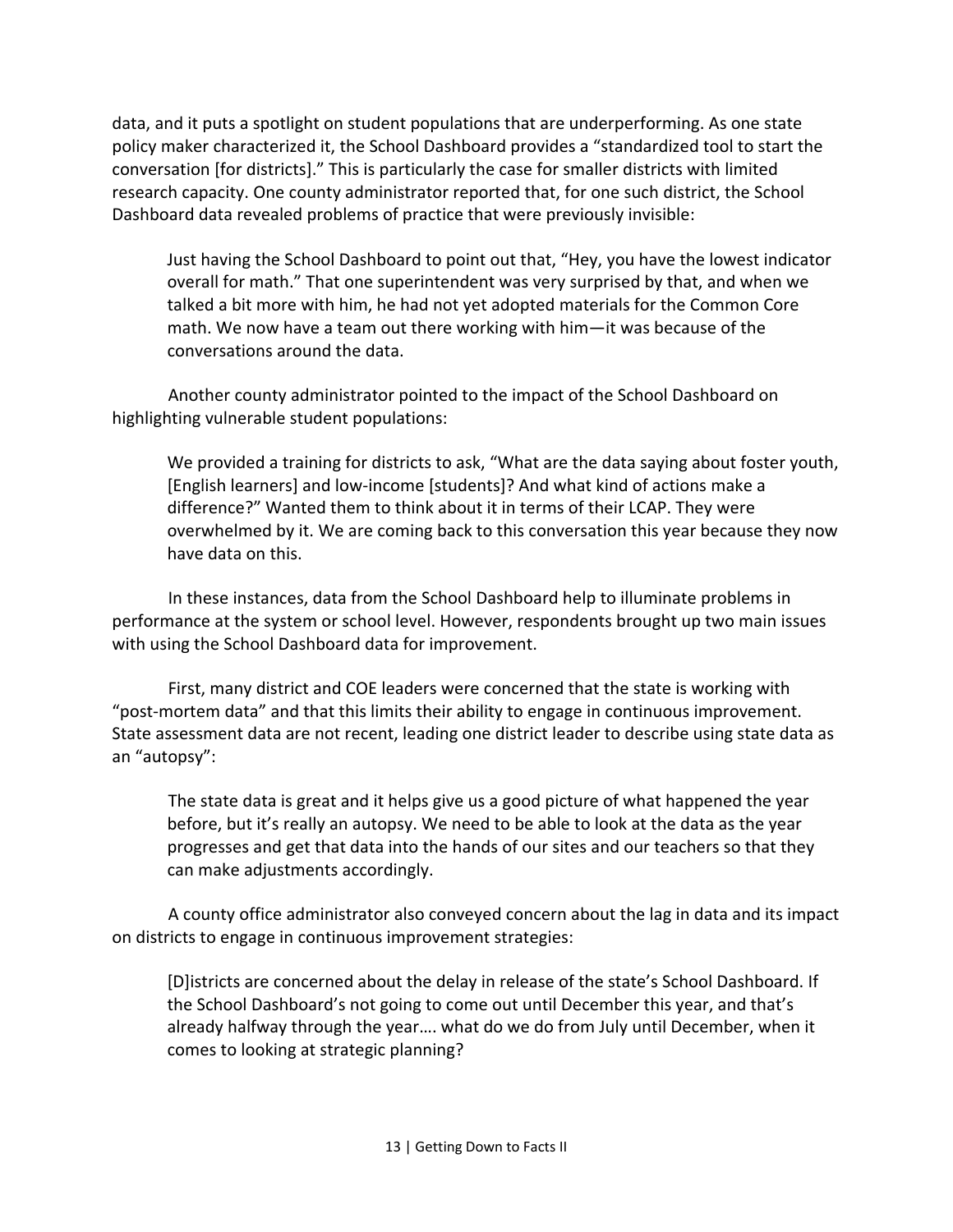Second, the data available on the School Dashboard is currently limited in that it offers only a static, summative view of whether or not progress has been made from year to year. For this reason, the majority of respondents noted the importance of more frequent data to monitor progress and change course when needed. One county office administrator offered this example:

When it comes to continuous improvement, it's a recognition that we are expected to respond frequently and immediately… so that we can respond to data, and shift the system in order to meet the need of the students on a more regular, more frequent basis.

Having more frequent data is critical to informing the various phases of the improvement process, particularly within PDSA cycles. For this reason, districts and COEs are increasingly turning towards local data systems that enable the ongoing, systematic collection and analysis of real-time local data. These data systems help educators at all levels of the system to identify and develop more specific, targeted supports and to make immediate adjustments throughout the school year to improve educational outcomes for students. We turn to this idea next.

**Local data systems for continuous improvement.** More than half of the 20 district leaders interviewed for this study reported conducting systematic analyses of locally generated data to inform their improvement efforts. Some district leaders are developing increasingly robust internal data systems that include multiple measures and access to local, real-time data such as student attendance, grades, or assessments. Other districts are also incorporating stakeholder survey data (e.g., school climate surveys) and observational data garnered through classroom and school site "walkthroughs." Approximately 11 of the districts interviewed had already developed and implemented internal data systems, and three were in the process of developing systems. As one administrator described:

We have a local dashboard system that we report on our own, local data a couple of times a year. Then, we also have a data warehouse, which is a live connection to our student information system and our student achievement records that everybody from teachers, to principals, to counselors, to assistants can use to look on a daily basis to things like student attendance or student grades or student achievement.

A district superintendent shared how their district has similarly been developing a data warehouse with more formative day-to-day data that are accessible to everyone throughout the school year:

For example, instead of waiting for suspension data, we want to get referral data in there this year so we can track that school culture from day to day. Are we seeing an increase in referrals? Are we seeing referrals from certain teachers or parts of the school? And address those issues more frequently.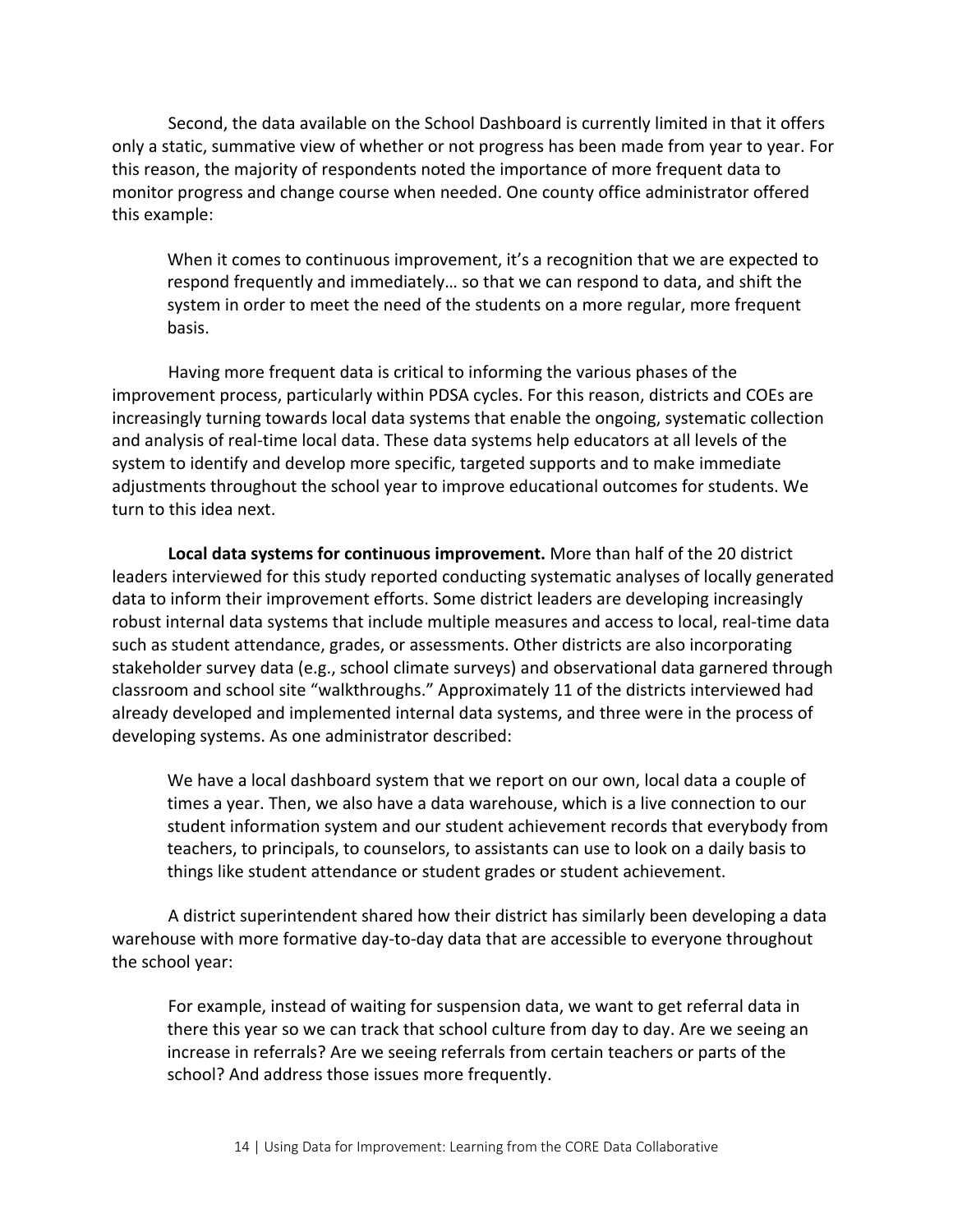However, many respondents asserted it would be helpful for district and school leaders to have systems that would enable them to see associations between changes in strategies and changes in outcomes at various levels of the system. However, current data systems are not adequate for helping districts monitor progress against a specific goal or target for a specific improvement project. As one technical assistance provider stated:

If you've got an improvement project trying to find gaps, and your employees need two or three strategies to get there, and you want to monitor both your implementation of the strategies right next to what's happening with chronic absence in the targeted classrooms or schools, there's no system that lets you do that, that I know of. Which means that it requires the local user, maybe whoever is leading that project locally, to sort of cobble this stuff all together.

COEs also caution that while these efforts are promising, districts are in different phases of having their own data systems and have different levels of organizational capacity. Some smaller districts, in particular, do not have research departments to implement or manage the types of internal data systems that support improvement efforts. Noting the wide variation among districts, one COE administrator said:

Our districts are in different phases of having their own data systems where they can produce more timely information that can be used to inform instruction and adjust practices during the year. It just depends on what the district has and can pull forward…. I'm not sure that the districts have gotten to a place where they can make really strong use of that data to inform what they do.

**Building capacity to use data for improvement**. Because "data don't drive," simply having more frequent data, while necessary for continuous improvement, is insufficient. People at all levels of the system also need to know how to make good use of data—analyzing it to understand variations in performance and evaluating whether new investments have changed outcomes. As discussed above, this requires strong organizational capacity to support skill development among practitioners along with the norms, culture, and mindsets to support data use. A district administrator described the need this way:

I think one of the pieces is that we need to be better at helping our site administrators know how to lead [data] conversations. And how to help them to be very versed in the data. Not only what the data says and where they see the gaps, but what they can do to change that outcome.

We found not only a wide variation in district capacity to use data for improvement but also examples of promising practice and concerted effort around building capacity. For example, a number of the district leaders we interviewed described having district-wide and school-level teams who conduct regular, systematic reviews of data to inform instructional change and to determine what additional support systems and mechanisms are needed to promote student learning and achievement. These teams can include board members, cabinet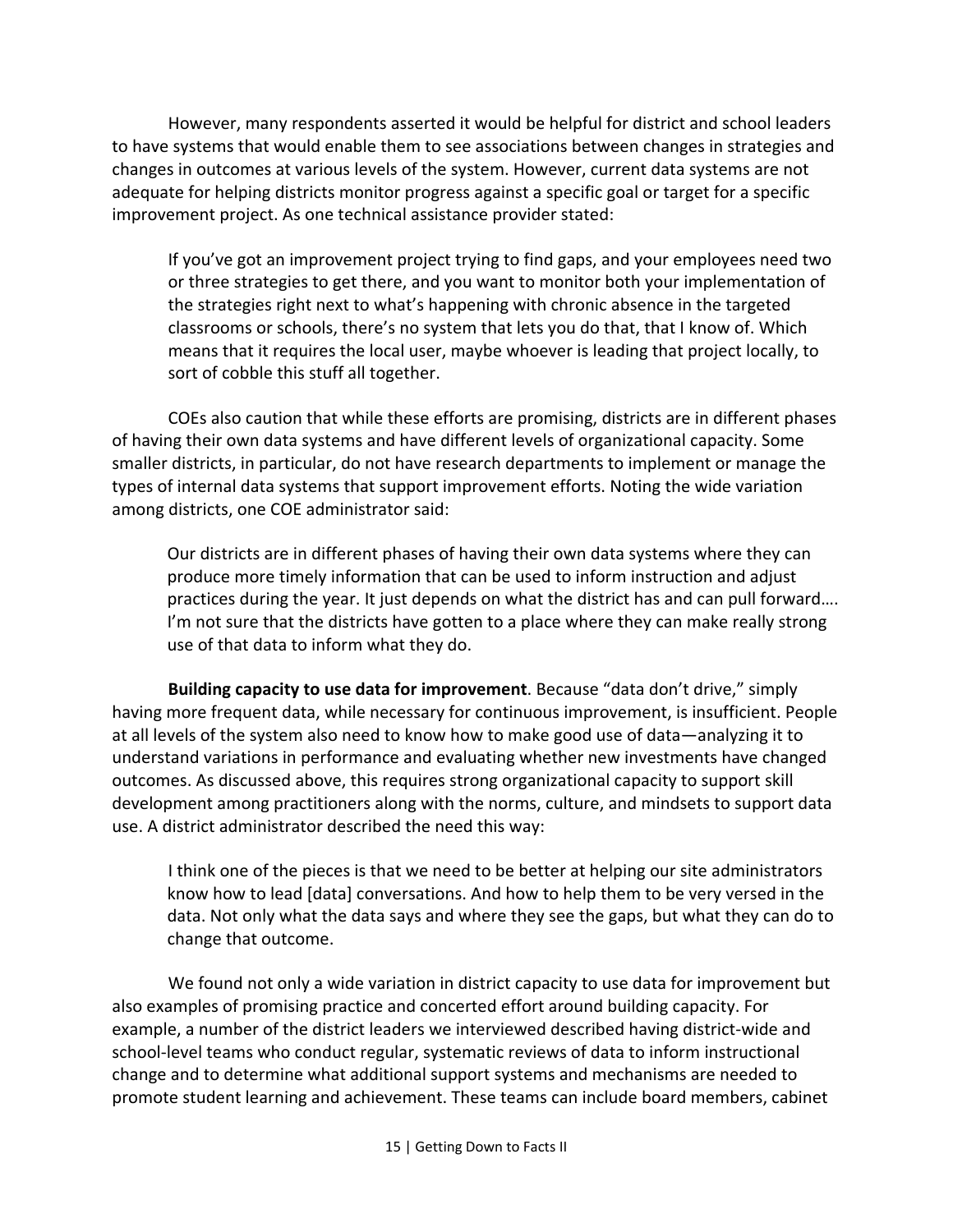members, central office administrators, school site leaders, teachers, and classified staff. Several district leaders noted that they situated this work initially at the district level, before delving in more deeply at the school site level. For other district leaders, this process is embedded at the school level in Professional Learning Communities (PLCs) and Instructional Leadership Teams (ILTs). A district superintendent described ILTs as the "unit of implementation" at the school site level:

We've invested a lot in building our site leadership capacity and instituting an Instructional Leadership Team at each of our sites…. To varying degrees of quality, they're engaged in analysis of data, of reflection on needs, and then putting in plans to address those needs.

Another superintendent pointed to the role of PLCs in analyzing data for improvement: "So at a teacher level, in a PLC, they are looking at very real-time data associated with their instruction, and they're able to make those kinds of changes regarding lesson planning and lesson delivery, on a more real-time approach."

District leaders are also working to create a culture in which data analysis and monitoring are ongoing as well as to increase the capacity of district personnel at all levels to collaborate around using data for improvement. One district superintendent described it this way: "What I mainly focus on is building leadership capacity around mindsets that are necessary to get fear out of the organization…. Creating safety's been very important. Creating competency at the site level was important…." Another district superintendent noted:

I think that we've successfully shifted the culture around viewing improvement as not a thing to be afraid of and shifting this notion around punitive accountability to we all are accountable for improvement…. Now I think it's common practice for teachers to get in each other's classrooms. It's common practice for principal meetings to be focused on student data and instruction rather than compliance. It's common practice that we're able to and willing to look at the brutal facts of where we are with a lot of our kids and resist making excuses or blaming kids or families because of that, because of those results*.*

In a continuous improvement framework, people at all levels of the system need to know how to make good use of data, how to analyze it to understand disparities in performance, and how to evaluate whether new investments have changed outcomes. This requires skill development among practitioners and often, as noted above, a shift in the culture of data use. And sometimes, as one district administrator observed, this can also simply mean unlearning poor practices and prior assumptions about data use: "I think probably one of the biggest barriers is to help people overcome just un-useful practices."

Districts also need support to learn how to more effectively use data to inform investments and to document when an investment is strategic. In many districts, administrative functions are siloed, and there is a lack of understanding about program evaluation or how to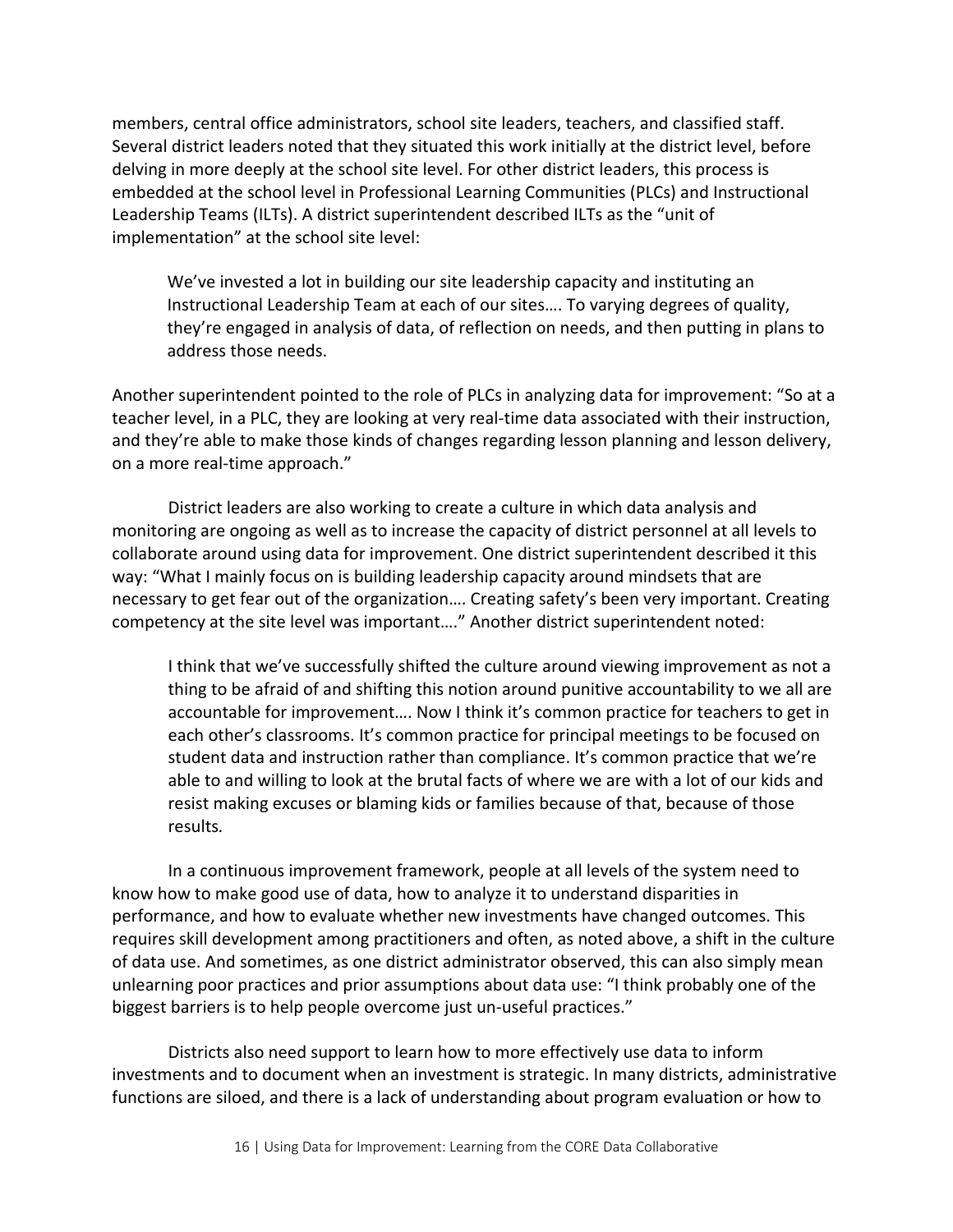align goals, programs, and dollars. A district administrator described the complexities of the new system and the challenges it presents for districts:

Because we now have these School Dashboard indicators and we have three years of state assessment data now, it's figuring out are the dollars that we have allocated to these actions and services, are they working? If they're not, should we reallocate funds and focus that in other areas so that we can really get the improvement that we're looking for? It's not as black and white as it was years ago.

State policymakers, technical assistance providers, and COE administrators interviewed similarly identified the need to increase districts' capacity and expertise to generate and utilize more timely local data to impact the classroom. One state policymaker acknowledged, "There needs to be a conversation on how we invest in resources to empower districts to use the data they collect and not wait for a School Dashboard. There's definitely a hole in our system."

#### **Learning From the CORE Data Collaborative**

To fill this gap, over 50 school districts have joined the CORE Data Collaborative for access to better data and a collaborative structure for its use. The Data Collaborative is an outgrowth of the original CORE districts' work and is designed to provide better data for educators as well as an infrastructure for building capacity to make use of data for improvement. The CORE Data Collaborative provides a unique opportunity to understand and learn from districts and counties that have opted into a data system to supplement the state's data.

To understand the data and analytics available in the CORE measurement system and how these resources are being used across the state, we interviewed leaders from nine districts and two COEs that are members of the CORE Data Collaborative and interviewed staff in the "CORE hub," the intermediary organization that supports the work of participating districts. We also observed in-person and virtual Data Collaborative meetings and reviewed training and meeting materials. In addition, we reviewed preliminary findings from interviews with 16 district and county CORE Data Collaborative members conducted by McKinsey & Company.<sup>[13](#page-18-0)</sup> In what follows, we will first provide background on the CORE districts and the development of the CORE Data Collaborative. Then we will discuss the data and analytics available in CORE's measurement system and the capacity-building and networking opportunities available to members. Finally, we will share the benefits and limitations to the Data Collaborative in participants' own words.

#### **Background on CORE and the Data Collaborative**

The CORE districts first developed their measurement system under their NCLB waiver. The guiding principle of the CORE districts in their use of multiple measures under this

<span id="page-18-0"></span> $\overline{a}$ <sup>13</sup> Our interviews were conducted in Summer 2017; McKinsey & Company interviews took place in December 2016.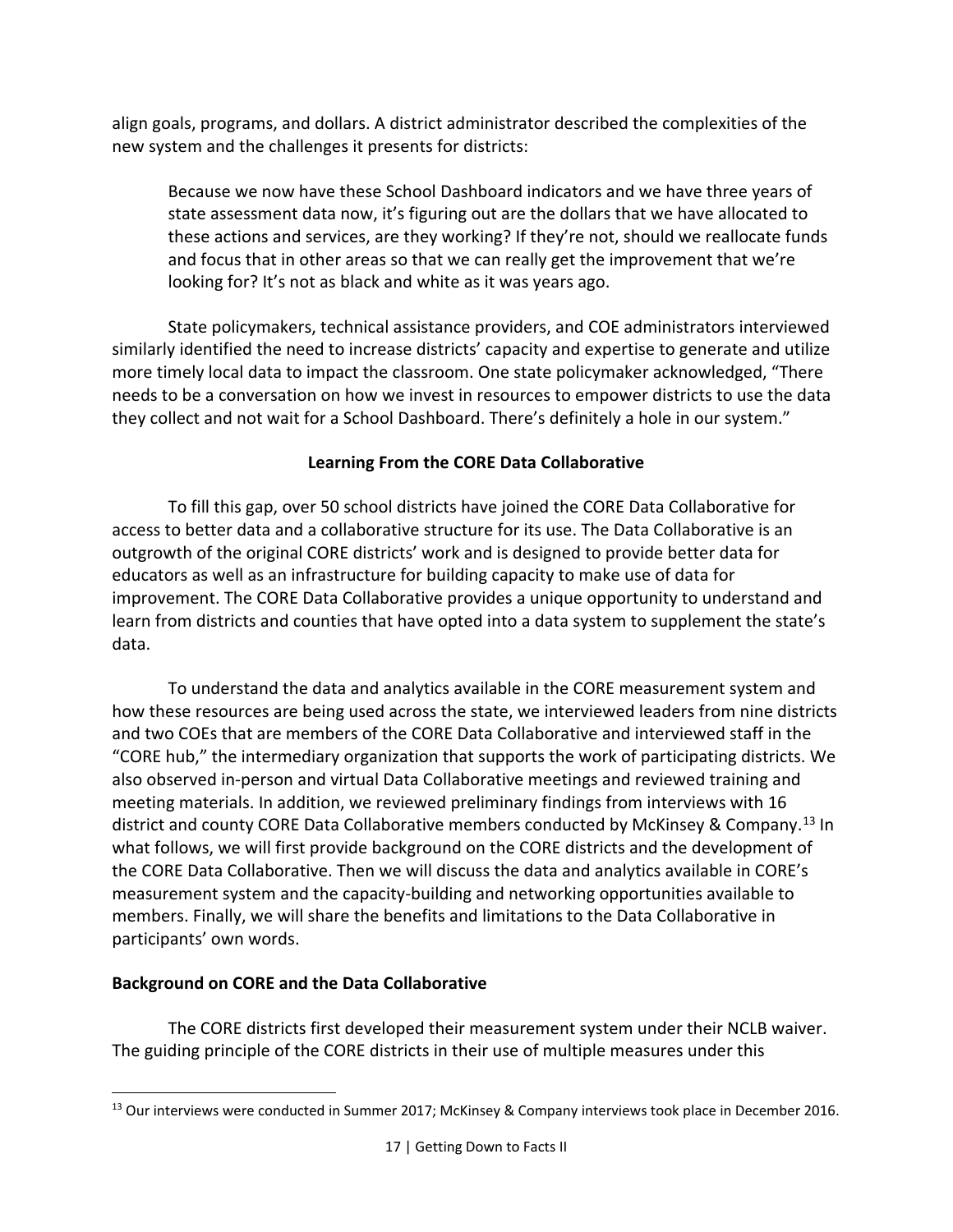accountability framework is that data should be used as "a flashlight, not a hammer."[14](#page-19-0) In other words, the CORE districts emphasized that measures should be useful for continuous improvement and not just for accountability. At the same time, they believed that measures should represent all of the aspects of school and student performance, not just the academic subjects that had been emphasized under NCLB. As a result, CORE's measurement system from its inception has focused on academic outcomes alongside non-academic measures of student success, including chronic absenteeism, suspension/expulsion, students' social-emotional skills, and school climate and culture.<sup>[15](#page-19-1)</sup> While ESSA and LCFF now prioritize multiple measures as well, CORE was ahead of this policy shift with its systematic measurement of school and student performance on multiple dimensions, and generated widespread interest in the popular press and policy circles nationwide (Blad, 2015; Bornstein, 2015; Zernike, 2016).

Since the passage of ESSA in 2015, the CORE districts have reconceptualized their partnership, as they were no longer required to implement their shared accountability system. Through developing and executing their waiver plan, the CORE districts established a deep commitment to collaboration and shared learning around their multiple-measures data system. For this reason, in 2016, CORE reorganized as a Networked Improvement Community committed to:

- 1) Anchoring their shared work in the student and school quality measures in their measurement system, and holding each other accountable for specific outcomes;
- 2) Looking inward and building coherence within each district as a way to improve the power of each system to improve student outcomes (Fullan & Quinn, 2015); and
- 3) Using the tools of improvement science to anchor their collaborative work together as a Networked Improvement Community (Bryk, Gomez, Grunow, & LeMahieu, 2015).[16](#page-19-2)

While deepening their work together as a NIC, the CORE districts simultaneously expanded access to their multiple-measures data and learning system by inviting other California districts to join their Data Collaborative. Any district was invited to join for a relatively small fee, which includes access to the data system and shared learning opportunities around its use.<sup>[17](#page-19-3)</sup> Districts that join contribute their own student data to the CORE measurement system, all of which is currently in their administrative datasets and sent to the state annually. Participating districts are then able to benchmark student performance against other schools in the data system. Data Collaborative districts engage in structured network learning activities that enhance their capacity to use data to drive system improvement. As of the 2017–18 school year, over 50 California school districts representing nearly a million additional students are participating in the Data Collaborative, including San Bernardino City Unified School District, a consortium of districts in the Silicon Valley (the East Side Alliance coordinated by the Silicon

<span id="page-19-0"></span><sup>14</sup> http://coredistricts.org/calif-core-districts-pilot-accountability-measures/

<span id="page-19-1"></span><sup>&</sup>lt;sup>15</sup> For more detail on CORE's implementation of the waiver, see Marsh et al. (2016).<br><sup>16</sup> For more detail on CORE's early implementation as a NIC, see Nayfack et al. (2017).

<span id="page-19-2"></span>

<span id="page-19-3"></span> $17$  At the time of this report, the fee was \$28,000 per partnering agency plus \$0.28 per student for professional learning support. This, for example, results in a fee of \$30,800/year for a district with 10,000 students.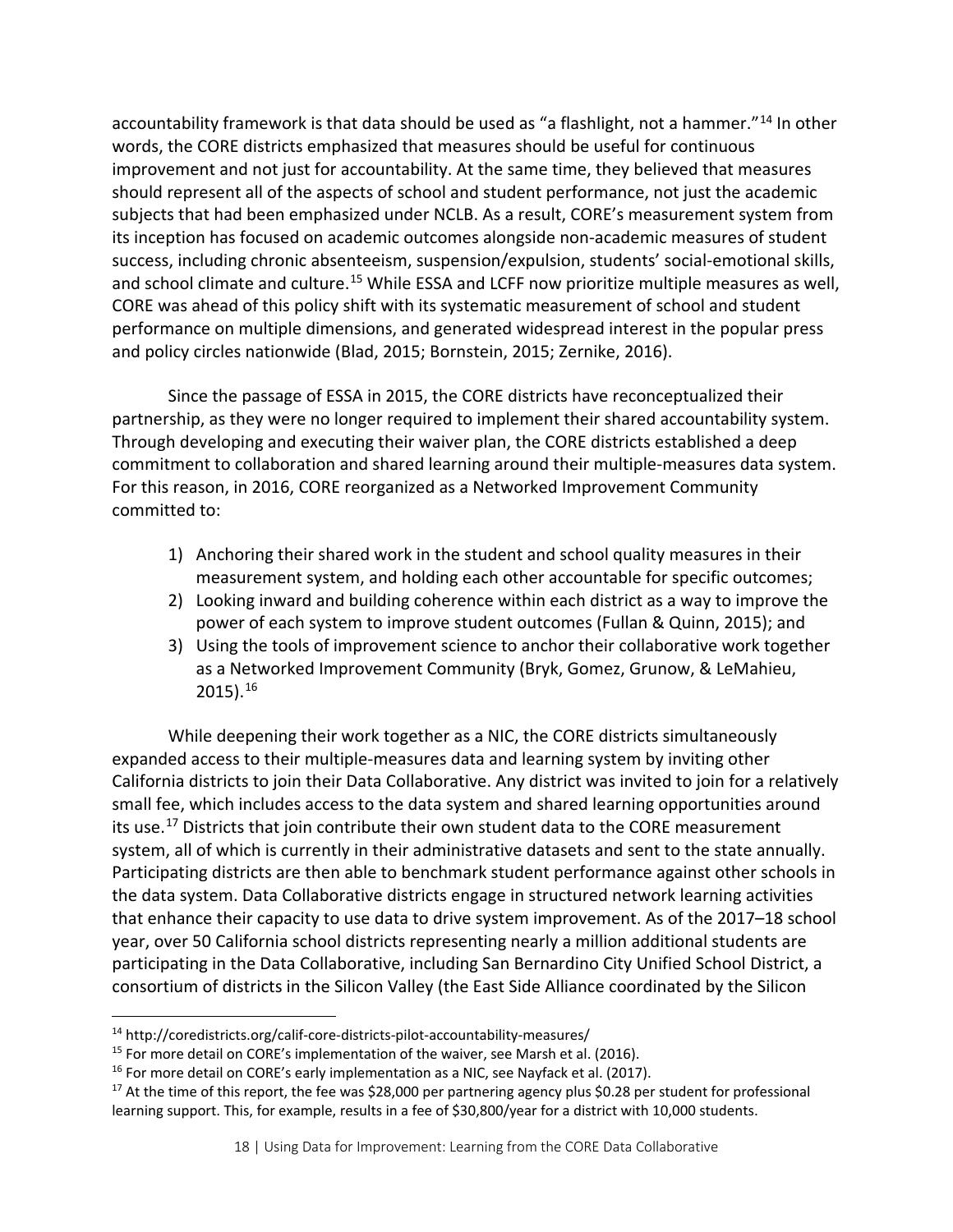Valley Education Foundation), the Sweetwater Union High School District, Aspire Public Schools, Green Dot Public Schools, and school districts in Sacramento, Ventura, and Riverside counties.<sup>[18](#page-20-0)</sup> When combined with the one million students already served by the original CORE districts, the integrated data system now represents nearly one third of California's student population.

#### **CORE's Data System**

The majority of the data used in CORE's measurement system is contained in the state's student data system (CALPADS). CORE gets the data directly from the districts, but all of the data is processed on an annual basis. However, CORE makes this data system more valuable for district leaders by (a) adding additional data sources, (b) using this data to calculate different kinds of metrics, and (c) creating analytics and data displays that enable district and county leaders to look at data in different ways. These data displays are made available to the districts more quickly than the same source data on the California School Dashboard or other public data sources.[19](#page-20-1)

[Figure 4](#page-21-0) displays the data elements in CORE's measurement system. Many of the data elements are also represented in California's School Dashboard and other state data reporting tools, including academic achievement as measured by the Smarter Balanced Assessment Consortium (SBAC) in English Language Arts and mathematics, graduation rate, chronic absenteeism, and suspension/expulsion. However, the CORE measurement system includes additional data sources, which extend the state's data in important ways. First, participating districts can choose to administer surveys of students' social-emotional learning (selfmanagement, growth mindset, self-efficacy, and social awareness) and student, parent, and staff reports of a school's culture and climate (support for academic learning, sense of belonging and school connectedness, knowledge and perceived fairness of discipline rules and norms, and sense of safety).<sup>[20](#page-20-2)</sup> Additionally, in an effort to continue improving and extending the data system, college outcomes have recently been added to the CORE data system via the National Student Clearinghouse.<sup>[21](#page-20-3)</sup> For the 2017–18 school year, college attendance rates by school are included in the data system, with additional metrics being developed for future years.

 $\overline{a}$ 

<span id="page-20-1"></span><span id="page-20-0"></span><sup>&</sup>lt;sup>18</sup> See http://coredistricts.org/our-work/data-collaborative/.<br><sup>19</sup> In the past two years, participating districts have seen results on the CORE dashboard by mid-August, whereas California state data are not available until December.

<span id="page-20-2"></span> $20$  For more detail on how CORE's surveys can be used for accountability and continuous improvement, see Hough, Kalogrides, and Loeb (2017).

<span id="page-20-3"></span><sup>21</sup> <http://www.studentclearinghouse.org/>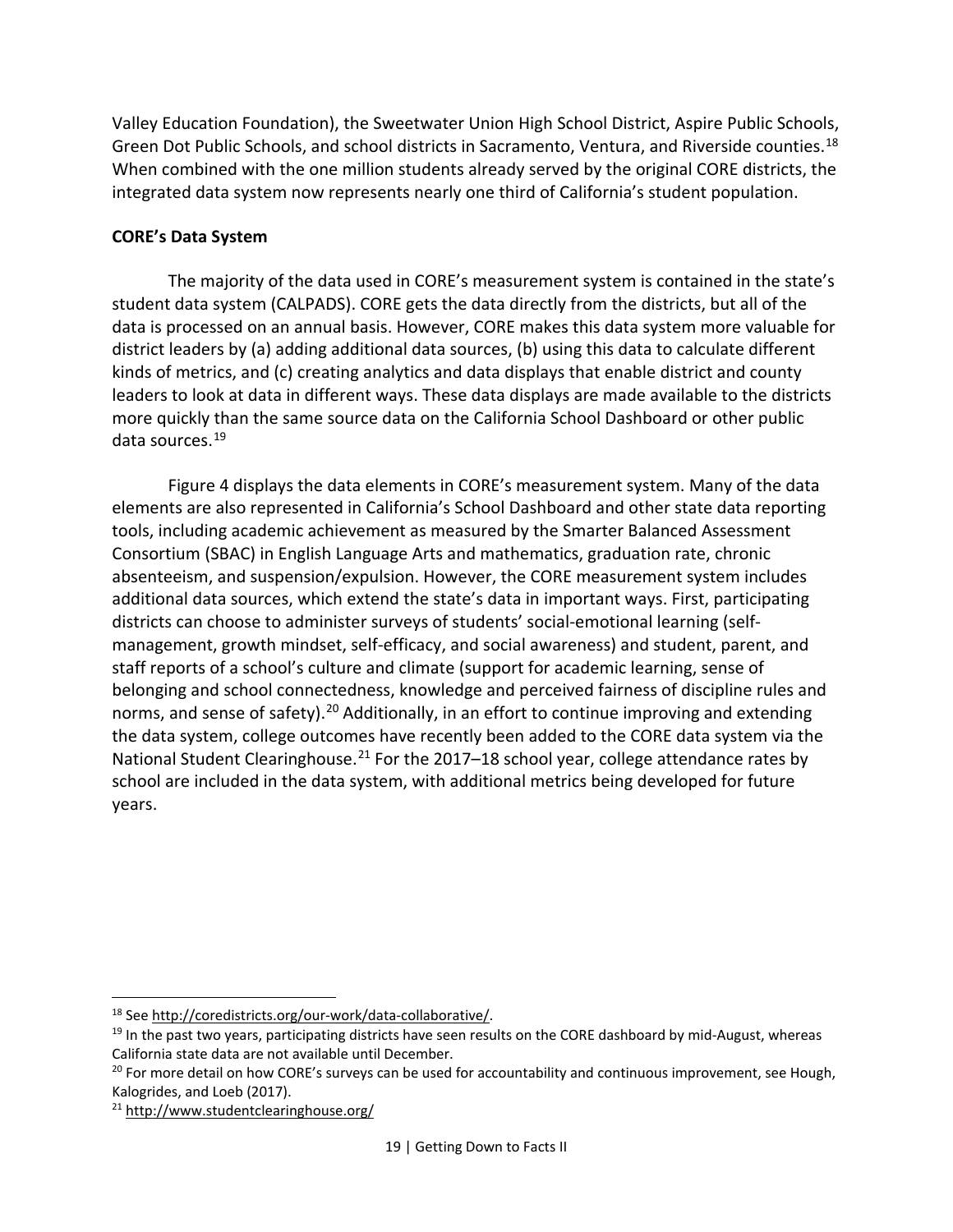

#### <span id="page-21-0"></span>**Figure 4.** Data Elements in CORE's Measurement System

*Note.* 1) Additional data added to supplement state data. 2) State data used to calculate different kinds of metrics.

Additional items in the CORE measurement system represent methods for utilizing CALPADS data to produce more informative metrics for use by educators. For example, CORE has developed and reports an academic growth metric, which is very different from how California state reports test scores. The CORE measure of student growth takes into account an individual student's prior test history, socioeconomic disadvantage, disability status, English Learner status, homelessness, and foster care status, using this information to measure how quickly they grow relative to students similar to them in these categories. The CORE model also accounts for concentration of these characteristics within schools. In this way, the CORE growth measure is constructed as a "value added" model, estimating the school's impact on student achievement relative to other schools serving similar students. Alternately, California's accountability system uses one-year school-wide *change over time* in student achievement, which does not account for changes in student population or the kinds of students a school serves. Additionally, CORE reports a high school readiness score at the middle school level, which is based on predictive analytics demonstrating that combinations of student GPA, attendance, grades, and suspensions are indicative of a student's risk level upon entering high school.<sup>[22](#page-21-1)</sup> Finally, CORE calculates EL redesignation rates in a way that reflects district leaders' concerns about long-term ELs and stagnant redesignation within schools. At the school level, this is calculated as the percentage of students who are reclassified from English Language learner status to "fluent English proficient" out of the number of all the English learners who

<span id="page-21-1"></span><sup>&</sup>lt;sup>22</sup> A student is considered ready for high school if they: (a) have an eighth-grade GPA of 2.5 or higher; (b) have attendance of 96% or higher; (c) have no grades of D or F in ELA or math in the final course grade; and (d) were not suspended in eighth grade. At the school level, this is reported as the percentage of students who are high school ready upon completing eighth grade.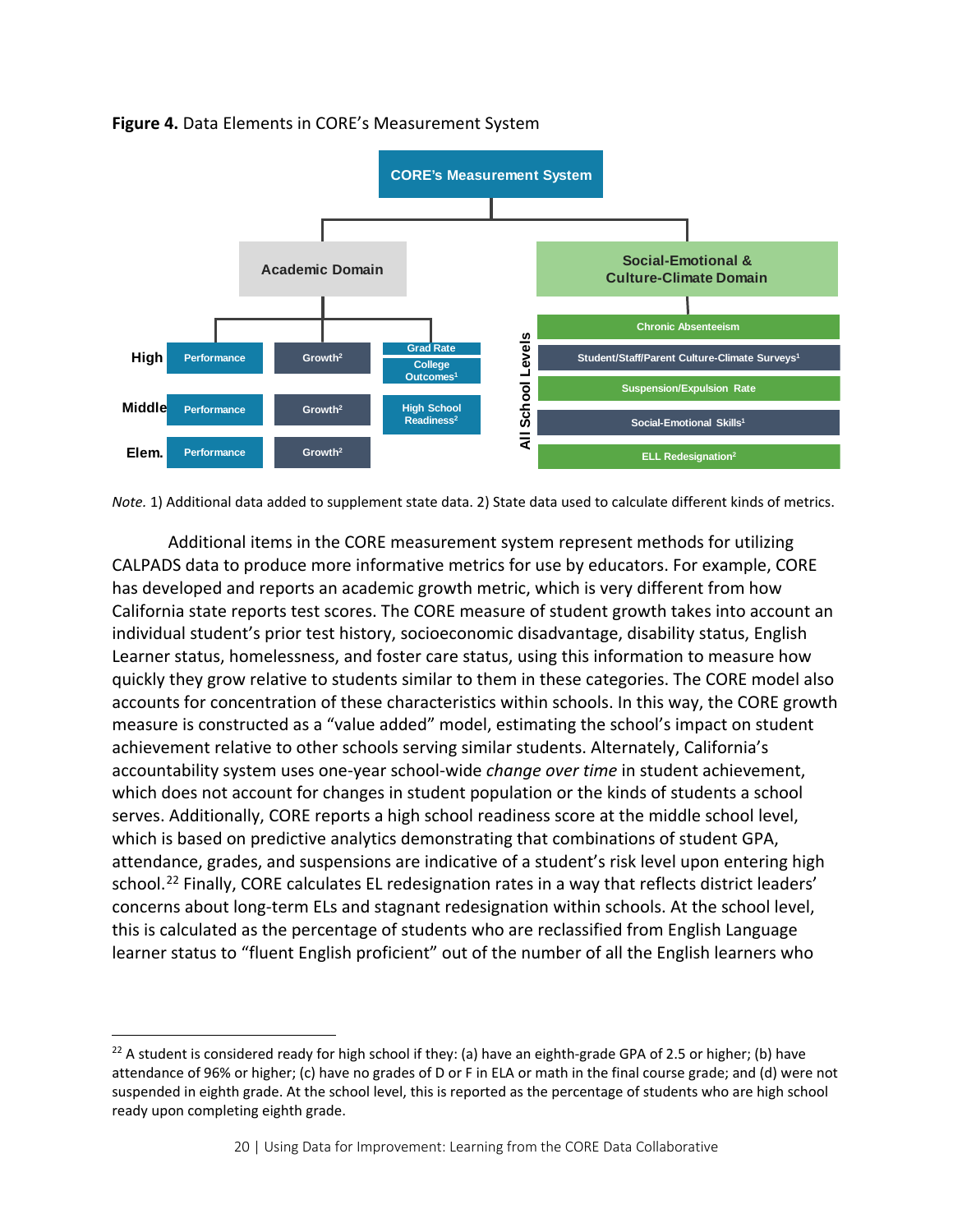are reclassified at a school site in the current year plus all those English learners who, after five years, were not reclassified at that school.<sup>[23](#page-22-0)</sup>

However, arguably the most valuable aspect of the CORE data system is the variety of ways that data can be displayed. All participating districts have access to an interactive data interface in addition to a more static report card. The static report, which was created as part of the waiver, compares schools by level (elementary, middle, high) on a 1–10 scale for each metric, and breaks out each metric by student demographics (race/ethnicity, EL, FRPL, SPED).<sup>[24](#page-22-1)</sup> In our past work in the CORE districts, we found that educators appreciated that these reports contained multiple measures, anchored their school data compared to others, and showed how school performance on each metric had changed over time (see Marsh et. al, 2016).

As useful as these static reports can be, as discussed in the framework above, they have limited use for improvement. They do not help to narrow attention or explain the nature of the problem. This is where the interactive data interface can be important; it was constructed to enable simple, deeper analysis that enables the user to dig into the kind of information that can be found in a static report.

Specifically, the CORE interactive data interface allows for a variety of comparisons between and within schools. First, the tool provides scatterplots to compare any two variables and how schools are distributed across them. As shown in [Figure 5,](#page-23-0) this can involve comparing two outcome variables such as academic achievement and growth in mathematics. A comparison such as this can show which schools have both high academic achievement and higher performance scores (in the top quartile); these sites might be "bright spots," or places to learn from promising practices. On the other hand, schools with both low performance and low growth may need serious intervention to improve. A user can also look at achievement against demographics to see how schools of different sizes or poverty concentrations are performing. To enable this kind of comparison, there are a number of filters that can limit comparisons to similar schools (by size or demographics) or subgroups. The tool can also focus on schools within a given region, for example, within a particular district or county. A comparison like this allows for a school leader to ask, "How does my school compare to others like mine?" A district leader can ask, "How are the schools in my district doing, and how does this compare to other districts?" While a county leader can ask, "How are my districts, and the schools within them, performing?" Each dot on the scatterplot represents a school that is identified by name to facilitate support and collaboration.

<span id="page-22-0"></span> $\overline{a}$ <sup>23</sup> CORE's measure of EL proficiency is slightly different than what is specified in ESSA. Rather than using only test score results to determine progress on English proficiency, the CORE districts chose to report reclassification rates, which are a combination of language proficiency scores and academic performance (Carranza, 2015). <sup>24</sup> Fresno and Long Beach Unified School districts have made these reports public; they can be accessed at

<span id="page-22-1"></span>[reports.coredistricts.org.](http://www.reports.coredistricts.org/)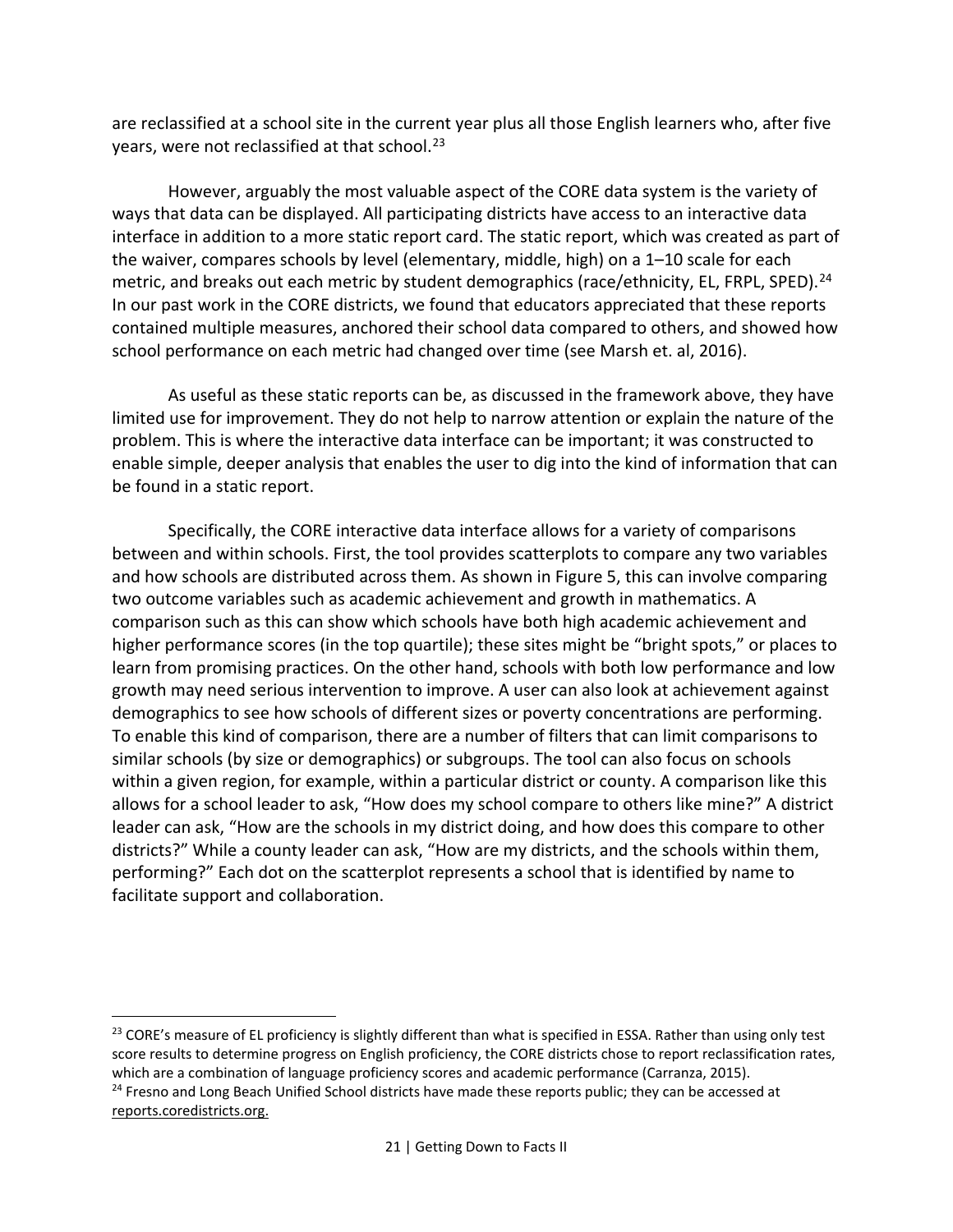

<span id="page-23-0"></span>**Figure 5.** Scatterplot of Two Variables on the CORE Interactive Data Interface

Most of these analyses compare two variables, which is a very useful way of understanding relationships. However, the CORE data system has many measures, and our previous research has demonstrated that a school's performance can vary widely across indicators (Hough, Penner, & Witte, 2016). CORE's interactive data interface provides a bird'seye view of how all of the schools in a district or region are performing on a given indicator compared to the others. As an example, [Figure 6](#page-24-0) shows each indicator compared to chronic absence. Through California's five-level color coding, a user can see the proportion of schools that are in each category within a system (e.g., district or county). Each histogram counts the number of schools in each performance category, conditional on their performance category in the chosen metric. This view allows a user to see patterns across all of the indicators. For example, when comparing student reports of school culture-climate to chronic absence, it is apparent that there is a relationship between culture-climate and absenteeism: More schools that are red on chronic absence are also red on school culture-climate, and on the other hand, schools that are blue on chronic absence are more often doing well on culture-climate. This view allows users to see that while schools with red chronic absence often have red cultureclimate, this is not necessarily true for the relationship between academic growth and cultureclimate. As this bird's-eye view illustrates, CORE's interactive data interface provides ways for the user to drill down into more detail, for example, to see which particular schools are low on each indicator and to highlight patterns.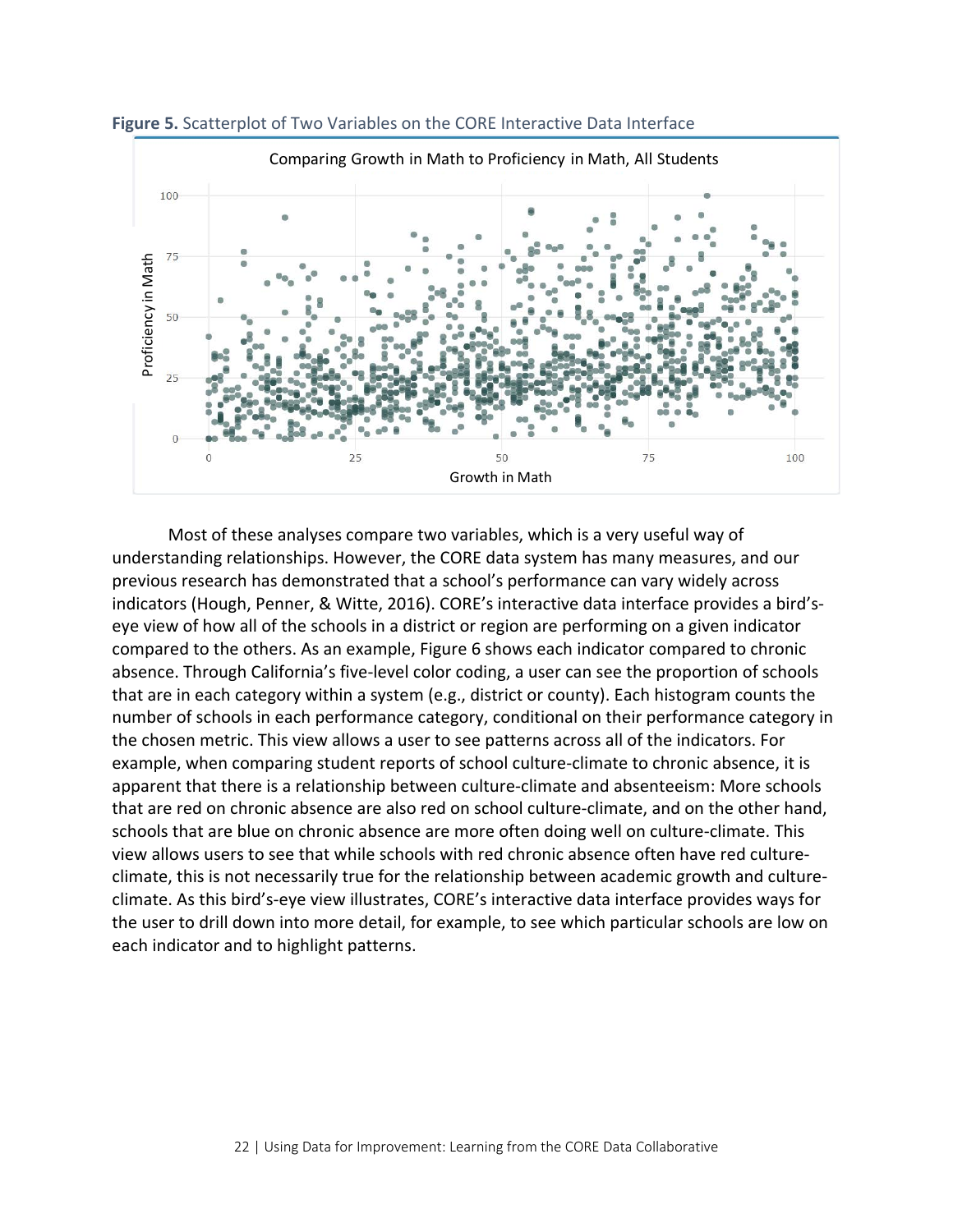| <b>Metric</b>                              | <b>Chronic Absence</b> |        |          |       |             |  |
|--------------------------------------------|------------------------|--------|----------|-------|-------------|--|
|                                            | Red                    | Orange | Yellow   | Green | <b>Blue</b> |  |
| Academic Growth - Math                     |                        |        |          | Н     |             |  |
| Academic Growth - English Language Arts    | п.                     |        |          | Ш     |             |  |
| Math (Percent Meeting/Exceeding Standards) |                        |        |          |       |             |  |
| ELA (Percent Meeting/Exceeding Standards)  |                        |        |          | п.    |             |  |
| <b>EL Re-Designation</b>                   |                        |        | ь        |       |             |  |
| Suspensions                                |                        |        | i s<br>D |       |             |  |
| <b>Growth Mindset</b>                      |                        |        | an a t   |       |             |  |
| Self-Efficacy                              |                        |        | п.       |       |             |  |
| Self-Management                            |                        |        |          |       |             |  |
| <b>Social Awareness</b>                    |                        |        |          |       |             |  |
| <b>Student Culture-Climate</b>             |                        |        |          |       |             |  |
| Family Culture-Climate                     |                        |        |          |       |             |  |
| <b>Staff Culture Climate</b>               |                        |        |          |       |             |  |

#### <span id="page-24-0"></span>**Figure 6.** Bird's-Eye View of All Performance Metrics

CORE's interactive data interface also allows for further investigations to understand the problems within a particular school. In these kinds of comparisons, the user can see how performance on a particular metric has changed over time and how this compares to the district and overall trends. For example, [Figure 7](#page-25-0) shows that in a particular school the students' ratings of school culture and climate are lower in the target school (at only 61 percent of students reporting a positive school culture-climate in 2016–17) than in the district or Data Collaborative overall.<sup>[25](#page-24-1)</sup> Benchmarking in this way can be useful, especially on a new measure like school culture-climate, which is required by the state but may lack meaning without being normalized against other schools. In this way, a school or district can know whether a score of 61 is "good" or "bad" relative to other schools. A user can also look at reports for specific subgroups as a way to get more information.

<span id="page-24-1"></span><sup>&</sup>lt;sup>25</sup> CORE's culture-climate measure includes four constructs: support for academic learning, sense of belonging and school connectedness, knowledge and perceived fairness of discipline rules and norms, and safety. To create school-level metrics, CORE translates survey responses into the percentage of positive responses in each school. For example, a school with a student culture-climate score of "80" would indicate that 80 percent of the survey questions were answered positively by students. For more information, see Hough, Kalogrides, et al. (2017).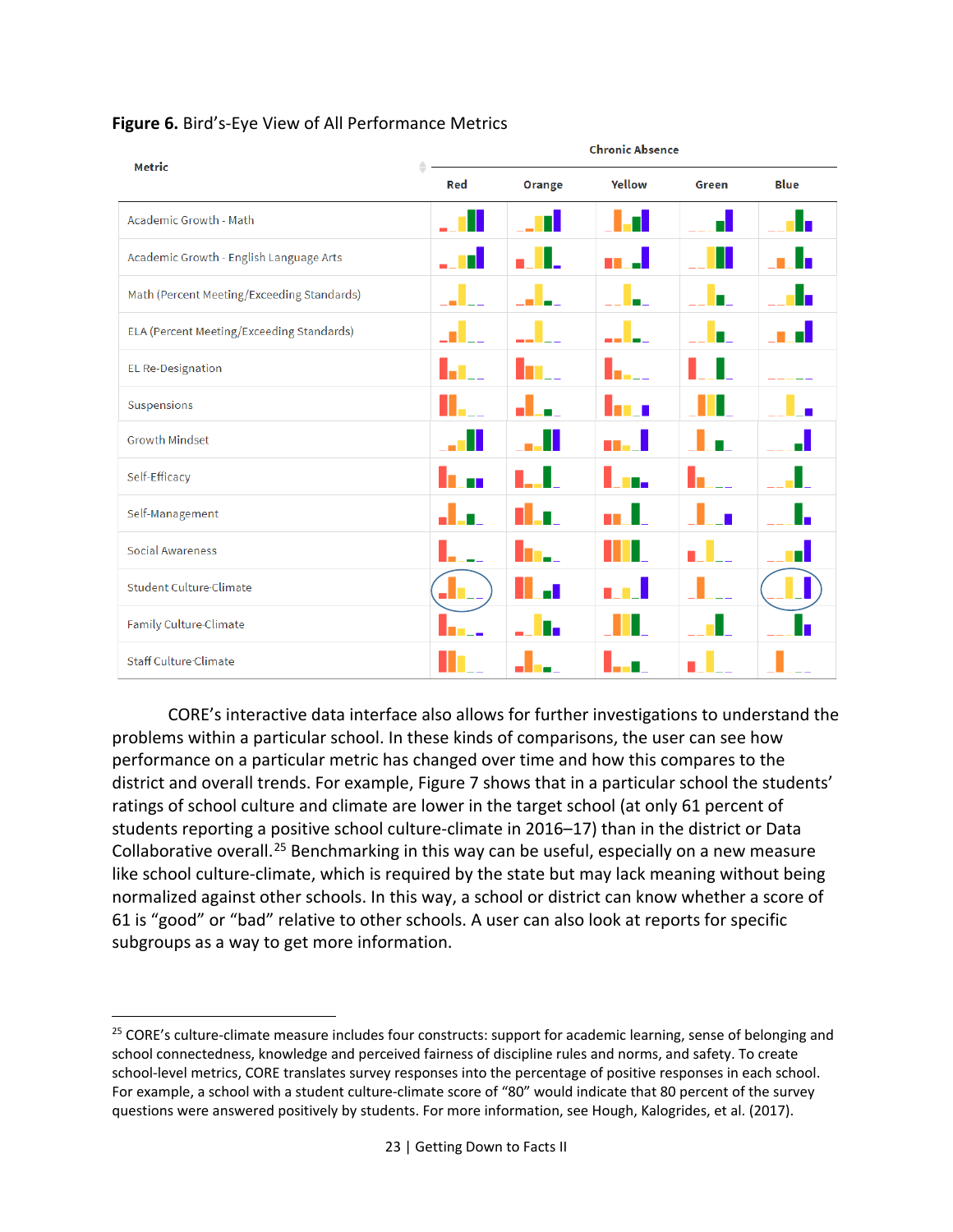

<span id="page-25-0"></span>**Figure 7.** Trends Over Time in a Particular School Compared to District and Overall Trends

The CORE interactive data interface also allows for directly analyzing performance gaps between different groups of students or grades within a school, as shown in [Figure 8.](#page-26-0) For this school, what looks like average performance (a student growth percentile of 59) is revealed to be a serious problem in sixth grade, where students are growing at a much slower rate than the rest of the network, while students in seventh and eighth grade demonstrate high growth. A result such as this helps to direct attention—instead of solving what could be thought of as a school-wide problem, district and school leadership can focus on supporting the sixth-grade team.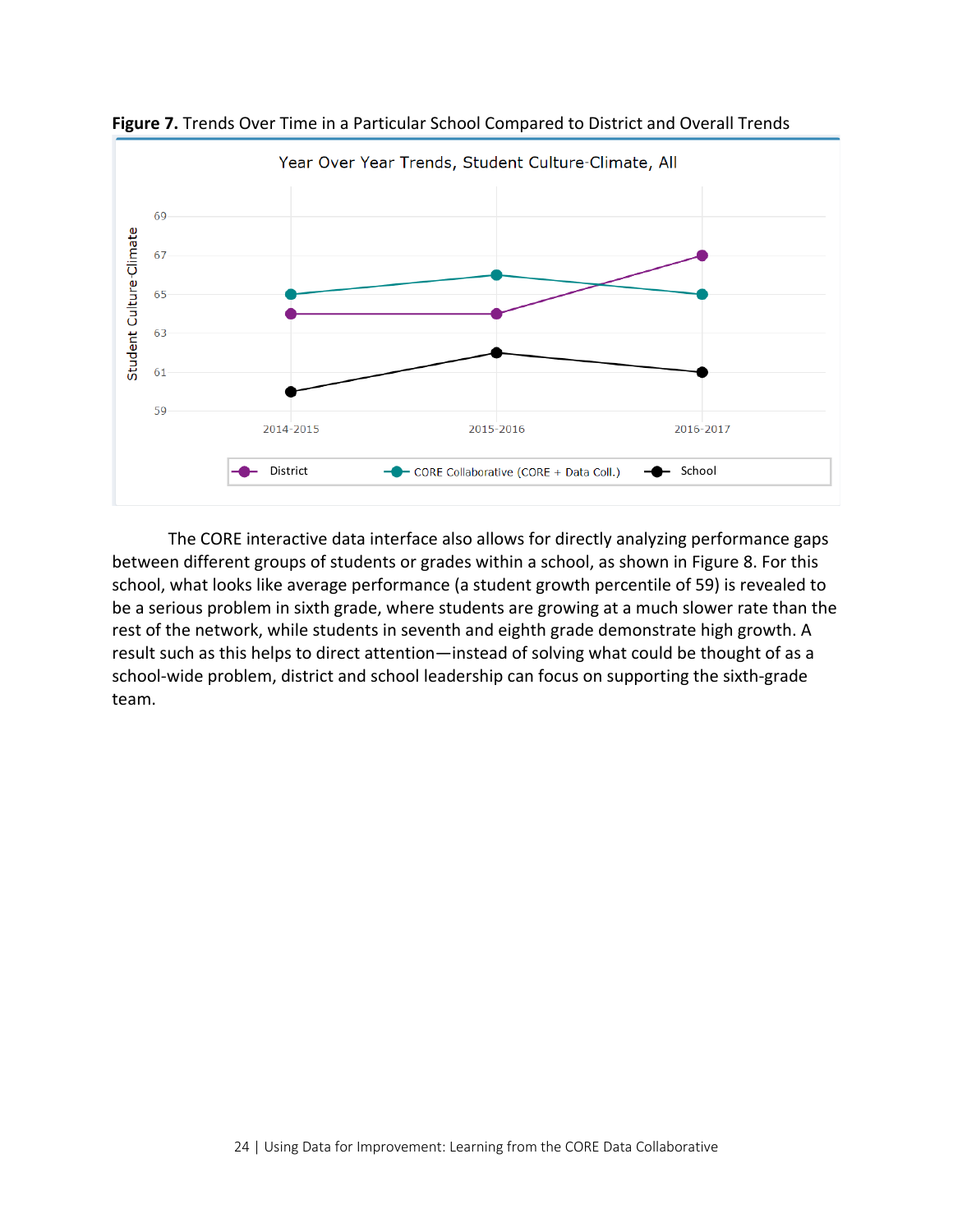

<span id="page-26-0"></span>**Figure 8.** Breaking Down School-Level Results by Grade

Analyses such as this one are supported by the drill down function within the data interface, which allows the data and research leads in each district to get a results extract, with student-level detail, of the records that make up the scores for each school. Districts can use the extract for their own research or analytics about trends and patterns, or they can take this data to a school team to discuss the performance of particular students. If districts have their own capacity to pull data from their student information system, then this extract may be less useful for creating a research file. However, as discussed above, for districts with limited research or data capacity, it can be very helpful to have all the metrics in one extract, making it much easier than merging many files together from multiple data files.

#### **Data Use in the CORE Data Collaborative**

The majority of districts interviewed joined the Data Collaborative at the invitation of their COEs, and most signed up during the 2016–17 school year. COEs joined in order to have access to a larger data set and to get better data on district performance across different groups—data which would not otherwise be available to them. Participating districts similarly expressed their interest in being part of a larger data set and viewing their data through a different lens. As one district administrator explained, "They've got a really good data system. We could get feedback on our scores in a different way from what the California Department of Education is giving us." COEs report that they are using the CORE data system to help them track the performance of individual districts and schools. In this way, being part of the CORE data system provides data that is not readily available through the state. As one COE administrator noted, "The idea of seeing how districts or seeing our school sites and grades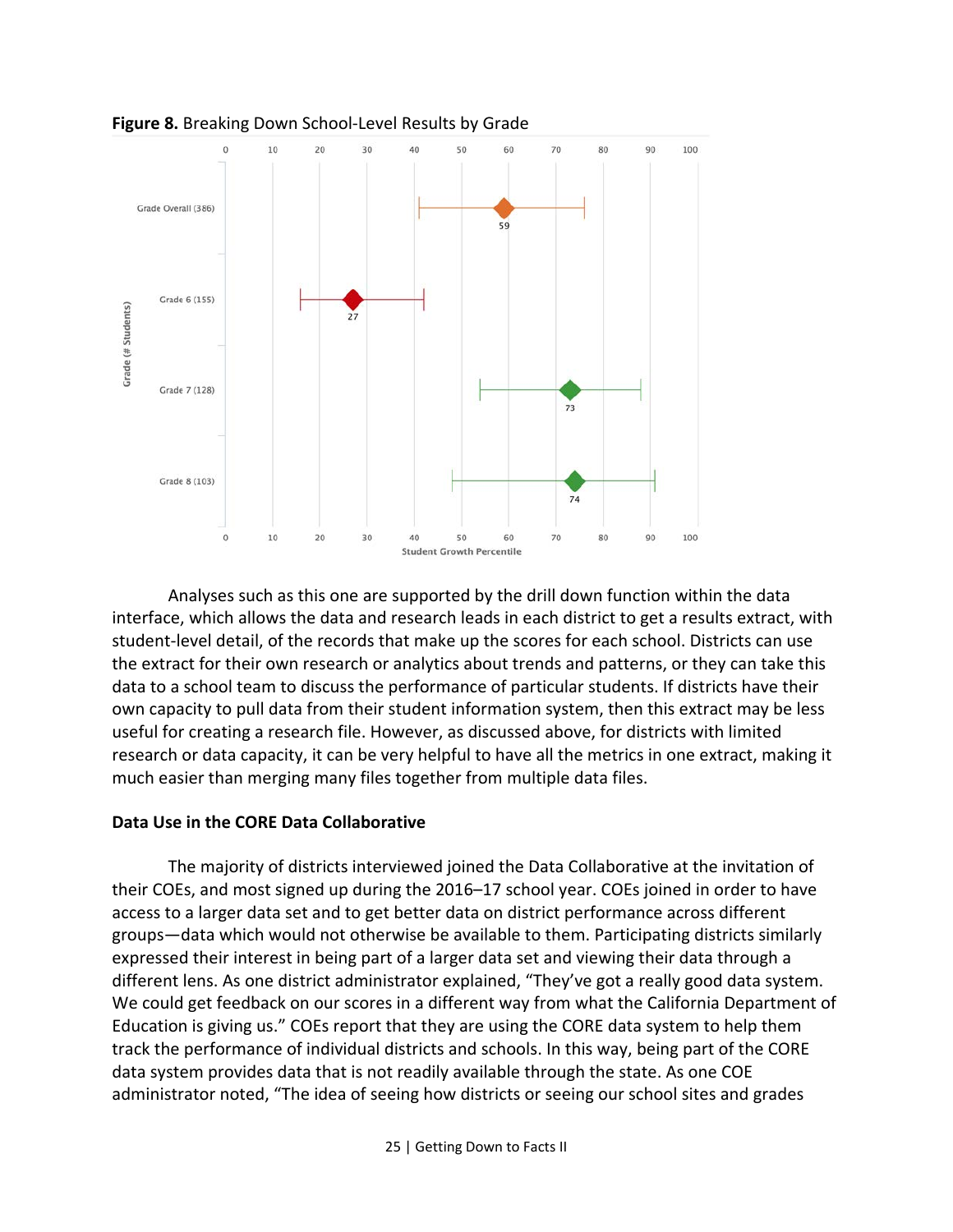within a school site are faring over time is something that CORE can provide that the current data set doesn't provide at the state level." Participation in the Data Collaborative also provides districts with a way of utilizing data that is not currently available to them unless they have robust research offices in the central office. District and COE leaders reported using the data in several different ways.

First, users report employing the data to compare their school(s) to others in the collaborative. This ability to use data to enable cross-district comparisons is regarded by many district and county leaders as one of the main value-added features of the CORE data system. One district administrator shared:

[Comparing our schools to others] was particularly eye opening because we have a few of our Title I schools that we're very concerned about the score, but when you compare them… they're doing better than expected. They're still low, but better than expected. Gives us a different viewpoint on it.

This kind of comparison can also help to highlight problematic outcomes that might not be visible when only looking at one site's data. As one district administrator recounted:

When we started working with CORE and we were able to see the reclassification [rates] of other large urban districts at an elementary level, we were blown out of the water because they were reclassifying at a much higher rate. When those kids were reclassified out of elementary they were set up for success in middle school and high school…. We can see a pattern based on the availability of that data, how it was affecting their scores as the kids moved up…

The administrator subsequently shared these findings with the district's director of English language programs who immediately started contacting some of these districts to learn about their programs and practices to support English learners.

Second, respondents reported finding particular value in the unique indicators in the data system. CORE's student growth model is viewed by Data Collaborative members as an especially important and powerful tool and as one that is particularly valued by district leaders, as this administrator noted:

The CORE growth metric is the single most important piece of data we get from CORE because we can use it to help high-performing schools realize that high scores may not be good enough if their students aren't growing at the same rate as similar students in other school districts. It's also a powerful tool for communicating to a low-performing school that has made significant gains with [its] students in comparison to similar students in other districts. It can help all principals determine how well they're doing in comparison to how well they "should be" doing…. A district research department could do half of that, and determine individual student growth from year to year, but the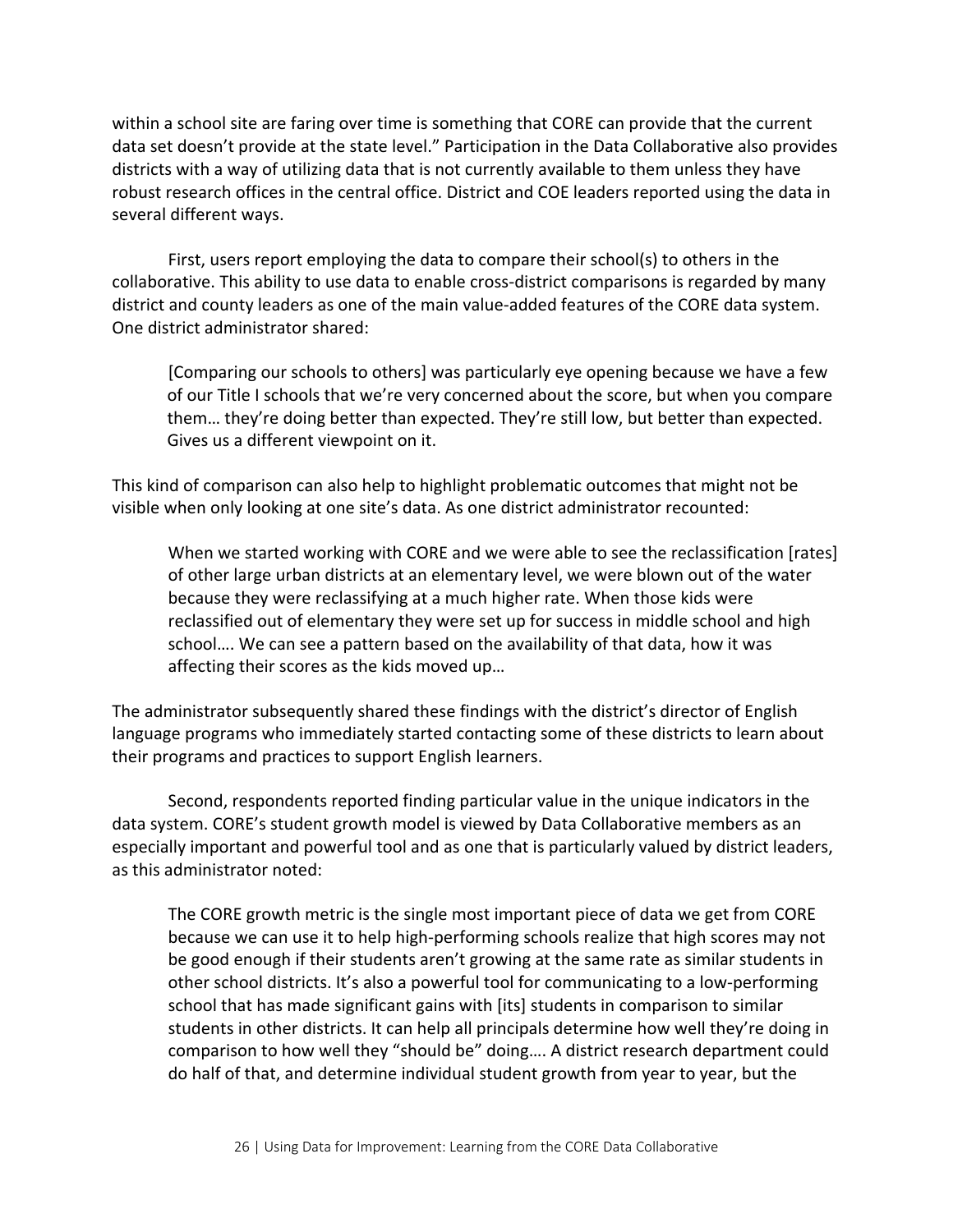CORE data provides us perspective because it answers the other half of the question— "Is that good?"—by giving us the comparative data to similar students across California.

District leaders also found value in the student surveys, even if they do not collect the data themselves. The analysis conducted with these data help district and COE leaders recognize broad patterns in the data that can be applied to their own sites. For example, one district superintendent described seeing important patterns in the student survey data available through CORE:

… I saw a [CORE] data set of some districts who did [the social-emotional survey] with kids [and] they noticed a big fall off in the female students around self-efficacy… and so it just makes you question, "What are female students in sixth, seventh and eighth grade going through?" I think that this data set really sparks a lot of conversation…

Finally, as described above, the CORE data set allows users to drill down to student level outcomes, and Data Collaborative members found this tool to be valuable. Data leads can access the student level records that make up the scores for each school on CORE's interactive data interface, or as one district superintendent characterized it: "This data set allows you to look at the kids."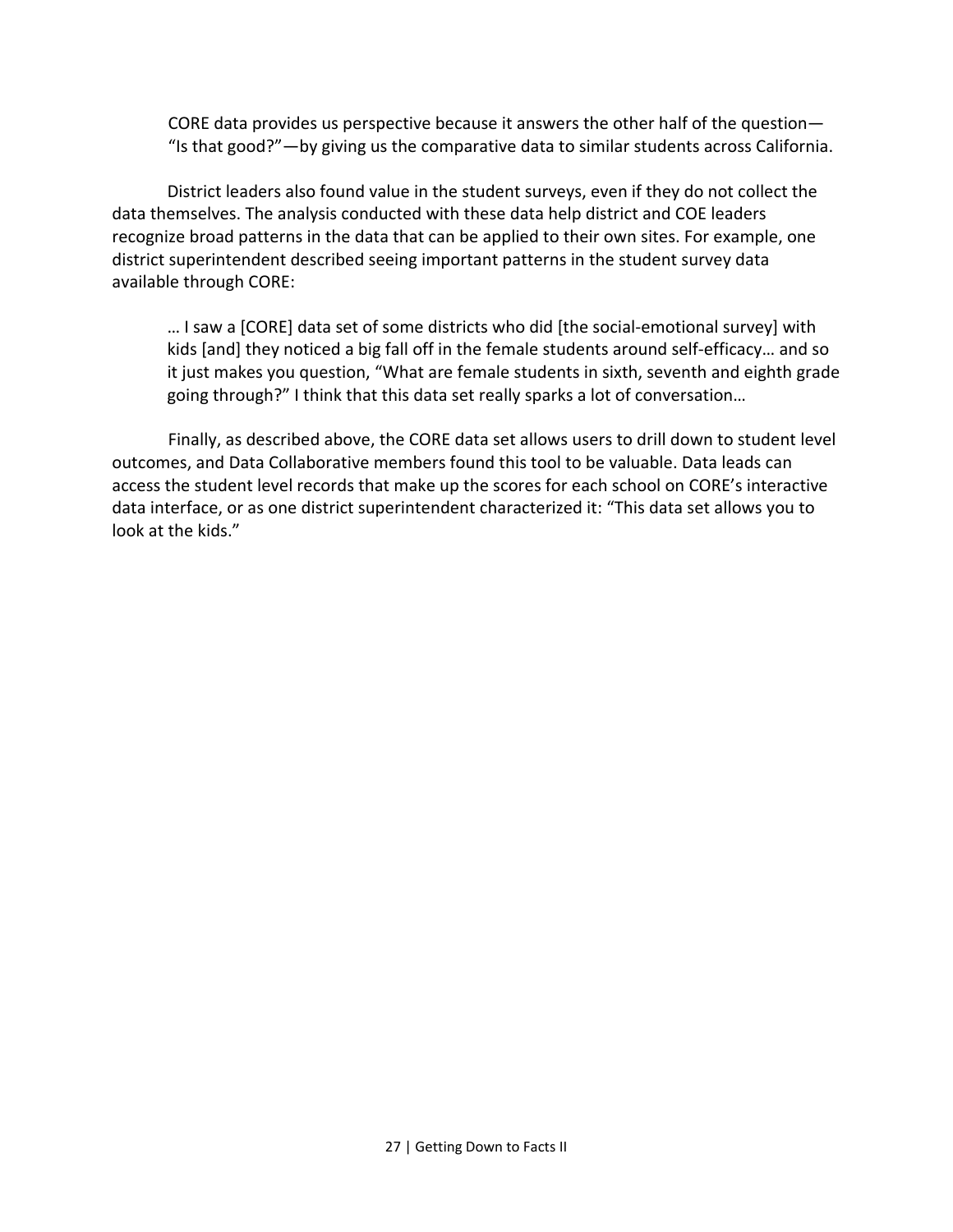#### **Capacity-Building and Collaboration to Support Data Use**

Respondents reported learning a lot from the CORE data system, which helps them better define their problems of performance within schools and districts. However, these data by themselves do little to help district or school administrators determine why a problem is occurring or to identify what changes might be enacted to make improvements. This is where CORE's capacity-building and collaborative structures come into play. CORE believes that these opportunities for networked capacity-building and support around data use are another way in which they differ from what is more generally provided by the state:

> By putting a program lead together with a data lead, and demonstrating how those folks can work

#### **Example of Monthly Session Offered to Data Collaborative Members**

A recent monthly session's theme was *"Using the displays to better understand chronic absence for a school in your district."* CORE staff first walked participants step-by-step through where to find data related to chronic absence in the various CORE data sets, and then through a series of "quick explorations" to learn how these data can help to "illuminate the attendance story" for their schools and districts. Some of the available measures and analyses for chronic absenteeism the group reviewed included:

- Chronic absence percentages and performance levels
- Time series graphs by student group and overall
- Bar charts for student groups over time
- Time series comparison to other districts
- Scatterplots to show chronic absence plotted against SD, ELA scores, math scores and suspension rates

Participants were then asked to consider questions such as:

- What patterns do you see between schools in your district?
- What variability exists between "like" schools in your district?
- Is chronic absence increasing or decreasing over time?
- How do the gaps differ by student group?

These explorations and reflections were then followed by a presentation on the chronic absence initiatives being implemented by a leader in one of the member districts, who presented concrete practices that they have used to address chronic absence in their schools, and linked these efforts to data.

together, and how the different information can work together to actually engage in a way of addressing a particular issue, is I think one of the things that we do that's different than the state's doing… that's one element, and maybe the most crucial element that we engage in…

Network activities include monthly virtual meetings that cover a range of topics such as "trends in the CAASPP results," "high school readiness," and "English Learner measures." In addition, there are biannual in-person meetings that are attended by five-person teams from each partnering educational agency. These in-person meetings offer opportunities for members to network, share learning, and better understand how to analyze performance and outcome data. All of these meetings are designed to provide a hands-on, interactive opportunity for members to build their capacity to utilize performance and outcome data, and to share learning with each other. As a CORE leader described it:

I think what we're doing is we're equipping our reps, our data leads who are there, with the ability to use the data that's here, to do some analytical exploration into one of the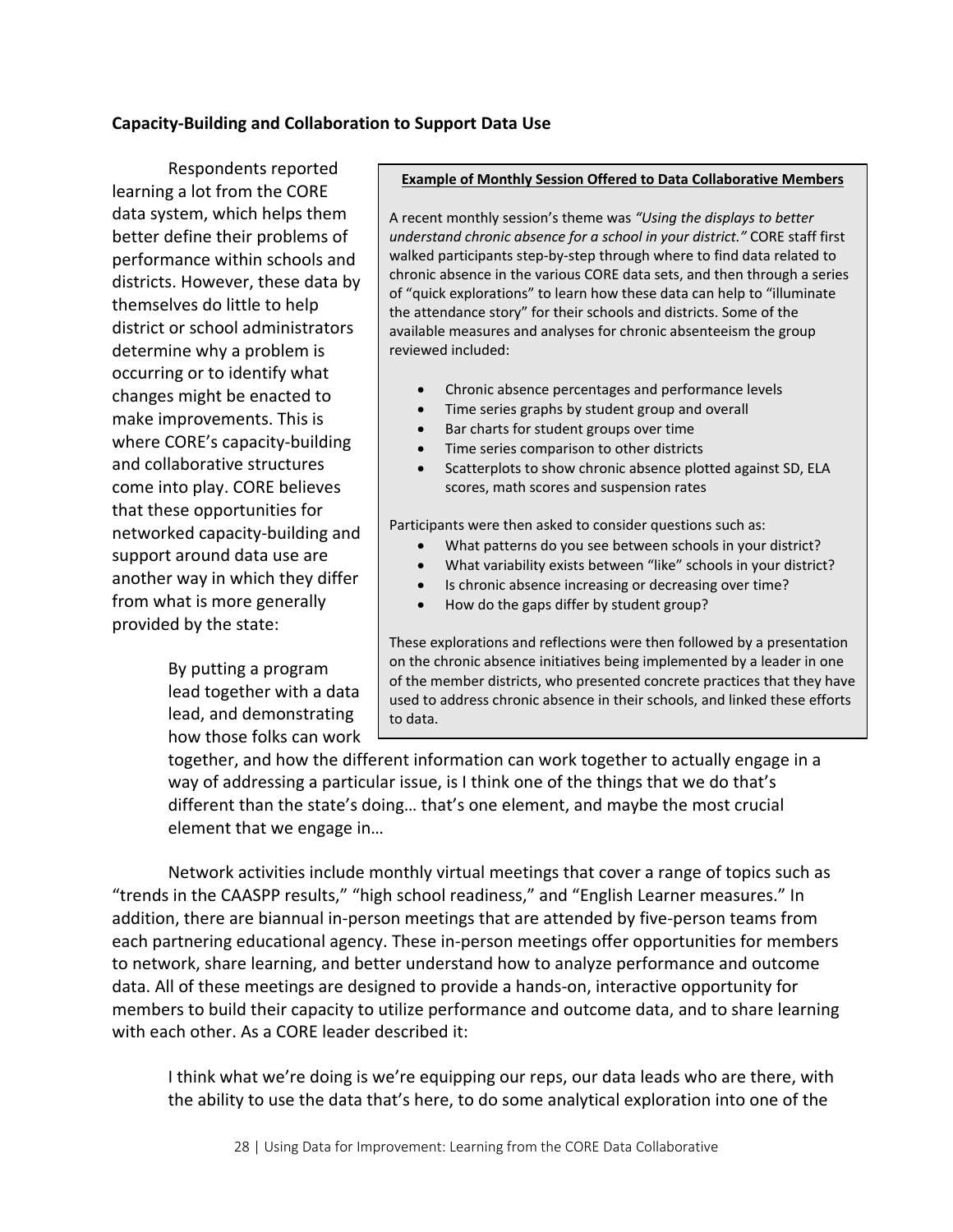areas represented by the data. To look for variability, to look for best practice possibilities. To look for schools that maybe have gaps or needs that aren't surfacing in any other way, or in any other data set. Then a light frame for how one might engage in learning more about what's going on at that particular school.

To this end, CORE focuses on providing Data Collaborative members with training on how to engage in an improvement process:

This year we're really focusing on the improvement science frame we have. It's around the idea of "seeing the system," doing a causal system analysis, [using] the tools process mapping and fishbone diagrams, and empathy interviews—as opportunities to try to get more than simply the hard data…. How do I start from the [data] and then actually drill into something that's an area of interest and try to get more information about what this looks like for my particular school?

This idea for how to support Data Collaborative members flows from the work of the CORE Improvement Community (CIC). As we detailed in a recent report (Nayfack et al., 2017), the CIC is still in the beginning stages of its continuous improvement work, but the districts collectively have learned that accessing and interpreting different types of data are critical to building a complete understanding of a problem of practice. For the CIC, analysis began by examining a set of quantitative data reports provided by the network hub. Based on data showing clear gaps in performance, the districts identified math achievement for African American and Latinx students as their target, and then collected additional data to help them think more critically about the next set of activities that would help deepen their team's understanding of the problem of practice. This included interviewing teachers and students and observing classrooms to clarify some of the trends that surfaced in the system-wide data. These qualitative data, which are clearly not part of any shared data system, were a pivotal part of understanding how math was being taught and why math instruction and achievement disparities persisted. As one district improvement lead explained:

We have a lot of great data we use on a regular basis, but some of the things we need to measure we don't have a way of measuring unless we go and talk with the kids and hear their stories. That's a complicated and time-consuming process, but it might be the most effective to figure out how to solve the problems we are encountering.

This process of learning about the system causes of problems highlighted by data in the shared data system is reflected in the activities offered to members of the CORE Data Collaborative. In all of the activities, it is emphasized that quantitative data and analytics from the CORE data system are an important aspect of understanding a problem but are only the beginning of the improvement process.

Many of the members we interviewed had only recently joined the Data Collaborative and thus had limited participation in network meetings, yet they still found them useful and appreciated the network of training and support. We observed some of these meetings, and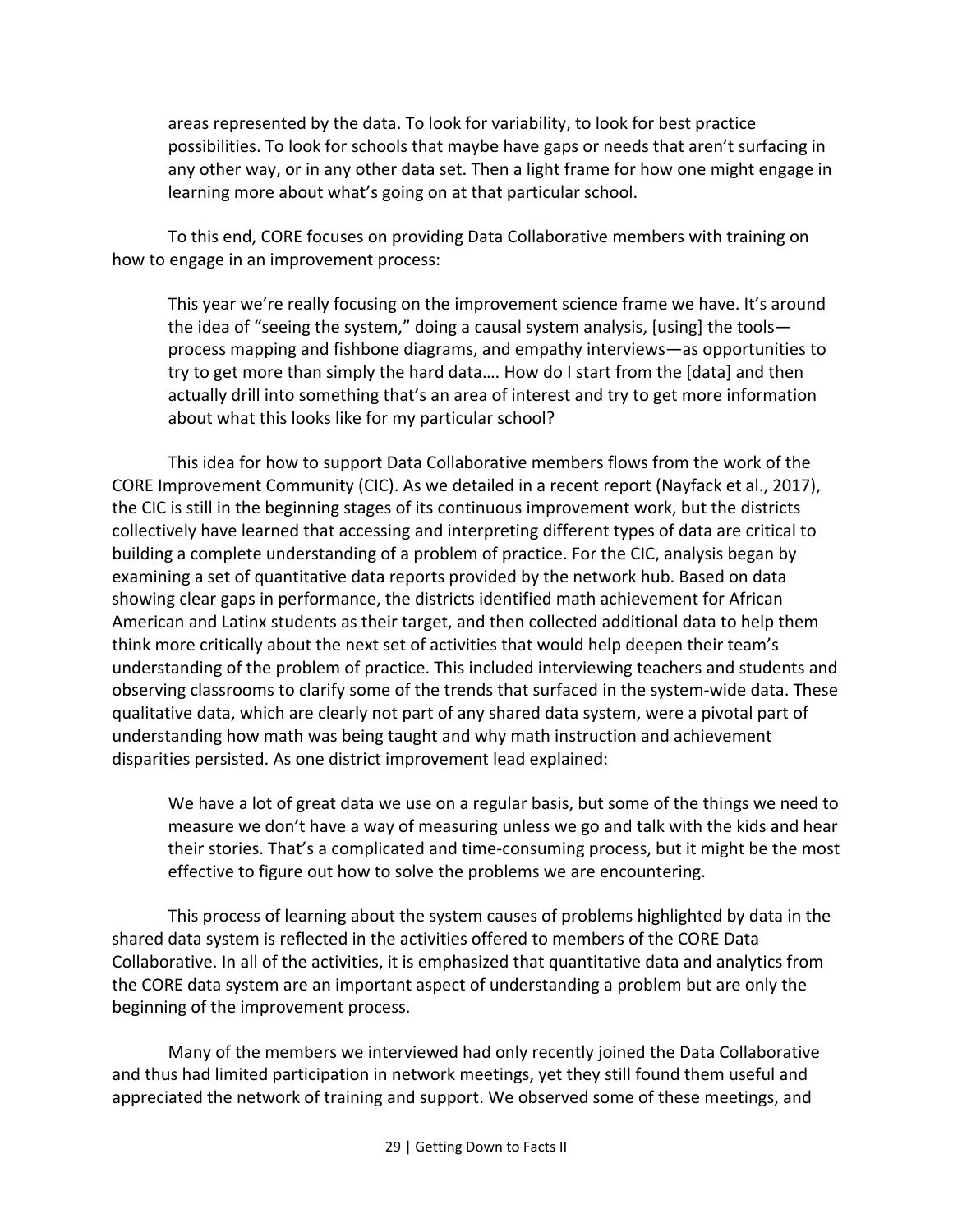several members in attendance expressed how much they valued the opportunity to network with other members and to establish ongoing relationships. One district participant described how much he learns from seeing other districts' approach to using data, noting that, "Sometimes another district is looking at data in a different way, putting a twist on it."

#### **Limitations of the CORE Data Collaborative**

Based on our interviews and observations, we concluded that while members were generally positive about the network and the support provided by CORE, they were in different stages of understanding and utilizing the CORE data set. Participants have expressed a need for expanded onboarding support, and for training targeted to stakeholder groups (e.g., principals, board members). More specifically, members recommended bi-weekly webinars, some to help new districts' onboarding and others targeted at different ways to use the data. They also recommended on-demand, short e-learning videos for each type of data that districts might analyze. These recommendations point to the need for various users to deeply understand data before they are able to act on it.

Beyond training and support, some members suggested that CORE could play the role of matchmaker, identifying and connecting lower performing districts with those that are showing strong improvement, as described by one district administrator:

There are probably 30 or so districts now in CORE. But, more than me, at the district level, if I'm a principal, it would be great if they actually gave Principal Smith… a list of, "Here are three other schools in our CORE Collaborative that are similar to you that have similar kids and similar backgrounds, that are having bigger improvements. So, here are those three schools, and here are the phone numbers for those three principals…. We'd love to get you guys together to talk." Or, even better, would be like, "We'd like to bring you together for a session." You know, that session could be electronic, or it could be in person, but if they actually used the data and got down to identifying best-practice principals by different kinds of subjects and groups and they actually made those connections, they did that matchmaking, I think that'd be pretty exciting.

Several district leaders also expressed the desire to be able to identify "what steps, programs, services created the results" and to identify leading indicators. One district administrator likened it to "reverse engineering," while another described the process as "backwards mapping":

I think what would be helpful would be sort of being able to map back. Okay, so if we were looking at something like A through G completion… going to map it backwards to where is the earliest possible place you could start to identify where you're having problems in that area, and that you could do something about?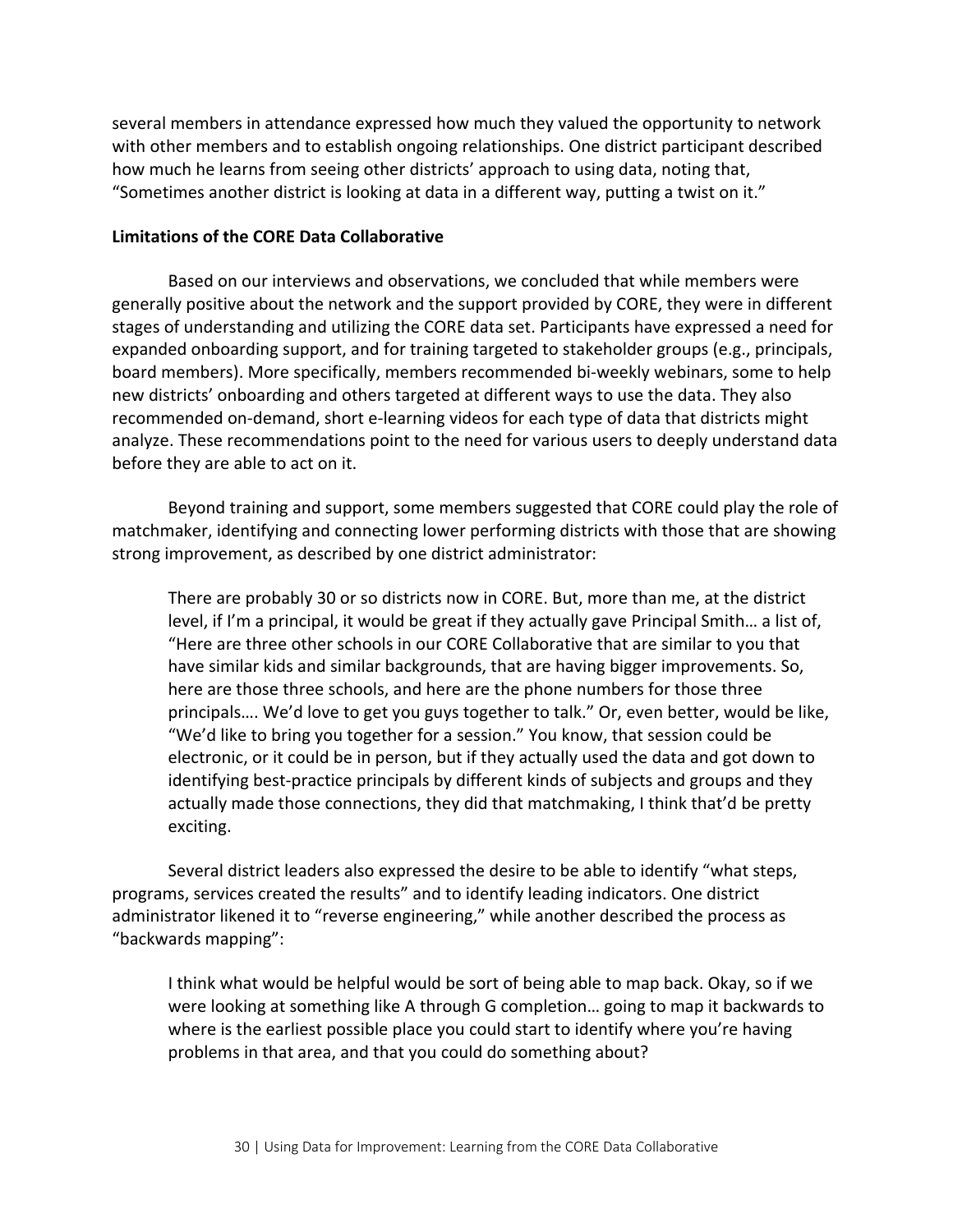Members agree that while being able to identify children in danger of failing sooner rather than later is critical, the more important question is what to do about it? There is a strong desire for the CORE Data Collaborative to help identify and disseminate information on what kinds of programs have been effective at changing course. They also noted a desire for the data provided by the CORE Data Collaborative to be more "user-friendly and actionable."

Finally, CORE recognizes that its data system has some limitations when it comes to supporting continuous improvement, as one CORE team participant acknowledged:

The [data system] that we have is essentially an annual dashboard…. It's helpful for doing your annual school site planning. It's helpful to see after the fact, so it is postmortem how the school is moving over time or changing over time…. It's valuable and meaningful in a continuous improvement framework because it's a part of… the work that schools and districts can do to engage in "seeing the system."

Data Collaborative members concur that while this summative data is useful for strategic planning or studying trends, it is not immediately actionable for improving student achievement, particularly in the intervention phase of an improvement process, when they are involved in iterative testing. To move beyond using data to "see the system" and identify gaps or patterns in the data, districts and schools must then turn to locally generated data in order to fully engage in the process of continuous improvement. This kind of local data, specifically on frequent data on student learning, is essential to changing instructional practice at scale. The CORE data appears to be most useful for district and county leaders, and even for school administrators or leadership teams, but potentially less useful for classroom teachers.

#### **Conclusion and Policy Implications**

Data use for continuous improvement, with its adaptive and iterative nature, differs from data use for other purposes. Most importantly, data used in an improvement process must support the needs of the user: Classroom teachers need data to support their students, school leaders need data to support all of the students and teachers in a school, and district and county leaders need data that helps them decide where to provide additional supports or resources as they work to ensure quality across sites. These uses are very different from the data needed at the state level to hold districts and schools accountable for educational performance.

For data to be utilized effectively for improvement, there must be a deliberate structure around their use, with various actors aligned in both goals and process. The specific data necessary to drive improvement also depend on the phase of the improvement process. For example, at the beginning of an improvement process, data needs are geared towards understanding the problem and its causes. When educators are introducing changes, however, data are used in real-time to test whether those changes are resulting in expected improvements. While some of the information that these phases require is readily available, much of the quantitative and qualitative data needs to be collected throughout the process,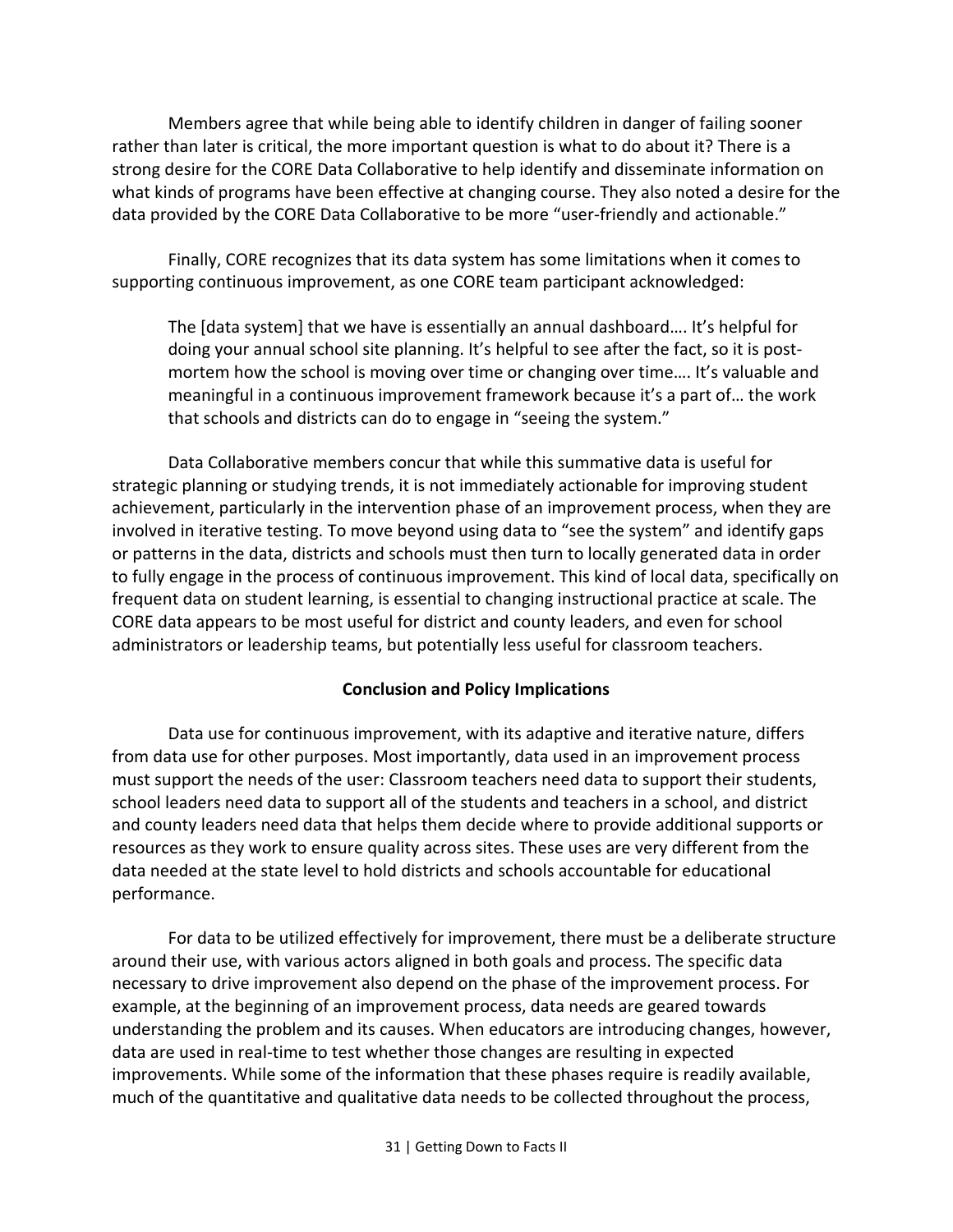often with greater frequency than typical data collection and reporting timelines currently taking place within California's districts.

While the California School Dashboard has been welcomed as an improvement over previous accountability measurement systems, such as the Academic Performance Index, policymakers and educators across the state agree that California's existing data systems are limited as a resource for districts to review, analyze, and make decisions to improve the system. Specifically, the state data system suffers from the following limitations: (a) The static nature of the displays makes it difficult to study trends over time; (b) the "one school at a time" displays make it difficult to compare across or between systems, to benchmark performance, or to identify "bright spots;" (c) limited breadth of data and lack of comparisons across metrics make it difficult to build a holistic, integrated understanding of performance for a school; and (d) the inadequate frequency of data collection limits the ability of schools to track real-time impact as they make changes to improve.

To support improvement, CORE's data system provides educators in the CORE Data Collaborative with tools and supports that make the data more useful. Currently, school districts representing over one third of California's student population have joined the CORE Data Collaborative, which is designed to provide better data for educators and an infrastructure for building capacity to make use of data for improvement. Districts that join contribute their own student data to the CORE measurement system, all of which is currently in the districts' administrative datasets and is sent to the state annually. CORE makes this data system more valuable for district leaders by (a) adding additional data sources; (b) using this data to calculate different kinds of metrics; and (c) creating analytics and data displays that enable district and county leaders to look at data in various ways. Participating districts are then able to benchmark student performance against other schools in the data system and are invited to participate in structured network learning activities that enhance their ability to use data to drive continuous system improvement.

Current participants in the CORE Data Collaborative find this data to be particularly useful for them in the "project definition phase" of an improvement project, when they are analyzing data to build a deeper understanding of the problem. However, for other phases of an improvement process—particularly when testing interventions—these annual data are less useful. When districts reach this phase of an improvement cycle, there is a need to collect and track different kinds of data. This includes data that are locally generated, tracked, and used at the classroom level and school level as well as more frequent data than is currently available in any shared data systems. Given the widespread demand for better data and capacity-building to support improvement, the state could provide assistance in these areas. To this end, we provide three directions that the state could take to better support local efforts around data use for improvement:

**1) Ensure that all districts have access to better tools to make use of data already collected by CDE.** As discussed above, CALPADS data are the backbone of the California School Dashboard and other state data systems, but these source data are not made available to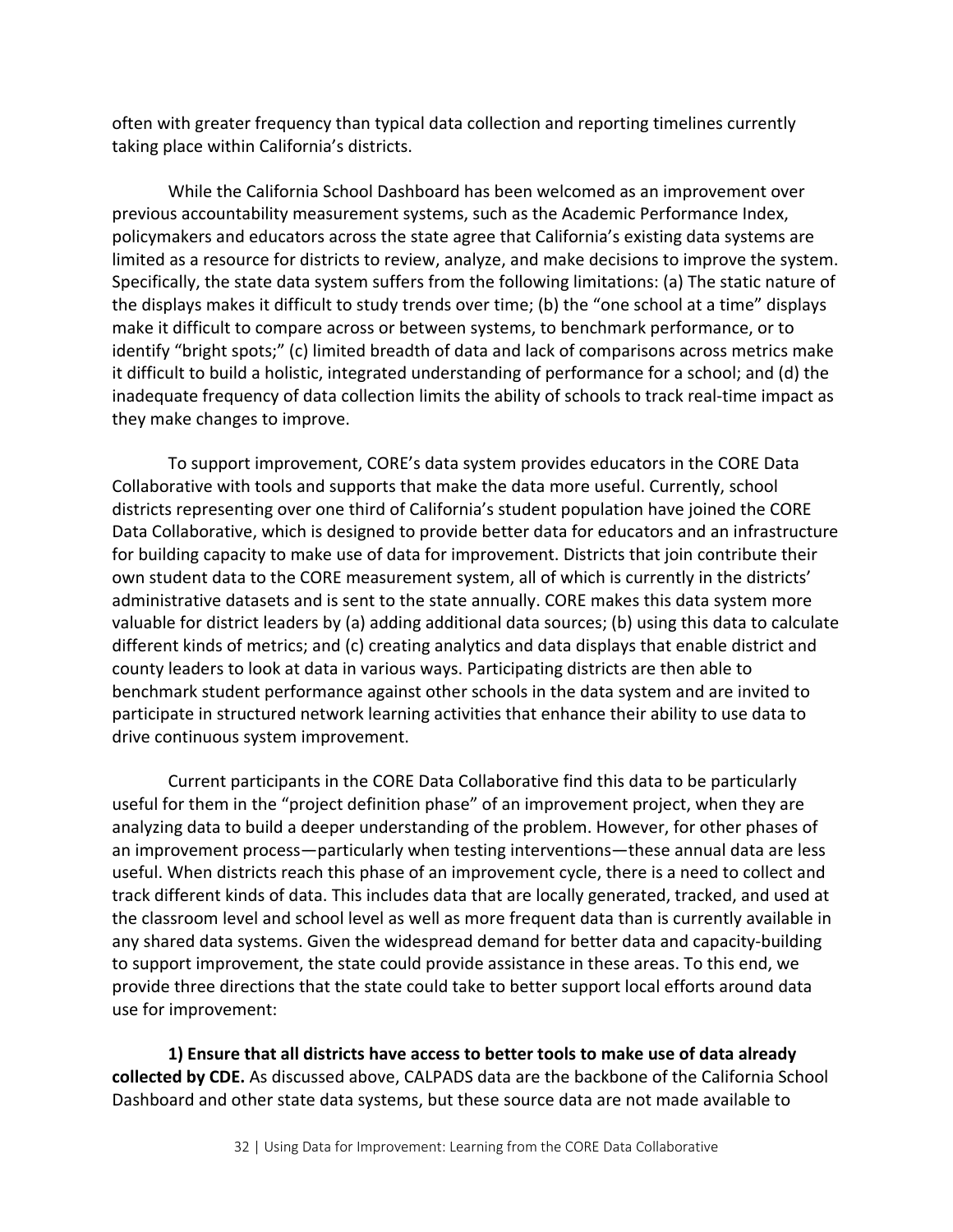districts or those who support them in ways that are easy to use. CORE makes this data system more valuable and user-friendly by creating better data displays, calculating innovative metrics, and adding new data sources, such as surveys and links to higher education. This data system is now available to any district that is able to pay a small fee to join the Data Collaborative. Now that the infrastructure has been developed by CORE for California data,<sup>[26](#page-34-0)</sup> the additional cost for each district to join is relatively low and could be supported by the state. For example, the state could provide funds for districts to join a data system like the CORE Data Collaborative, which could incentivize better local data use. CORE's development of this data system has been supported by philanthropic investment and can now be leveraged as a statewide benefit. This approach of leveraging the development of technologies and systems is a strategy that the state in general could employ to spread innovation. Alternately, California could develop and manage a state data system, as many other states in the nation have done successfully.<sup>[27](#page-34-1)</sup>

**2) Facilitate the development of local and real-time data systems to support improvement.** District and county leaders we interviewed discussed unanimously the importance of local data for monitoring progress and evaluating the impact of interventions. Such data include intermediate outcomes, such as student attendance or results on formative assessments, which are often collected in student information systems but may need to be extracted and formatted in order to be tracked over time and used by actors across system levels. The most useful data systems for improvement will also include process and input data that help leaders track implementation of particular interventions. These types of data are not typically collected at scale in school systems, such as the amount of exposure students are getting to an intervention (e.g., tutoring or pull-out support), results from student surveys, data from observations on classroom instruction or other school-based activities, measures of quality of implementation, or finance data to connect expenditures to programs. As discussed earlier, the specific data elements tracked in an improvement process must be locally generated and aligned with the particular improvement initiatives underway within schools and districts. However, the state could help strengthen the infrastructure for these local data systems and their use in two ways.

First, the state could enable local data use by investing in data structures that could be utilized by districts or those that support them. There are a number of local and real-time data systems currently being utilized across the country, as detailed in the Appendix, including many within California districts. Given that California districts have many similarities in terms of context and data that are already collected, the state could invest in developing one or more of these platforms for use by districts across the state. The most promising route would be for California to join the Ed-Fi standards, given Ed-Fi's growing national prominence. Ed-Fi is an open-source technology that consists of a uniform data standard, a centralized operational data store (ODS) and application program interface (API), and various mapping tools for visualizing

<span id="page-34-0"></span><sup>&</sup>lt;sup>26</sup> CORE's data warehouse and interactive data interface are managed by Education Analytics [\(http://edanalytics.org\)](http://edanalytics.org/), which supports states and districts around the country in using data to make informed decisions on policies and programs.

<span id="page-34-1"></span> $27$  See Phillips et al. (2018) for examples of how other states have been successful in building data systems, including addressing concerns around data security and privacy.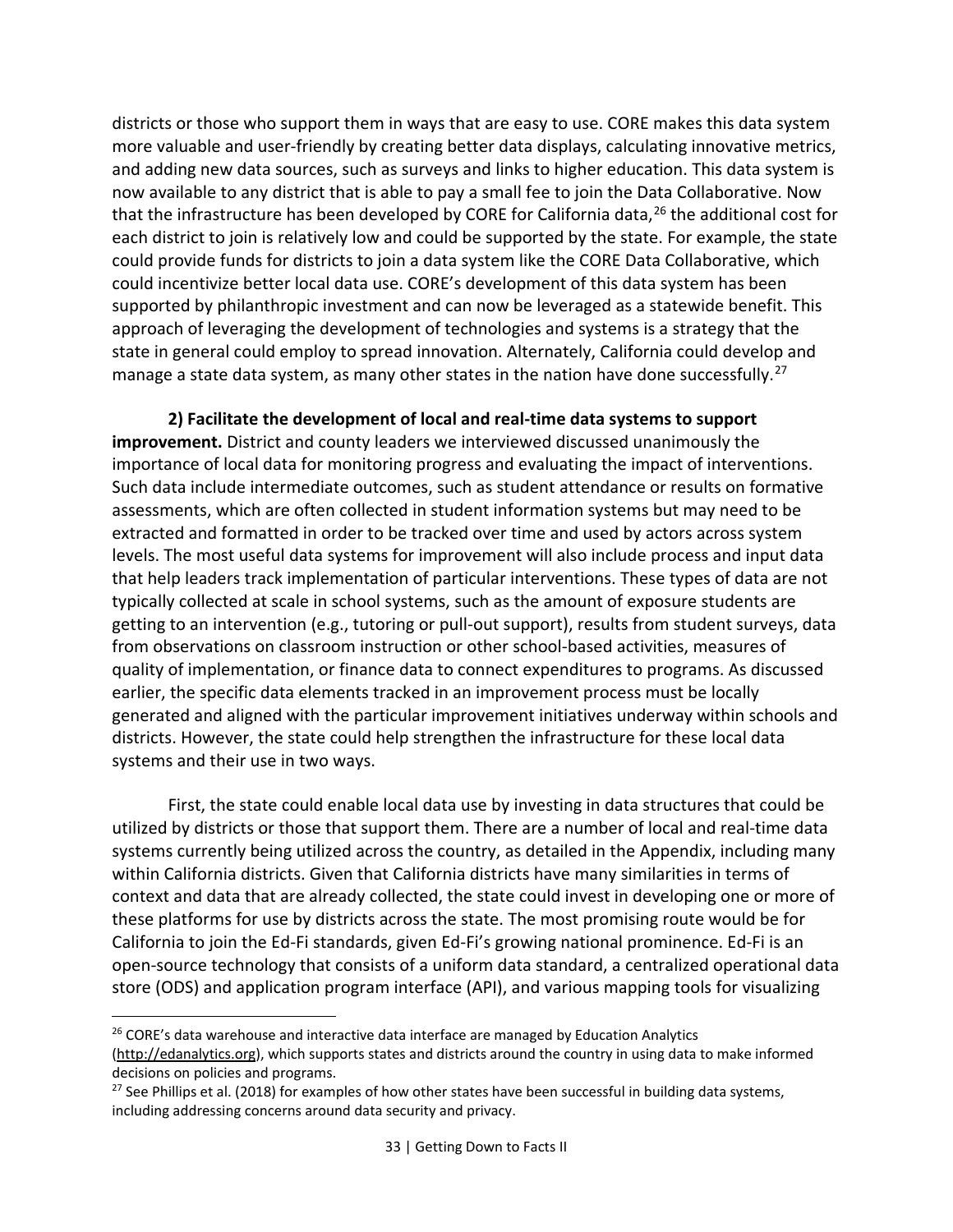data. Ed-Fi's uniform "Ed-Fi Data Standard" allows districts using Ed-Fi to connect student information, assessment, and rostering systems, as well as to develop and share new applications for using locally generated data. California's investment in Ed-Fi technology could support counties or consortia of districts, like CORE, in accelerating data use for improvement and cost-sharing across districts.

Second, the state could continue to work with assessment providers to ensure that the formative assessment system is optimally designed for alignment and integration with local data systems. Interim data on assessments are an ideal source of formative data for schools, teachers, districts, and consortia, but it can be difficult for educators to access and make use of the data. For example, if the SBAC interim assessments being administered across the state were aligned and compiled in a central location, it would be easier to use the interim data in local data systems, to share across sites, and to build statewide capacity around their use.

**3) Ensure access to high-quality professional learning opportunities around using data for improvement.** As discussed above, "data don't drive" and development of data systems alone will not result in improvement without a strong capacity to make use of data at all levels of the system. To this end, we recommend that the state play a role in building the capacity of actors across the system to use data for improvement. While this support could come from a number of agencies across the state, including the CDE, the California Collaborative for Educational Excellence, the California County Superintendents Educational Services Association, or other consortia like CORE, there must be alignment in approaches to ensure that various professional learning activities are coordinated and support a shared vision of continuous improvement for the state. Key in this regard is the development of common improvement frameworks to guide district and school leaders in their analysis, exploration, idea generation, implementation, and tracking efforts. Additionally, the state could support a process for utilizing data to identify (a) where improvement is occurring so that it can be replicated and (b) where it is lagging so that we can change it. Finally, the various agencies and consortia across the state must coordinate efforts to make certain that all districts in the state can access highquality opportunities to learn about and be supported in the process of improvement. Given the current wide variation in access to local supports (e.g., Moffitt et al., 2018; Plank, 2018), the state must assure that all districts are given the resources to use data effectively to improve outcomes for their students.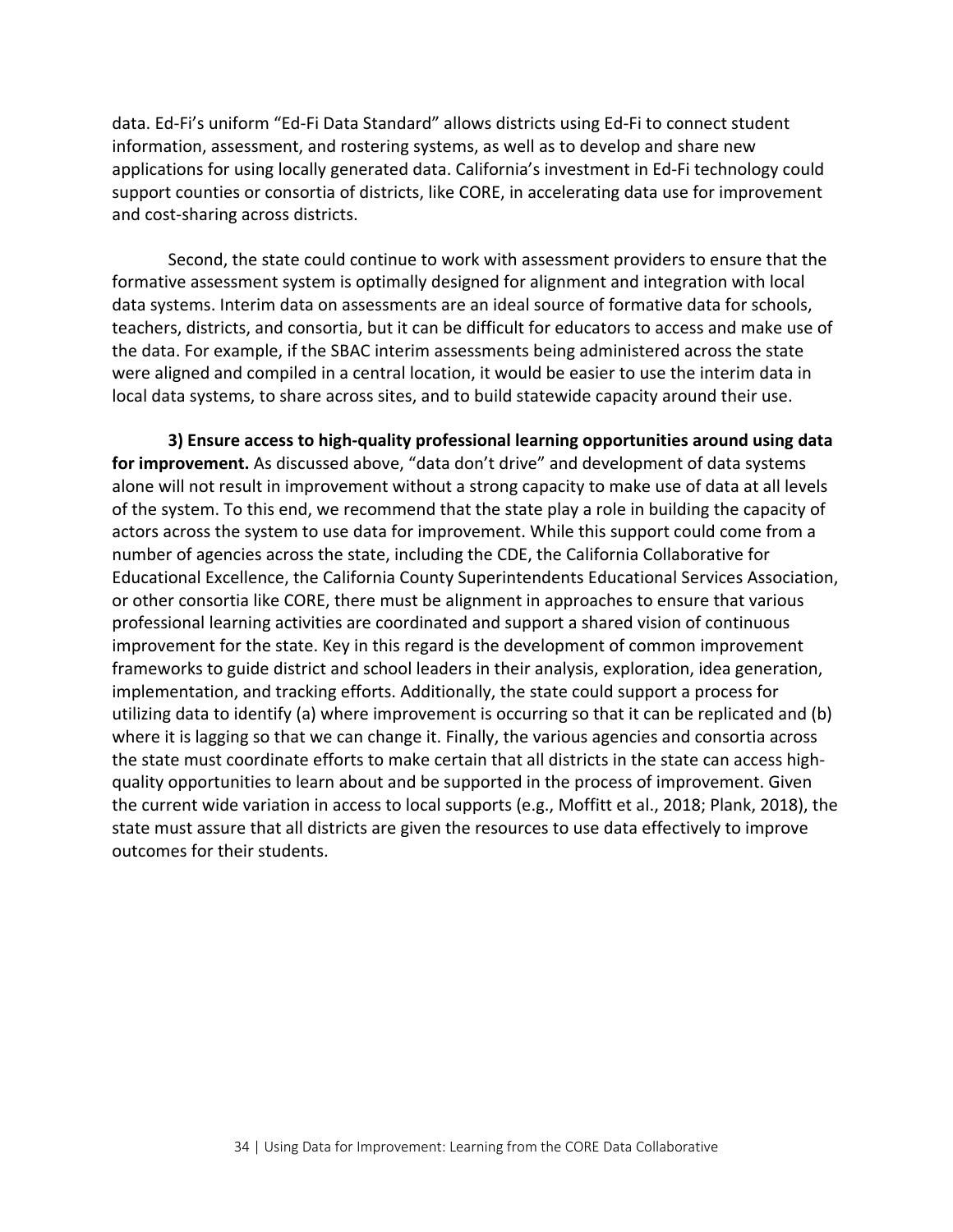#### **References**

- Abbott, D. V. (2008). A functionality framework for educational organizations: Achieving accountability at scale. In *Data-driven school improvement: Linking data and learning* (pp. 257–276). New York, NY: Teachers College Press.
- Ackoff, R. L. (1989). From data to wisdom. *Journal of Applied Systems Analysis*, *15*(3–9).
- Adelman, C. (1993). Kurt Lewin and the origins of action research. *Educational Action Research*, *1*(1), 7–24. doi:10.1080/0965079930010102
- American Association of School Administrators. (2002). *Using data to improve schools: What's working*. Arlington, Virginia. Retrieved from<https://eric.ed.gov/?id=ED469227>
- Annenberg Institute for School Reform, Brown University, John W. Gardner Center for Youth and Their Communities, Stanford University, & University of Chicago Consortium on Chicago School Research. (2014). *Beyond college eligibility: A new framework for promoting college readiness* (College Readiness Indicator Systems Resource Series). Seattle, WA: Bill & Melinda Gates Foundation.
- Baily, M. A., Bottrell, M. M., Lynn, J., & Jennings, B. (2006). Special report: The ethics of using QI methods to improve health care quality and safety. *Hastings Center Report*, *36*(4), S1– S40.
- Berwick, D. M., James, B., & Coye, M. J. (2003). Connections between quality measurement and improvement. *Medical Care*, *41*(1), I–30.
- Blad, E. (2015, December 10). CORE districts to share social-emotional measures to inform accountability plans. *Education Week*. Retrieved from http://blogs.edweek.org/edweek/rulesforengagement/2015/12/core\_districts\_sociale motional measures to inform accountability essa.html
- Blair, K. (2017, April 17). Illuminate Education shines light on growing need for better data sharing. Retrieved October 4, 2017, from [https://www.edsurge.com/news/2017-04-17](https://www.edsurge.com/news/2017-04-17-illuminate-education-shines-light-on-growing-need-for-better-data-sharing) [illuminate-education-shines-light-on-growing-need-for-better-data-sharing](https://www.edsurge.com/news/2017-04-17-illuminate-education-shines-light-on-growing-need-for-better-data-sharing)
- Bornstein, D. (2015, July 24). Teaching social skills to improve grades and lives. *The New York Times*. Retrieved from [http://opinionator.blogs.nytimes.com/2015/07/24/building](http://opinionator.blogs.nytimes.com/2015/07/24/building-social-skills-to-do-well-in-math)[social-skills-to-do-well-in-math](http://opinionator.blogs.nytimes.com/2015/07/24/building-social-skills-to-do-well-in-math)
- Breiter, A., & Light, D. (2006). Data for school improvement: Factors for designing effective information systems to support decision-making in schools. *Journal of Educational Technology & Society*, *9*(3), 206–217.
- BrightBytes. (2017, August 24). BrightBytes partners with San Bernardino County Superintendent of Schools. Retrieved October 6, 2017, from [http://www.brightbytes.net/resources-archive/2017/8/14/brightbytes-partners-with](http://www.brightbytes.net/resources-archive/2017/8/14/brightbytes-partners-with-san-bernardino-county-superintendent-of-schools)[san-bernardino-county-superintendent-of-schools](http://www.brightbytes.net/resources-archive/2017/8/14/brightbytes-partners-with-san-bernardino-county-superintendent-of-schools)
- BrightBytes. (2018, February 8). Henry County Board of Education taps research and analytics platform in shift toward personalized learning; emphasizing student agency through school redesign project. Retrieved February 26, 2018, from <http://www.brightbytes.net/resources-archive/henrycountypress>
- Bryk, A. S. (2015). 2014 AERA distinguished lecture: Accelerating how we learn to improve. *Educational Researcher*, *44*(9), 467–477.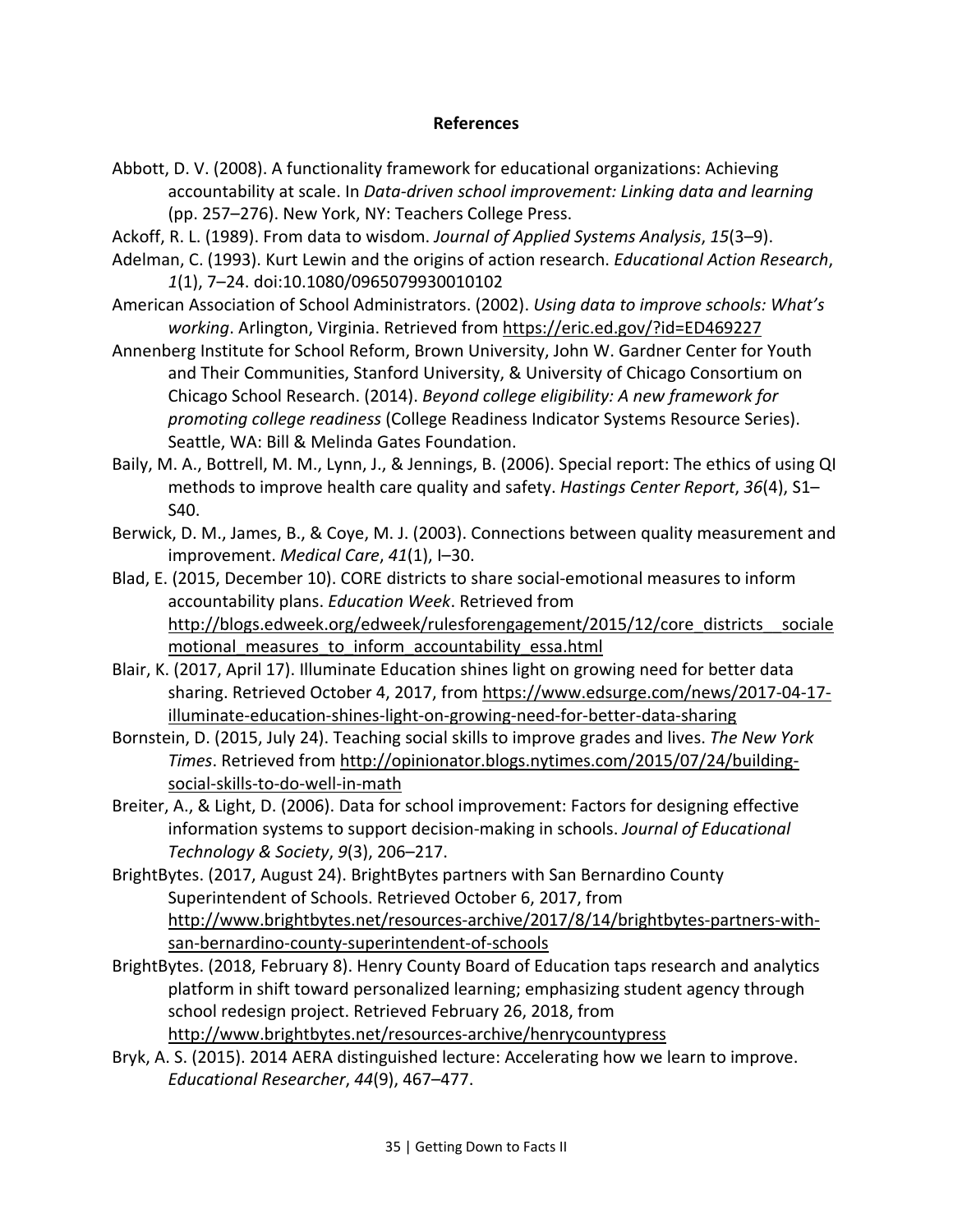- Bryk, A. S., Gomez, L. M., Grunow, A., & LeMahieu, P. G. (2015). Learning to improve: How America's schools can get better at getting better. Cambridge, MA: Harvard Education Press.
- California Department of Education (2016). Preparing all students for college, career, life, and leadership in the 21st century.

https://www.cde.ca.gov/ta/ac/ar/documents/accountreport-2016.pdf

- Carranza, R. (2015). How best to measure success with English learners. *EdSource*. Retrieved from [https://edsource.org/2015/holding-school-districts-accountable-for-success-with](https://edsource.org/2015/holding-school-districts-accountable-for-success-with-english-learners/87121)[english-learners/87121](https://edsource.org/2015/holding-school-districts-accountable-for-success-with-english-learners/87121)
- Certica Solutions. (2017). Data Connect. Retrieved October 5, 2017, from [https://certicasolutions.com/wp-content/uploads/2017/07/Data-Connect-](https://certicasolutions.com/wp-content/uploads/2017/07/Data-Connect-Overview.pdf)[Overview.pdf](https://certicasolutions.com/wp-content/uploads/2017/07/Data-Connect-Overview.pdf)
- Coburn, C. E., Penuel, W. R., & Geil, K. E. (2013). *Research–practice partnerships: A strategy for leveraging research for educational improvement in school districts.* New York, NY: William T. Grant Foundation.
- Coburn, C. E., & Talbert, J. E. (2006). Conceptions of evidence use in school districts: Mapping the terrain. *American Journal of Education*, *112*(4), 469–495.
- Consortium for Policy Research in Education. (2007). *Schoolnet: A case study of implementation in three schools* (Occasional Paper Series). Retrieved from [http://www.cpre.org/sites/default/files/casestudy/967\\_sn.pdf](http://www.cpre.org/sites/default/files/casestudy/967_sn.pdf)
- Darling-Hammond, L., Cardichon, J., & Melnick, H. (2017, June 13). Identifying schools for support and intervention: Using decision rules to support accountability and improvement under ESSA. Retrieved January 31, 2018, from [https://learningpolicyinstitute.org/product/identifying-schools-support-and](https://learningpolicyinstitute.org/product/identifying-schools-support-and-intervention-brief)[intervention-brief](https://learningpolicyinstitute.org/product/identifying-schools-support-and-intervention-brief)
- Datnow, A., Park, V., & Wohlstetter, P. (2007). *Achieving with data: How high-performing school systems use data to improve instruction for elementary students*. University of Southern California Center on Educational Governance. Retrieved from <http://people.uncw.edu/kozloffm/AchievingWithData.pdf>
- Easton, J. Q. (2009, July). *Using data systems to drive school improvement*. Presented at the STATS-DC 2009, Bethesda, MD.
- Edupoint Educational Systems. (2017, August 16). Mesa Public Schools (AZ) expands Edupoint Synergy Solution to include online registration. Retrieved October 5, 2017, from [https://www.send2press.com/wire/mesa-public-schools-az-expands-edupoint-synergy](https://www.send2press.com/wire/mesa-public-schools-az-expands-edupoint-synergy-solution-to-include-online-registration/)[solution-to-include-online-registration/](https://www.send2press.com/wire/mesa-public-schools-az-expands-edupoint-synergy-solution-to-include-online-registration/)
- Farrell, C. C. (2015). Designing school systems to encourage data use and instructional improvement: A comparison of school districts and charter management organizations. *Educational Administration Quarterly*, *51*(3), 438–471.
- Figlio, D. N., & Getzler, L. S. (2002). *Accountability, ability and disability: Gaming the system*. Cambridge, MA: National Bureau of Economic Research.
- Fullan, M., & Quinn, J. (2015). Coherence: The right drivers in action for schools, districts, and systems. Thousand Oaks, CA: Corwin Press.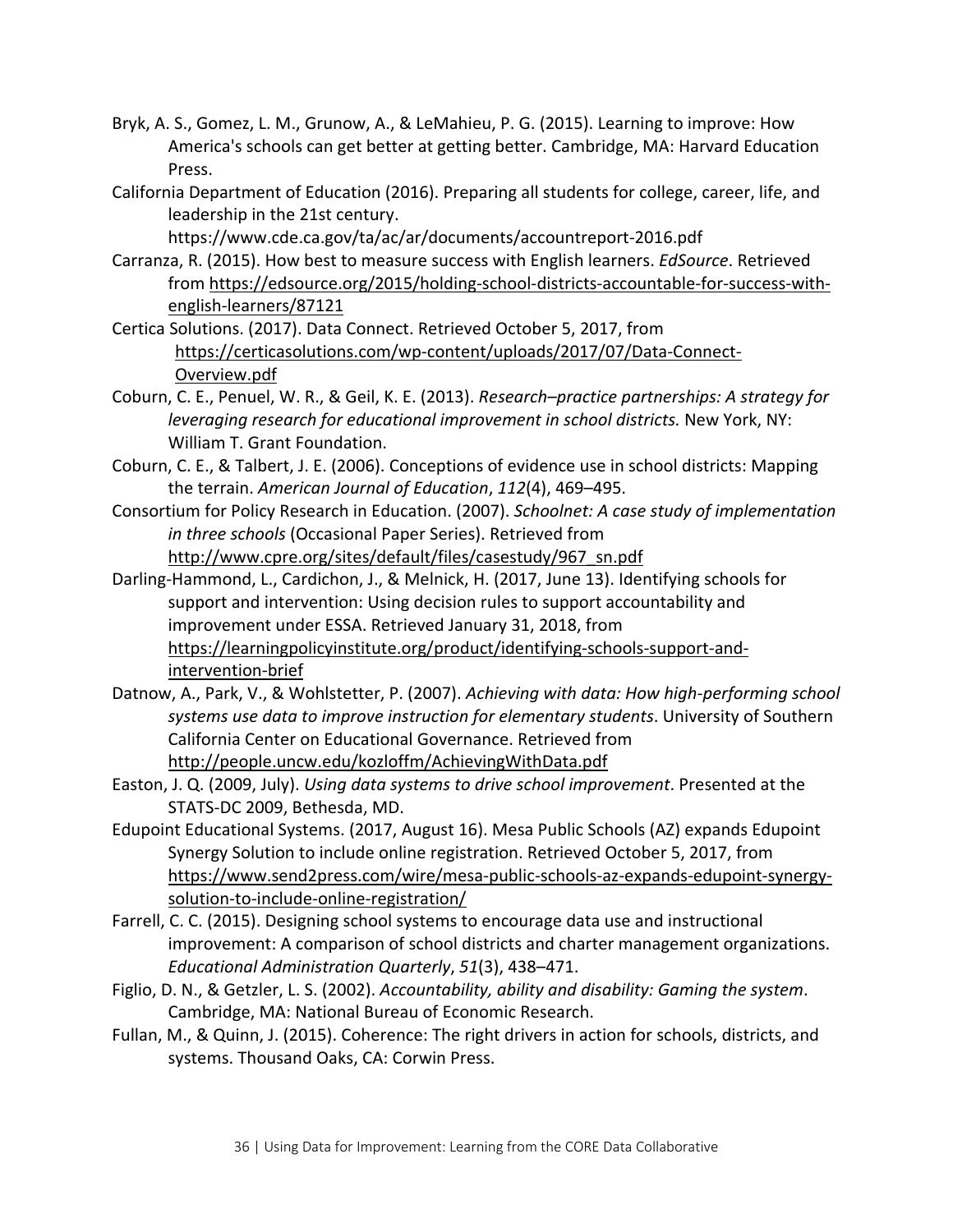- Getting Smart Staff. (2017, May 25). On the road to interoperability with Denver Public Schools. Retrieved October 5, 2017, from [http://www.gettingsmart.com/2017/05/road](http://www.gettingsmart.com/2017/05/road-interoperability-denver-public-schools/)[interoperability-denver-public-schools/](http://www.gettingsmart.com/2017/05/road-interoperability-denver-public-schools/)
- Grunow, A., Hough, H., Park, S., Willis, J., & Krausen, K. (2018). Towards a Common Vision of Continuous Improvement for California. *Getting Down to Facts 2:* Stanford, CA.
- Hamilton, L., Halverson, R., Jackson, S., Mandinach, E., Supovitz, J., & Wayman, J. (2009). *Using student achievement data to support instructional decision making*. Washington, D.C.: National Center for Education Evaluation and Regional Assistance, Institute of Education Sciences, U.S. Department of Education. Retrieved from <http://ies.ed.gov/ncee/wwc/publications/practice/guides/>
- Hough, H., Kalogrides, D., & Loeb, S. (2017). Using surveys of students' social-emotional skills and school climate for accountability and continuous improvement. Policy Analysis for California Education (PACE). Stanford, CA.
- Hough, H., Penner, E., & Witte, J. (2016). Identity crisis: Multiple measures and the identification of schools under ESSA. Policy Analysis for California Education (PACE). Stanford, CA.
- Hough, H., Willis, J., Grunow, A., Krausen, K., Kwon, S., Mulfinger, L., & Park, S. (2017). *Continuous improvement in practice*. Policy Analysis for California Education (PACE). Retrieved from<http://www.edpolicyinca.org/sites/default/files/CI%20in%20Pratice.pdf>
- Humphrey, D. & Koppich, J. (2014). Toward a grand vision: Early implementation of California's Local Control Funding Formula. Policy Analysis for California Education (PACE). Stanford, CA.
- Ikemoto, G. S., & Marsh, J. A. (2007). Chapter 5. Cutting through the "data-driven" mantra: Different conceptions of data-driven decision making. *Yearbook of the National Society for the Study of Education*, *106*(1), 105–131. doi:10.1111/j.1744-7984.2007.00099.x
- Illuminate Special Education Information System. (n.d.). Retrieved October 4, 2017, from <https://www.illuminateed.com/products/illuminate-special-education/>
- Innovateedu Cortex. (n.d.). Retrieved October 5, 2017, from <https://www.innovateedunyc.org/cortex>
- Jacob, B. A., & Levitt, S. D. (2003). *Rotten apples: An investigation of the prevalence and predictors of teacher cheating* (Working Paper No. 9413). National Bureau of Economic Research. doi:10.3386/w9413
- Jimenez, L., & Sargrad, S. (2017, March 3). A new vision for school accountability. Retrieved January 31, 2018, from https://www.americanprogress.org/issues/education-k-12/reports/2017/03/03/427156/a-new-vision-for-school-accountability/
- Jones, I. (2017, September 8). PowerSchool to create nearly 100 new jobs in Roanoke. *WSLS 10*. Retrieved from [https://www.wsls.com/news/virginia/roanoke/powerschool-to-create](https://www.wsls.com/news/virginia/roanoke/powerschool-to-create-nearly-100-new-jobs-in-roanoke)[nearly-100-new-jobs-in-roanoke](https://www.wsls.com/news/virginia/roanoke/powerschool-to-create-nearly-100-new-jobs-in-roanoke)
- Kebede, L. (2016, September 6). New data tracking system will save Memphis educators hours every week, officials say. Retrieved October 5, 2017, from [https://www.chalkbeat.org/posts/tn/2016/09/06/new-data-tracking-system-will-save](https://www.chalkbeat.org/posts/tn/2016/09/06/new-data-tracking-system-will-save-memphis-educators-hours-every-week-officials-say/)[memphis-educators-hours-every-week-officials-say/](https://www.chalkbeat.org/posts/tn/2016/09/06/new-data-tracking-system-will-save-memphis-educators-hours-every-week-officials-say/)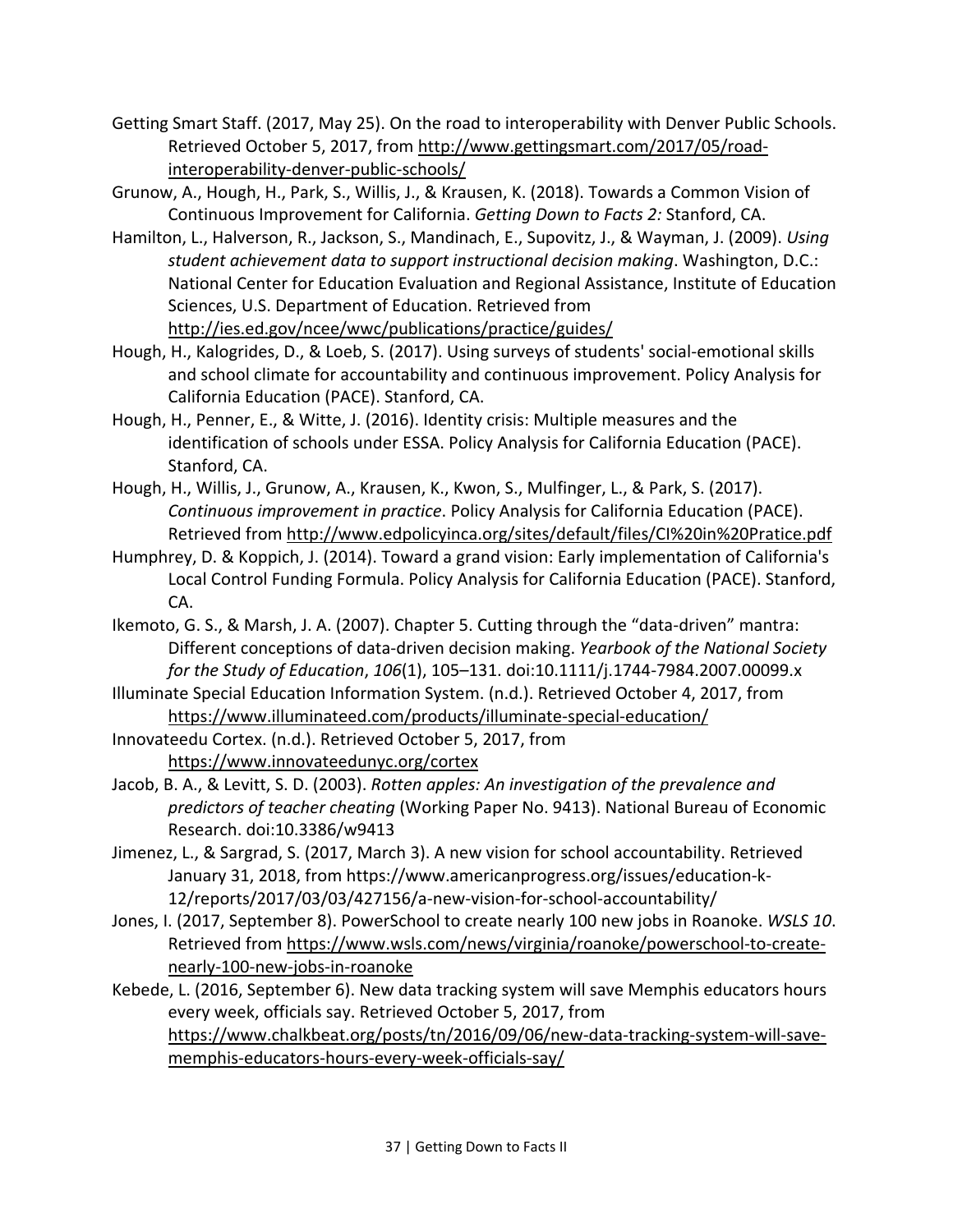- Kerr, K. A., Marsh, J. A., Ikemoto, G. S., Darilek, H., & Barney, H. (2006). Strategies to promote data use for instructional improvement: Actions, outcomes, and lessons from three urban districts. *American Journal of Education*, *112*(4), 496–520. doi:10.1086/505057
- Lauen, D. L., & Gaddis, S. M. (2016). Accountability pressure, academic standards, and educational triage. *Educational Evaluation and Policy Analysis*, *38*(1), 127–147.
- Lewis, C. (2015). What is improvement science? Do we need it in education? *Educational Researcher*, *44*(1), 54–61.
- Mandinach, E. B. (2012). A perfect time for data use: Using data-driven decision making to inform practice. *Educational Psychologist*, *47*(2), 71–85. doi:10.1080/00461520.2012.667064
- Marsh, J. A., Bush-Mecenas, S., Hough, H., Park, V., Allbright, T., Hall, M., & Glover, H. (2016). At the forefront of the new accountability era: early implementation findings from the CORE Waiver Districts. Policy Analysis for California Education (PACE). Stanford, CA.
- Marsh, J. A., & Farrell, C. C. (2015). How leaders can support teachers with data-driven decision making: A framework for understanding capacity building. *Educational Management Administration & Leadership*, *43*(2), 269–289. doi:10.1177/1741143214537229
- Marsh, J. A., Pane, J., & Hamilton, L. (2006). *Making sense of data-driven decision making in education*. RAND Corporation.
- Martin, L., Nelson, E., Rakover, J., & Chase, A. (2016). *Whole system measures 2.0: A compass for health system leaders*. Cambridge, MA: Institute for Healthcare Improvement.
- McNulty, J. (2017, November 29). Big data for social good: Tri-county initiative will benefit K–12 students. Retrieved February 6, 2018, from https://news.ucsc.edu/2017/11/ogawadatatrust.html [https://edtechmagazine.com/k12/article/2016/01/schools-tap-big-data](https://edtechmagazine.com/k12/article/2016/01/schools-tap-big-data-understand-trends)[understand-trends](https://edtechmagazine.com/k12/article/2016/01/schools-tap-big-data-understand-trends)
- Means, B., Gallagher, C., & SRI International. (2010). *Use of education data at the local level: From accountability to instructional improvement*. United States Department of Education Office of Planning, Evaluation, and Policy Development.
- Miles, M. B., & Huberman, A. M. (1994). Qualitative data analysis: An expanded sourcebook (2nd ed.). Thousand Oaks, CA: Sage Publications.
- Miles, M. B., Huberman, A. M., & Saldaña, J. (2013). Qualitative data analysis: A methods sourcebook. Sage.
- Mingchu, L. (2008). Structural equation modeling for high school principals' data-driven decision making: An analysis of information use environments. *Educational Administration Quarterly*, *44*, 603–634.
- Moffitt, S. L., Cohen, D. K., Lyddon, M. J., O'Neill, M. K., Smith, K. B., & Willse, C. (2018). Structures for instructional support. *Getting Down to Facts 2*: Stanford, CA.
- Moore, C., Bracco, K. R., & Nodine, T. (2017). *California's maze of student information: Education data systems leave critical questions unanswered* (California Education Policy, Student Data, and the Quest to Improve Student Progress). Education Insights Center. Retrieved from [http://edinsightscenter.org/Portals/0/ReportPDFs/Maze-of-Information-](http://edinsightscenter.org/Portals/0/ReportPDFs/Maze-of-Information-Brief.pdf)[Brief.pdf](http://edinsightscenter.org/Portals/0/ReportPDFs/Maze-of-Information-Brief.pdf)
- Moss, P. A., & Piety, P. J. (2007). Chapter 1. Introduction: Evidence and decision making. *Yearbook of the National Society for the Study of Education*, *106*(1), 1–14.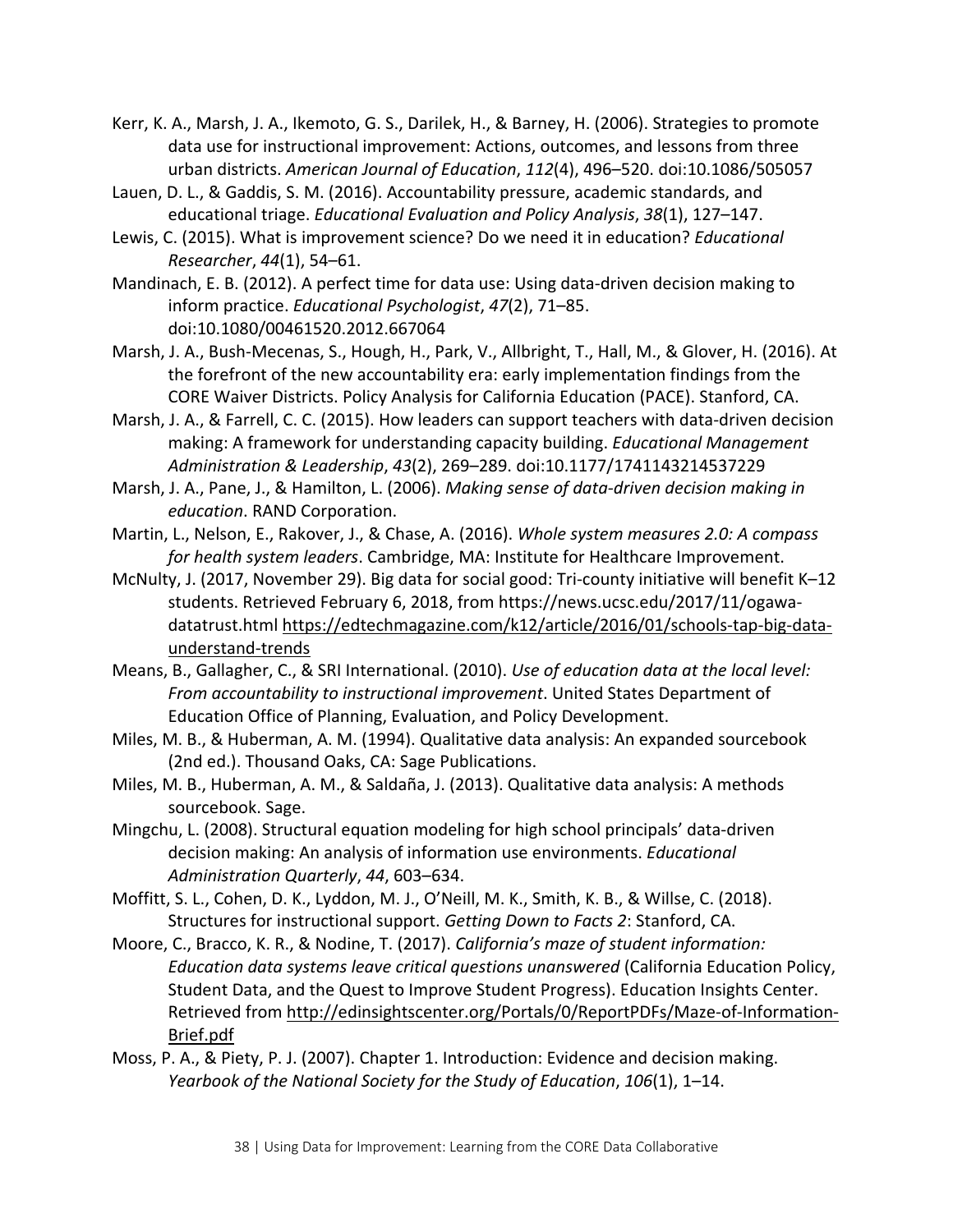- Nayfack, M., Park, V., Hough, H., & Willis, L. (2017). Building systems knowledge for continuous improvement: Early lessons from the CORE Districts. Policy Analysis for California Education (PACE). Stanford, CA.
- Neal, D., & Schanzenbach, D. W. (2010). Left behind by design: Proficiency counts and testbased accountability. *The Review of Economics and Statistics*, *92*(2), 263–283. doi:10.1162/rest.2010.12318
- Nelson, T. H., Slavit, D., & Deuel, A. (2012). Two dimensions of an inquiry stance toward student-learning data. *Teachers College Record*, *114*(8), n8.
- Oregon CUSD 220 Improves Graduation Rate, Reduces Failing in Classes. (2016, September 8). Retrieved October 4, 2017, from [https://www.powerschool.com/casestudy/oregon](https://www.powerschool.com/casestudy/oregon-cusd-220/)[cusd-220/](https://www.powerschool.com/casestudy/oregon-cusd-220/)
- Park, S., Hironaka, S., Carver, P., & Nordstrum, L. (2013). Continuous improvement in education. Advancing teaching–improving learning. White Paper. *Carnegie Foundation for the Advancement of Teaching*. Retrieved from https://eric.ed.gov/?id=ED560145
- Parton, B. (2015, November 13). How Prince George's County, Maryland, uses data to keep ninth graders on track for success. Retrieved October 3, 2017, from [https://dataqualitycampaign.org/prince-georges-county-maryland-uses-data-keep](https://dataqualitycampaign.org/prince-georges-county-maryland-uses-data-keep-ninth-graders-track-success/)[ninth-graders-track-success/](https://dataqualitycampaign.org/prince-georges-county-maryland-uses-data-keep-ninth-graders-track-success/)
- Phillips, M., Reber, S., & Rothstein, J. (2018.) Making California data more useful for educational improvement. *Getting Down to Facts 2*: Stanford, CA.
- Plank, D. (2018). Building an effective system of support under LCFF: The key role of County Offices of Education. *Getting Down to Facts 2:* Stanford, CA.
- Polikoff, M. S., Korn, S., & McFall, R. (2018.) In need of improvement? Assessing the California Dashboard after one year. *Getting Down to Facts 2:* Stanford, CA.
- PowerSchool, a leading K–12 education technology platform. (n.d.). Retrieved October 4, 2017, from<https://www.powerschool.com/>
- Provost, L. P., & Murray, S. K. (2011). *The health care data guide: Learning from data for improvement* (1st ed.). San Francisco: Jossey-Bass.
- Project Unicorn: A Data Interoperability Initiative. (2017). Retrieved October 6, 2017, from [https://www.projunicorn.org](https://www.projunicorn.org/)
- Reeves, P. L., & Burt, W. L. (2006). Challenges in data-based decision-making: Voices from principals. *Educational HORIZONS*, *85*(1), 65–71.
- Schildkamp, K., & Kuiper, W. (2010). Data-informed curriculum reform: Which data, what purpose and promoting and hindering factors. *Teaching and Teacher Education*, *26*.
- Schildkamp, K., & Lai, M. K. (2013). Introduction. In *Data-based Decision Making in Education: Challenges and Opportunities.* (pp. 1–7). New York: Springer.
- Schildkamp, K., Poortman, C., Luyten, H., & Ebbeler, J. (2017). Factors promoting and hindering data-based decision making in schools. *School Effectiveness and School Improvement*, *28*(2), 242–258. doi:10.1080/09243453.2016.1256901
- Schoenfeld, A. H. (2015). Thoughts on scale. *ZDM Mathematics Education*, *47*, 161–169.
- Schoenfeld, A. H., & The Teaching for Robust Understanding Project. (2016). *An introduction to the Teaching for Robust Understanding (TRU) framework.* Berkeley, CA: Graduate School of Education. Retrieved from http://map.mathshell.org/trumath.php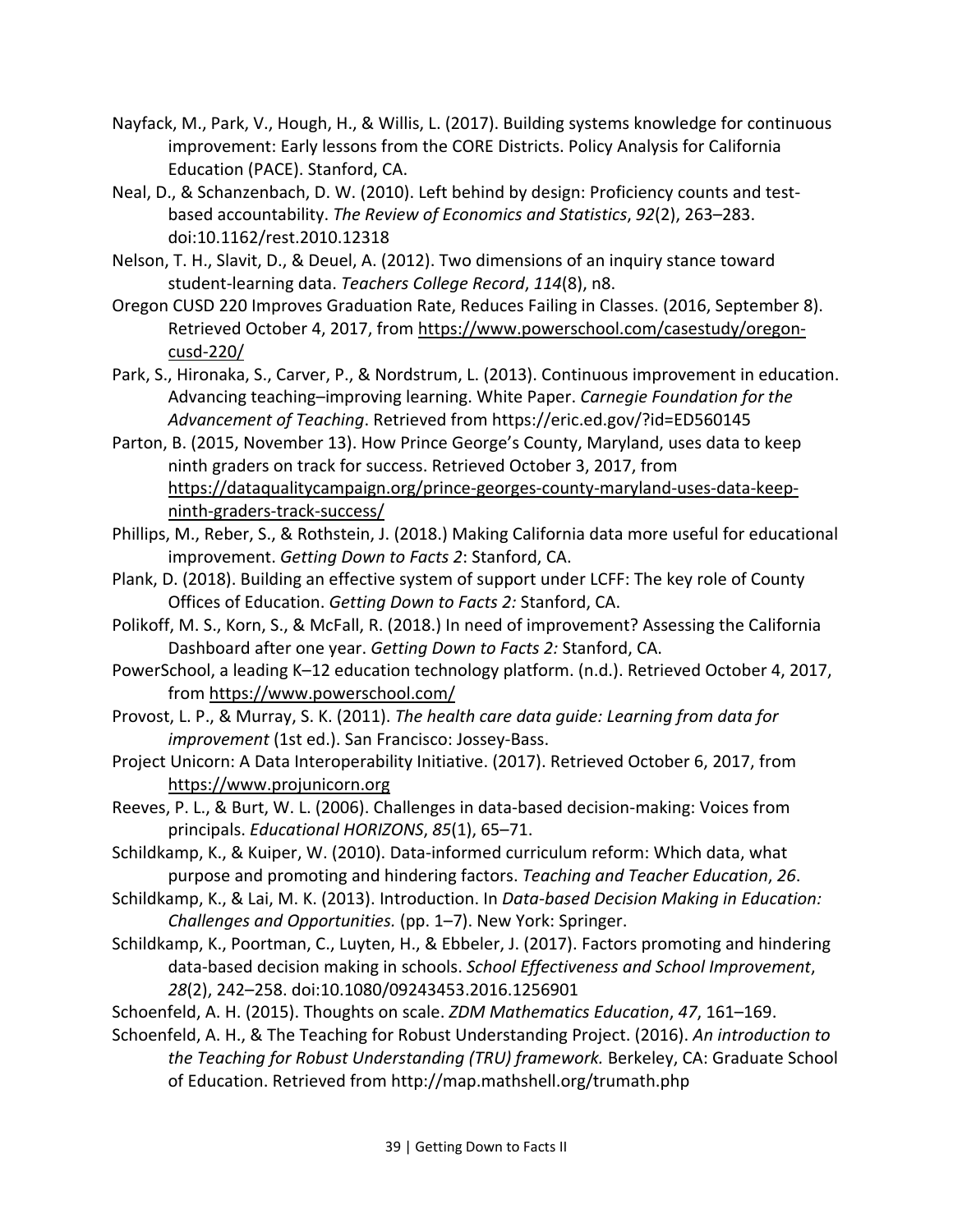Schoolnet. (2012). *Schoolnet: Austin Independent School District* (Always Learning). Pearson. Retrieved from

[http://images.pearsonassessments.com/images/assets/schoolnet/pdf/12\\_331\\_Austin\\_S](http://images.pearsonassessments.com/images/assets/schoolnet/pdf/12_331_Austin_SuccessStory_low.pdf) [uccessStory\\_low.pdf](http://images.pearsonassessments.com/images/assets/schoolnet/pdf/12_331_Austin_SuccessStory_low.pdf)

- Sharkey, N., & Murnane, R. (2006). Tough choices in designing a formative assessment system on JSTOR. *American Journal of Education*, *112*(4), 572–588.
- Supovitz, J. A. (2006). *The case for district-based reform: Leading, building, and sustaining school improvement*. Cambridge, MA: Harvard Edcuation Press.
- Supovitz, J. A., & Klein, V. (2003). *Mapping a course for improved student learning: How innovative schools systematically use student performance data to guide improvement* (CPRE Research Reports). University of Pennsylvania. Retrieved from [http://repository.upenn.edu/cgi/viewcontent.cgi?article=1040&context=cpre\\_researchr](http://repository.upenn.edu/cgi/viewcontent.cgi?article=1040&context=cpre_researchreports) [eports](http://repository.upenn.edu/cgi/viewcontent.cgi?article=1040&context=cpre_researchreports)

Synergy Analytics. (n.d.). Retrieved October 5, 2017, from <http://www.edupoint.com/Products/Synergy-Analytics>

- Tansey, H. M. (2014, July 31). Partner spotlight: How Rocketship Education used Schoolzilla to get the most out of their benchmark and formative assessment data. Retrieved October 6, 2017, from [https://schoolzilla.com/partner-spotlight-how-rocketship-education-used](https://schoolzilla.com/partner-spotlight-how-rocketship-education-used-schoolzilla-to-get-the-most-out-of-their-benchmark-and-formative-assessment-data/)[schoolzilla-to-get-the-most-out-of-their-benchmark-and-formative-assessment-data/](https://schoolzilla.com/partner-spotlight-how-rocketship-education-used-schoolzilla-to-get-the-most-out-of-their-benchmark-and-formative-assessment-data/)
- The Boston Foundation awards Somerville Public Schools a two-year \$200K grant. (2017, August 27). Retrieved October 6, 2017, from

<http://www.thesomervilletimes.com/archives/78104>

- The Victorian Quality Council. (2008). *A guide to using data for health care quality improvement*. Melbourne, Victoria: Victorian Government Department of Human Services Rural and Regional Health and Aged Care Services Division. Retrieved from [https://www.aci.health.nsw.gov.au/\\_\\_data/assets/pdf\\_file/0006/273336/vqc-guide-to](https://www.aci.health.nsw.gov.au/__data/assets/pdf_file/0006/273336/vqc-guide-to-using-data.pdf)[using-data.pdf](https://www.aci.health.nsw.gov.au/__data/assets/pdf_file/0006/273336/vqc-guide-to-using-data.pdf)
- Warren, P., & Hough, H. (2013). Increasing the usefulness of California's Education Data. Public Policy Institute of California. San Francisco, CA.
- Wayman, J. C. (2006). Using computer systems to involve teachers in data use for instructional improvement. *American Journal of Education*, *112*, 463–468.
- Wayman, J. C., Cho, V., & Johnston, M. (2007). *The data-informed district: A district-wide evaluation of data use in the Natrona County School District*. Austin, TX: The University of Texas.
- Wayman, J. C., Jimerson, J. B., & Cho, V. (2012). Organizational considerations in establishing the Data-Informed District. *School Effectiveness and School Improvement*, *23*(2), 159– 178. doi:10.1080/09243453.2011.652124
- Wayman, J. C., & Stringfield, S. (2006). Technology-supported involvement of entire faculties in examination of student data for instructional improvement. *American Journal of Education*, *112*(4), 549–571.

What is Ed-Fi? (n.d.). Retrieved October 5, 2017, from<https://www.ed-fi.org/what-is-ed-fi/>

Why Schoolzilla? (n.d.). Retrieved October 6, 2017, from [https://schoolzilla.com/why](https://schoolzilla.com/why-schoolzilla/)[schoolzilla/](https://schoolzilla.com/why-schoolzilla/)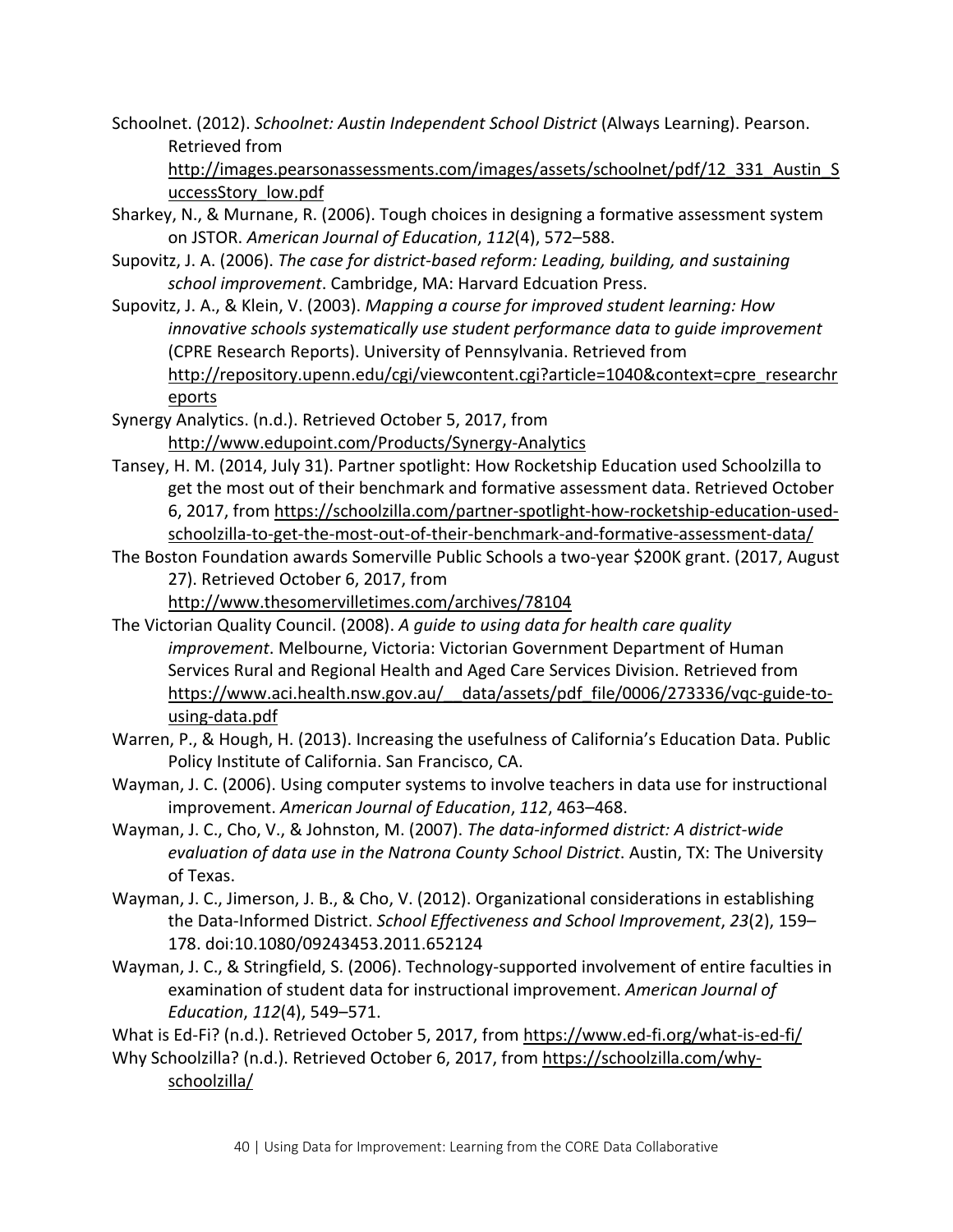- Wohlstetter, P., Datnow, A., & Park, V. (2008). Creating a system for data-driven decisionmaking: Applying the principal–agent framework. *School Effectiveness and School Improvement*, *19*(3), 239–259. doi:10.1080/09243450802246376
- Yeager, D., Bryk, A., Muhich, J., Hausman, H., & Morales, L. (2013). *Practical measurement*. Palo Alto, CA: Carnegie Foundation for the Advancement of Teaching.
- Yin, R. K. (2013). *Case study research: Design and methods.* Thousand Oaks, CA: Sage.
- Young, V. (2006). Teachers' use of data: Loose coupling, agenda setting, and team norms. *American Journal of Education*, *112*(4), 521–548.
- Zernike, K. (2016, February 29, 2016). Testing for joy and grit: Schools nationwide push to measure students' emotional skills. *The New York Times*. Retrieved from [http://www.nytimes.com/2016/03/01/us/testing-for-joy-and-grit-schools-nationwide](http://www.nytimes.com/2016/03/01/us/testing-for-joy-and-grit-schools-nationwide-push-to-measure-students-emotional-skills.html)[push-to-measure-students-emotional-skills.html](http://www.nytimes.com/2016/03/01/us/testing-for-joy-and-grit-schools-nationwide-push-to-measure-students-emotional-skills.html)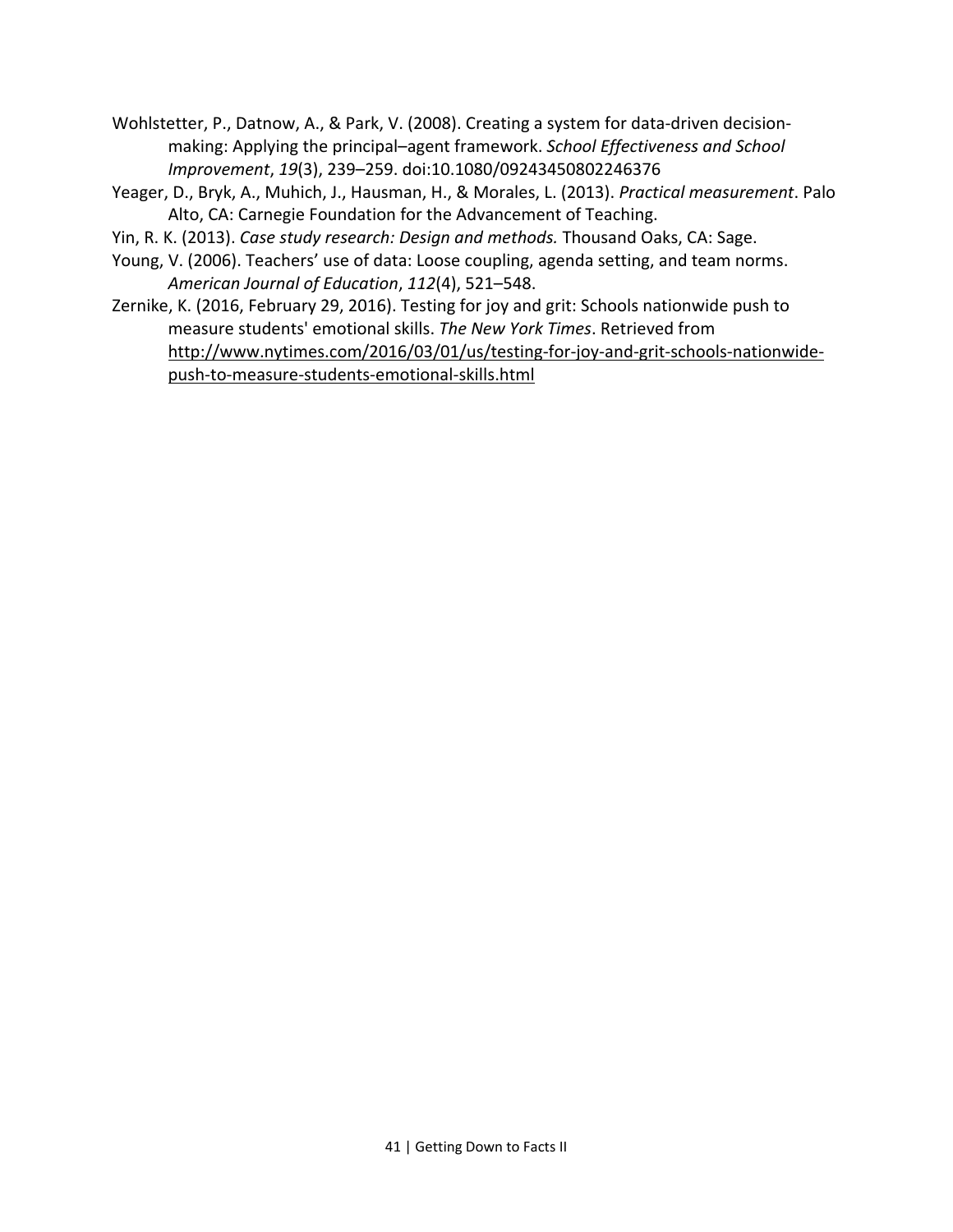#### **Appendix: Real-Time Data Systems That Support Improvement**

#### **Illuminate Education**

Illuminate Education is an example of a real-time online platform that encourages data sharing and integration (Blair, 2017; "Illuminate Special Education Information System," n.d.). The application program interface (API) provides teachers and other stakeholders access to a range of data, such as student behavior, special needs, demographics, and formative test scores, that are updated in real time. The company offers four core products: Illuminate DnA (Data and Assessment), which houses a platform for teachers to create, administer, and analyze formative assessments to improve instruction; Illuminate K–12 Student Information system, which contains aggregated school data in a central location; Illuminate eduCLIMBER, which is a cloud-based interactive tool providing educators with easy data visualization; and Illuminate Special Education, which streamlines special education processes. One district that has been utilizing Illuminate DnA is Denver Public Schools (DPS) in Colorado, the largest district in the state (Getting Smart Staff, 2017). As of the 2016–2017 school year, Illuminate DnA has been implemented in 61 of the 142 schools within the district. DPS teachers are able to use Illuminate DnA to not only test their students after lessons but to also conduct more comprehensive interim and end of year assessments.

#### **PowerSchool**

Currently serving 32 million students in 13,000 school districts, PowerSchool is an online real-time platform that helps to reduce data silos within districts by housing student information in one location ("PowerSchool, a leading K-12 education technology platform," n.d.). The platform's PowerSchool Learning management system allows educators to customize and rearrange student data to best fit their needs as well as to share work with colleagues. For example, Oregon Community Unit School District utilizes PowerSchool's central student information system to pinpoint struggling students without the cost of user machine installations ("Oregon CUSD 220 Improves Graduation Rate, Reduces Failing in Classes," n.d.). The district, which previously had separate databases and Excel spreadsheets, relied on PowerSchool to identify that 30 percent of the freshmen class in 2008 received at least one F and to reduce the rate to 19 percent by 2015. PowerSchool is currently expanding, with an expected \$1.8 million going into establishing itself in Roanoke, Virginia (Jones, 2017).

#### **Schoolnet**

Schoolnet, which is an online platform created by Pearson, provides a central system for educators to administer tests and see the real-time reports of the assessments next to the district's student information system. The platform offers four modules: the Account module helps track student performance in accordance with school improvement plans; the Align module ensures that the district curriculum and instruction are aligned with student performance; the Assess module streamlines the process of administering benchmark assessments; and the Outreach module allows districts to share information with the greater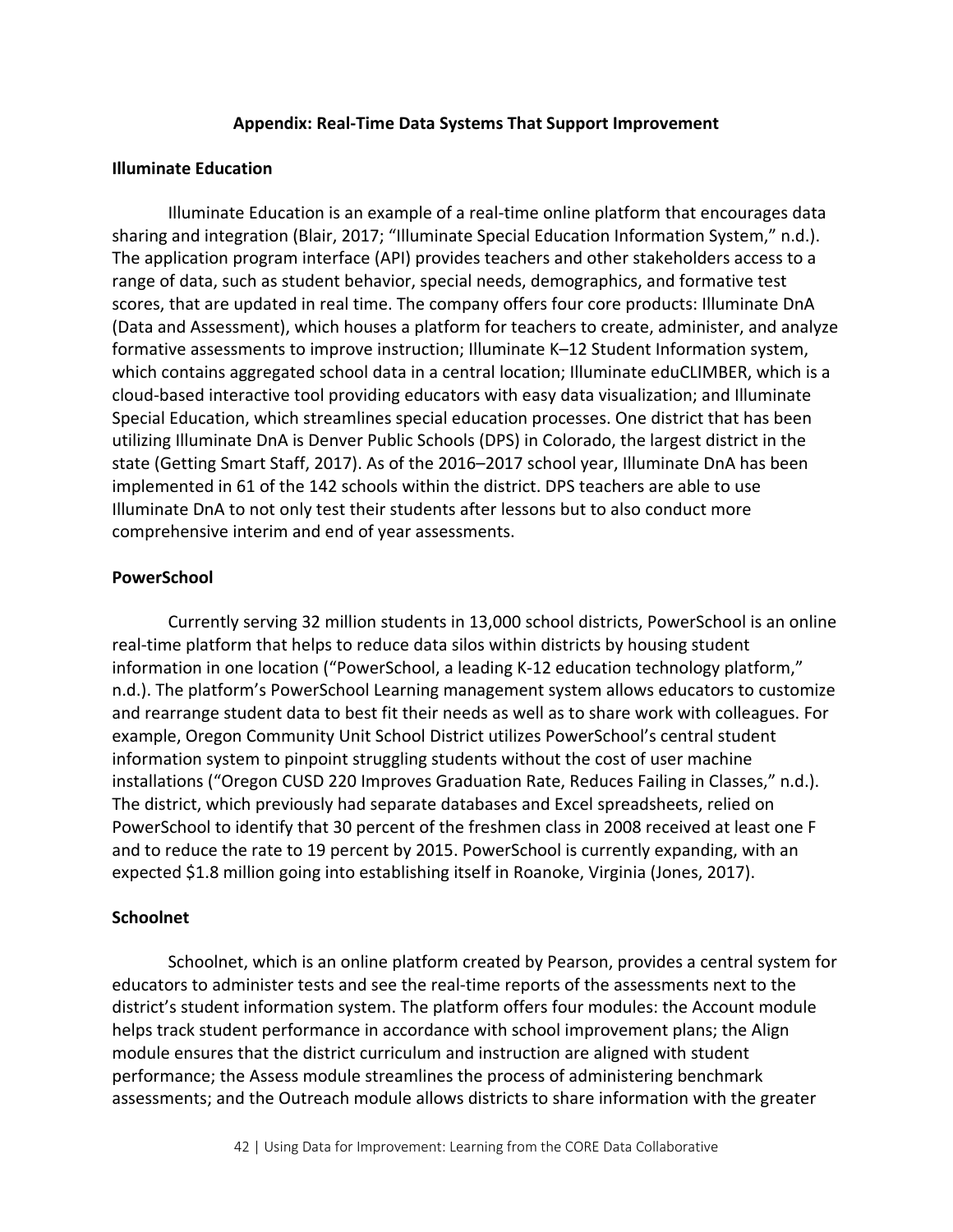community. The highlighting feature of Schoolnet, however, is that district leaders are the "driving force" of the platform; that is, districts get to choose the specific services provided to their educators within the system. For example, Austin Independent School District (AISD) in Texas turned to Schoolnet to implement an integrated data warehouse that created "actionable" data for teachers and kept all information in one system (Schoolnet, 2012). Through the new system, teachers in AISD are given student profiles and behavior histories to which they did not access before. As a case study of three different districts using Schoolnet conducted by the Consortium for Policy Research in Education (CPRE) in 2004–2006 found, however, teachers who receive more training on using Schoolnet are more likely to be optimistic about its value, and district staff are key in successful implementation (Consortium for Policy Research in Education, 2007).

#### **Ed-Fi**

Ed-Fi is an open-source technology that consists of a uniform data standard, a centralized operational data store (ODS) and application program interface (API), and various mapping tools ("What is Ed-Fi?" n.d). Given the lack of consistency in the numerical codes assigned to students in various data systems that districts use, Ed-Fi created a uniform "Ed-Fi Data Standard" that allows districts using Ed-Fi to connect student information, assessment, and rostering systems. Tennessee's Shelby County Schools, for example, has allowed educators to keep a roster of students who may need additional help in an after school tutoring program in one location rather than logging onto different systems (Kebede, 2016). Many independent platforms currently use Ed-Fi standards and technology, such as Certica's Data Connect and InnovateEDU's Cortex. The Cortex draws from the Ed-Fi ODS to collect data indicators multiple times a day and allows educators to view this information (Certica Solutions, 2017). Relatively new, InnovateEDU's platform was recently piloted at Providence Public Schools in Rhode Island and Achieve First charter schools in the 2016–2017 school year (InnovateEDU Cortex, n.d.).

#### **Edupoint**

Edupoint's Synergy Education Platform contains multiple systems, such as the Synergy Student Information System (SIS), Assessment, Learning Management System (LMS), Analytics, and Special Education (Synergy Analytics, n.d.). The SIS, for example, includes metrics such as demographics and discipline, dashboards, and over 300 pre-built reports so that teachers can analyze data in real time throughout the year. By condensing all of the various data management pieces into one central platform, Edupoint's Synergy allows districts such as Mesa Public Schools in Arizona to input student information online so that educators do not have to manually update the data and parents can view the indicators as well (Edupoint Educational Systems, 2017). Synergy has also recently partnered with San Diego County Office of Education to implement its platform in several of the county's school districts.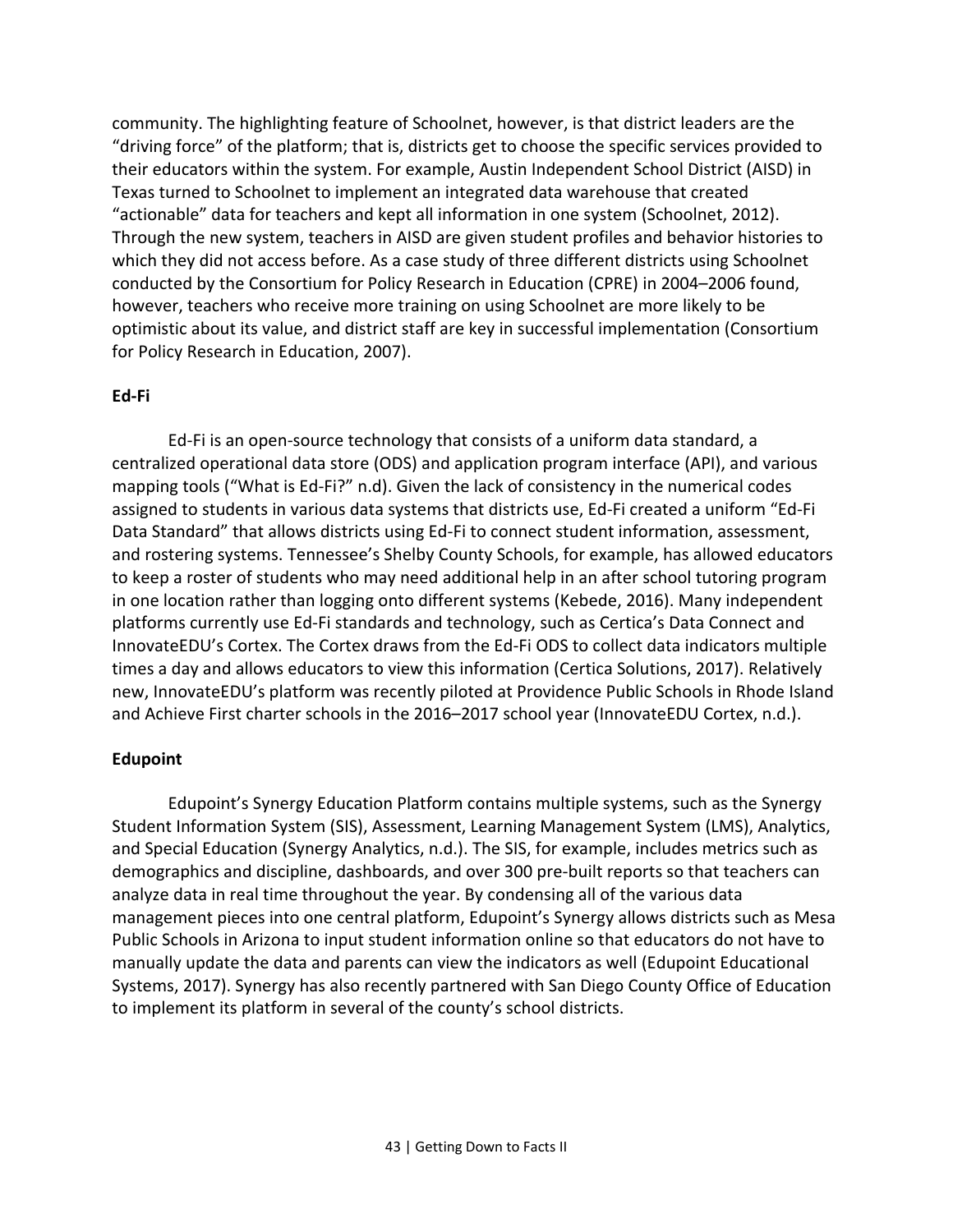#### **Schoolzilla**

Schoolzilla is a K–12 online data platform that integrates a data warehouse with school dashboard profiles and protected data sharing options ("Why Schoolzilla?" n.d.). The platform, which updates district information on a daily basis, allows educators and administrators to view data points by subgroup as well as by student. Rocketship Education charter schools, for example, currently use Schoolzilla to serve their 90 percent free-and-reduced price lunch student population (Tansey, 2014). Although Rocketship Education teachers were previously unable to see detailed benchmark test data in order to inform instruction on a student level, they now have access to reports created through Schoolzilla's platform that track an individual student's performance on test subsections throughout the year.

#### **BrightBytes**

BrightBytes offers its Clarity and DataSense platforms that follow its unique approach: 1) integration of data; 2) research through partnerships with universities and organizations; 3) analysis of needs; and 4) data-driven recommendations. The K–12 Clarity platform provides data analytics support that converts complicated analyses into actionable next steps for improvement. The DataSense platform is BrightBytes's data integration solution that collects, translates, and cleans data in a centralized location for customers. In addition, DataSense allows for a streamlined process of reporting data to the State Department of Education and makes it easier for educators to track and share data points from different sources. In 2017, BrightBytes partnered with San Bernardino County Superintendent of Schools to assist in establishing data transparency under the new San Bernardino Countywide Education Open Data Platform (BrightBytes, 2017). More recently, the platform has announced an eight-year collaboration with Georgia's Henry County Board of Education to support the district's personalized learning efforts through creating a one-to-one digital learning environment (BrightBytes, 2018). BrightBytes is also currently expanding its offerings from its award-winning Early Warning module and designing a Student Success module that will identify both students at-risk of not graduating and of not succeeding in postsecondary school.

#### **Student Insights (Somerville Public Schools)**

A few districts, such as Somerville Public Schools (SPS), have created their own open source data software in recent years ("The Boston Foundation awards Somerville Public Schools a two-year \$200K grant," 2017). SPS's Student Insights software gives its schools access to realtime information on student performance, history of student behavior, and recommendations from teachers and administrators. The software also sends teachers email alerts if a particular student's absences increase unusually. Through this centralized data system, SPS encourages its teachers to make incremental improvements to their teaching practices based on their students throughout the year. Although SPS is currently expanding Student Insight's features to include analytics and an option for students to input information about themselves into the system, several other districts, such as Fall River and New Bedford, are already starting to implement Student Insights.